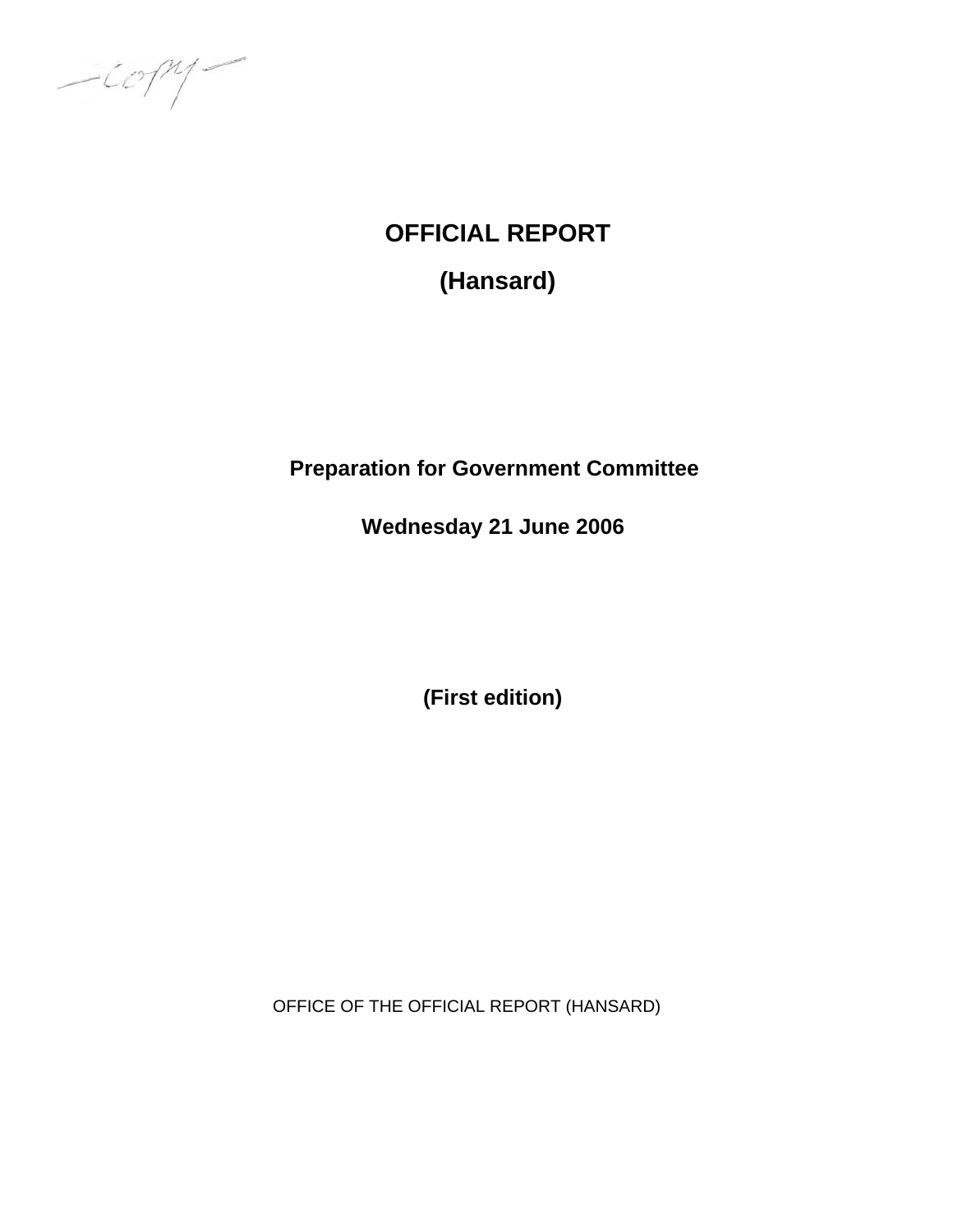# **OFFICE OF THE OFFICIAL REPORT (HANSARD)**

*Suggested amendments or corrections will be considered by the Editor* of *Debates. They should be sent to:* 

*The Editor* of *Debates, Room* 248, *Parliament Buildings, Belfast BT* 4 3XX

*Tel: 02890 521135 E-mail: simon. burrowes@niassemblvgov.uk*

to *arrive within* 24 *hours.*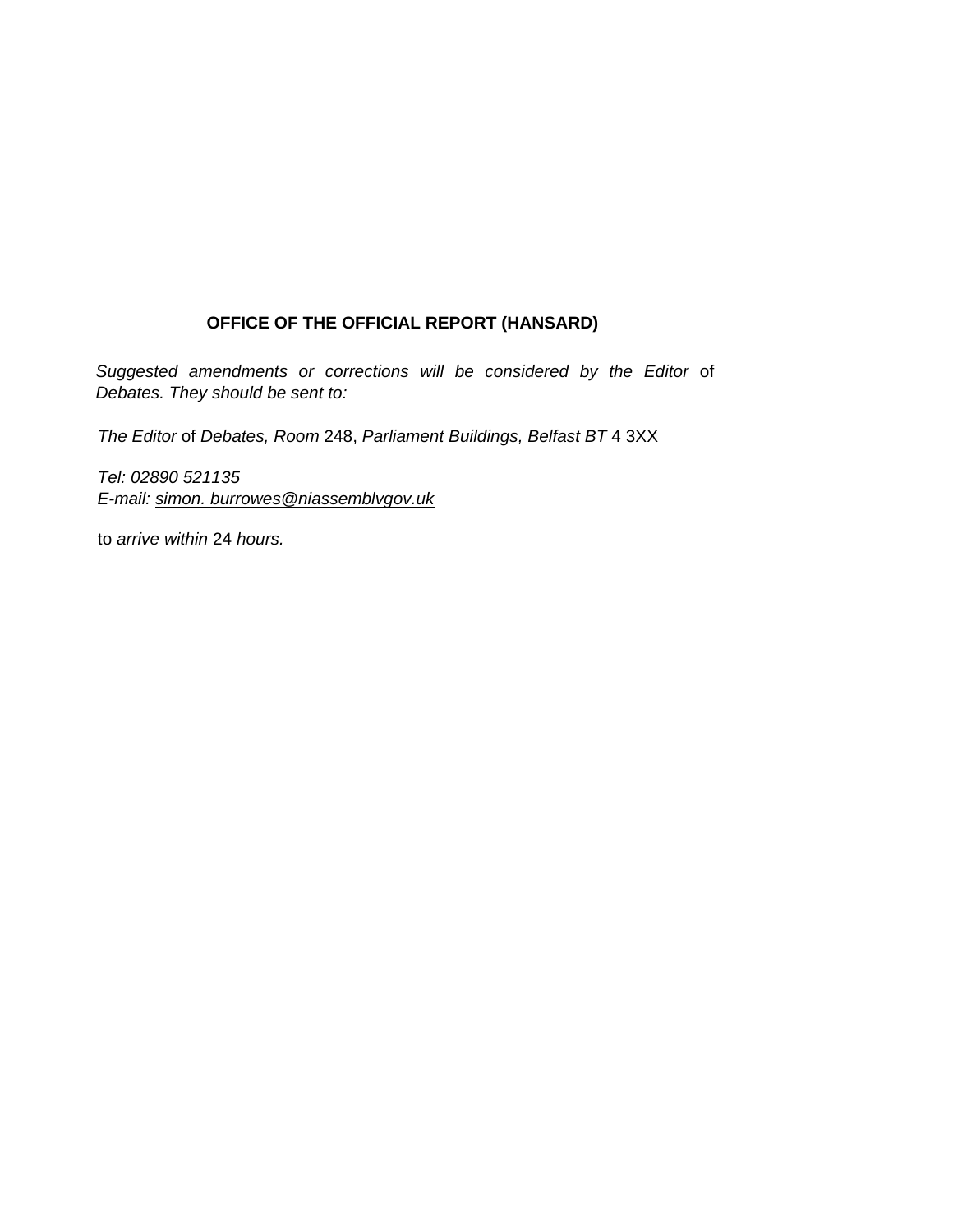# PREPARATION FOR GOVERNMENT COMMITTEE

Wednesday 21 June 2006

*The Committee met at 10.06 am.* 

*(The Chairman (Mr Wells) in the Chair.)* 

**The Chairman (Mr Wells):** All parties are represented, so we can start with the preliminaries.

First, this is not a new meeting. This is a resumption of yesterday's meeting. We will continue the questioning today.

Some members may not be aware that there is a Business Committee meeting at 12.00 noon. I understand that at least half of this Committee are involved in that in one way or another, so we will adjourn at 12.00 noon for that meeting, which will be in the usual room. I propose that we resume when the Business Committee has finished or at 1.30 pm, whichever is later.

**Mr Murphy:** I understand from the Business Committee yesterday, and you can correct me if I am wrong, that there was provision made for a 12.30 pm meeting if it was deemed necessary and that we would be informed during the day whether that was required. It is not exactly clear whether there will be a Business Committee meeting.

**The Chairman (Mr Wells):** I understand that there will definitely be a meeting at noon. That has come directly from the Speaker's Office. I became aware of that only 10 minutes ago. Unless you hear otherwise, take it that we will have to adjourn, as so many of us are involved in that. Does that cause anyone difficulties?

**Mr Dallat:** Chairman, the only difficulty is that we have not been told about this meeting at 12.00 noon.

**The Chairman (Mr Wells):** I can ask Mrs Dunwoody to check, but that is the word from Mrs Bell.

**Mr Dallat:** That would make sense.

**The Chairman (Mr Wells):** If there is any change, I will inform members, but take it as read that we adjourn at 12.00 noon. We will come back at 1.30 pm, not at the end of the Business Committee meeting, which may last only half an hour. There is a very nice lunch provided at the Business Committee, but of course not everybody will have the opportunity to avail of that.

**Mr Ford**: Is that an invitation?

**Mr Paisley Jnr:** Mr Deputy Speaker, may I make a statement, please?

At the last meeting of this Committee that I attended, a very serious slander was made against me.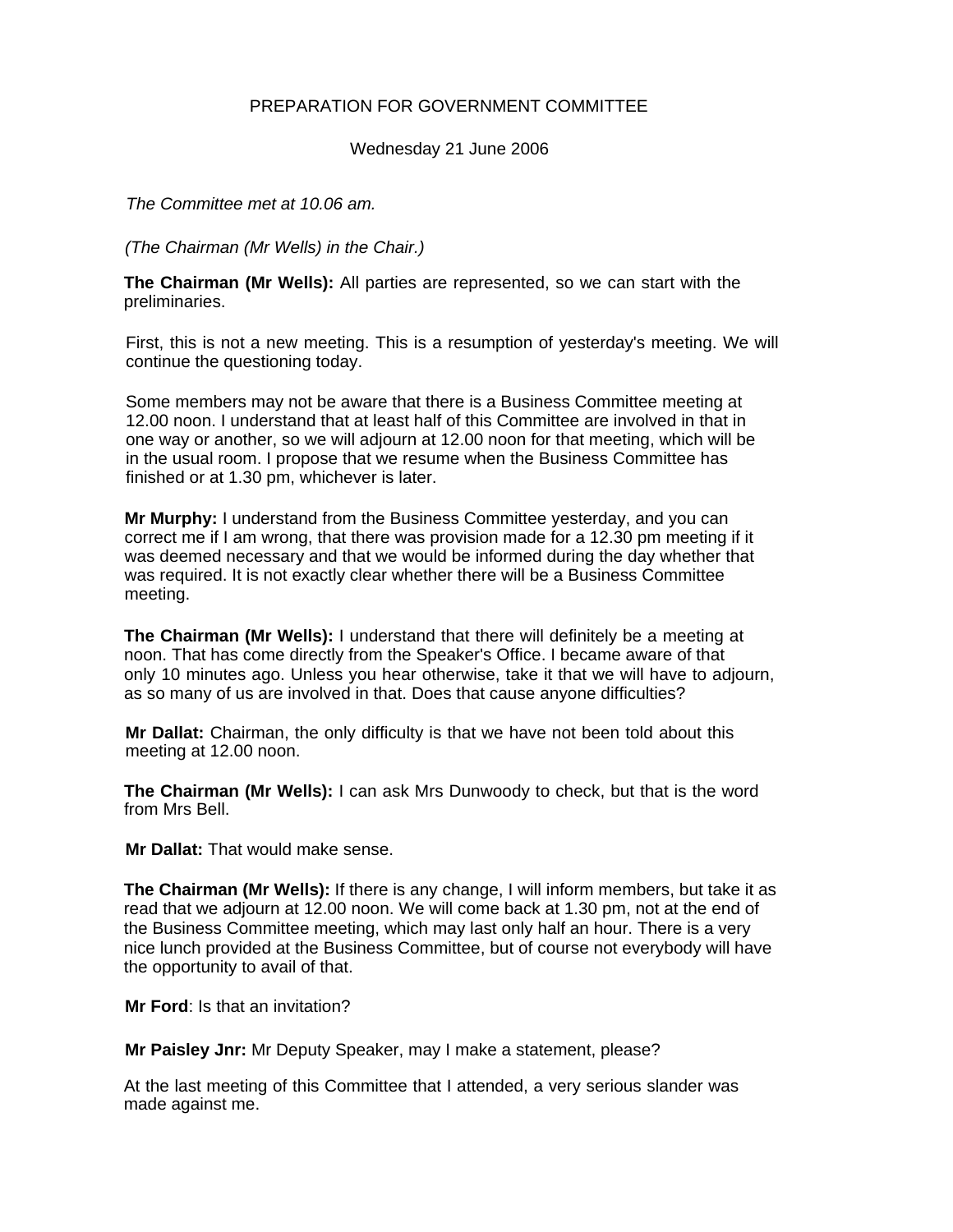**The Chairman (Mr Wells): Mr** Paisley, I will give you an opportunity to make your statement. I just want to complete the procedural arrangements, and then I will come straight to you. Is that OK?

Yesterday, there was a long series of intensive questions to Mr McCrea and Mr Ford. Both have assured me that they are none the worse for the experience. Therefore, to be fair to everyone, today we will allow exactly the same latitude in the intensity of the questioning of each member who presents.

I understand that Dr Farren will present for the SDLP and Mr Murphy will present on behalf of Sinn Fein. We may only get through the SDLP and Sinn Fein presentations today, but if questions flag and it is apparent that we may be able to get all five parties finished today, we will attempt to do that. We will know as things develop.

I also remind members about mobile phones. Before Hansard started recording, mobile phones did not present a difficulty when on silent or vibrate mode. Now there is a difficulty when they are on at all, particularly if they are close to the microphones. So, either turn them off completely, please, or else set them well back from the microphones if you wish to take messages, texts and e-mails. When we break, I will check with Hansard staff to see if those arrangements are working.

I am sorry, Mr Paisley; I interrupted you.

**Mr Kennedy:** Sorry, Chairman. Is there any indication yet as to what the Committee is likely to do or if there will be any further discussions for the remainder of the week?

**The Chairman (Mr Wells):** Thank you for raising that issue. I should have pointed out one other procedural matter. Today, I will chair the morning session, and the other Deputy Speaker, Mr Molloy, will chair the afternoon session. Should we meet tomorrow, we will reverse those roles, just in case anyone feels that there is an imbalance there.

**Mr McFarland:** Does that indicate that the Deputy Speakers' enthusiasm is flagging?

**The Chairman (Mr Wells):** No. Unfortunately, I have a very important meeting this afternoon, and I will be slated in the local press if I do not attend. Mrs Dunwoody has kindly organised alternative cover, and it is hoped that the balance will be resumed tomorrow. I am sure that the Committee will be happy enough if, as long it is balanced, we continue to do things that way. Yesterday was absolutely fascinating; every word was extremely interesting. The Deputy Speaker is not flagging.

**Mr Kennedy:** Your nose is getting longer.

**The Chairman (Mr Wells):** Mr Kennedy has reminded me that this is the longest day of the year. Let us hope that it is not the longest meeting of the Committee.

Are we agreed that if we do not finish the questioning today, we should not begin the next presentation? If we are not going to complete it today, we will not start it. Are we happy enough to meet tomorrow? Does that cause Members any practical difficulties?

**Mr Morrow:** Every day causes us practical difficulties.

--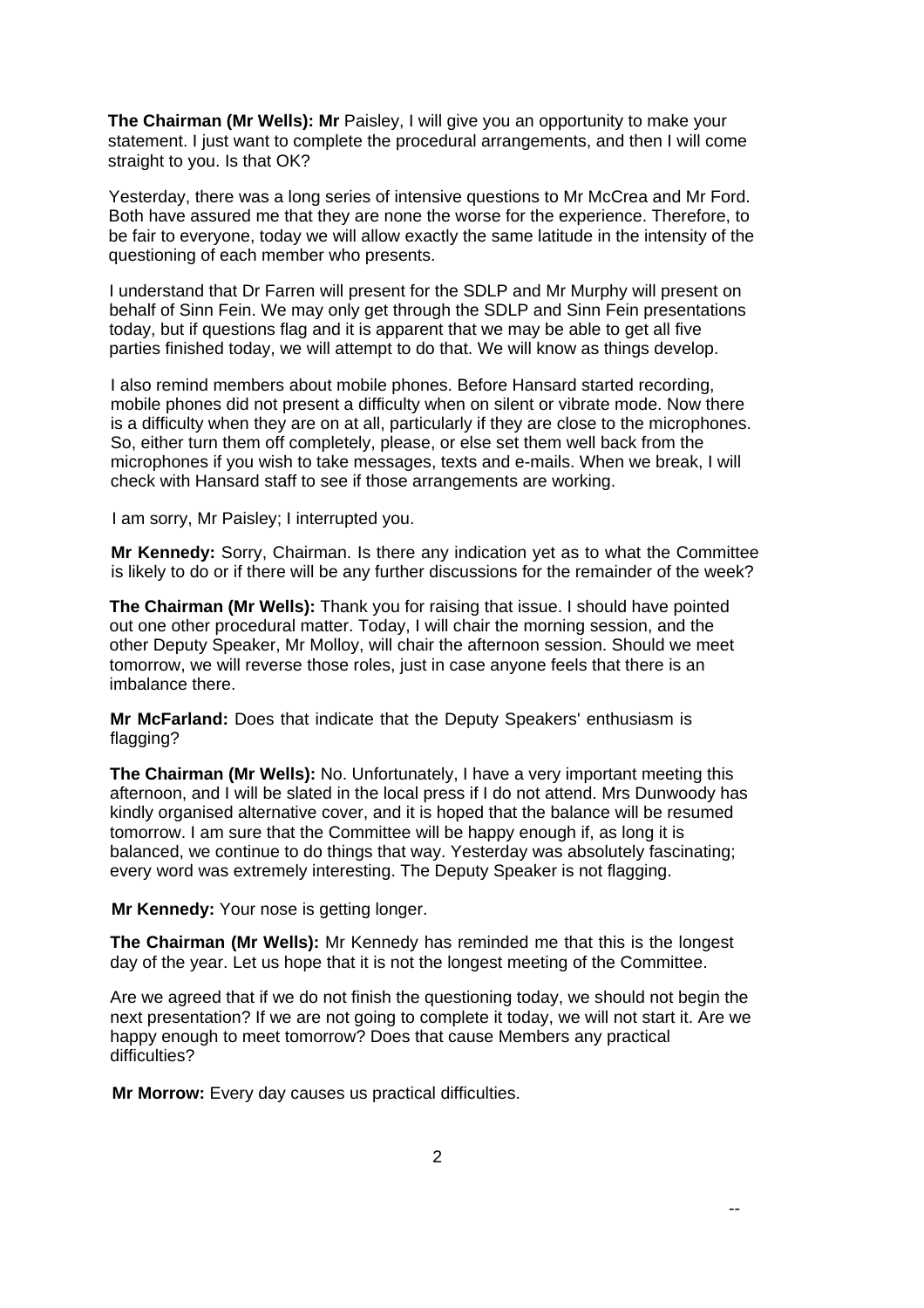**Mr Ford:** For some of us, tomorrow morning might be possible, but tomorrow afternoon and Friday are very difficult, given that we will have had three intensive days of meetings this week.

**Rev Dr William McCrea:** We do have constituency work to do.

**The Chairman (Mr Wells):** Is there consensus that tomorrow morning is a possibility, but tomorrow afternoon and Friday are completely out? Is that the general view?

*Members indicated assent.* 

**The Chairman (Mr Wells):** I think that in sitting for three and a half days we will have given it a fair crack of the whip this week. There is consensus on tomorrow morning only.

**Rev Dr William McCrea:** If it is necessary to finish off the presentations.

**Mr Kennedy:** If we could complete all the parties' presentations today, we could avoid sitting tomorrow.

**The Chairman (Mr Wells):** Looking at yesterday's events, that is unlikely. We have to give the same latitude to all the parties as we did yesterday.

I understand that Mr Paisley wishes to make a statement, and, therefore, I feel that it is appropriate for me to read on to the record the paragraph on privilege in the Northern Ireland Act 2006, which covers both the Assembly and this Committee. Under paragraph 6 of schedule 1 to the 2006 Act:

"*A written or oral statement made by* a *member in or for the purposes of the Assembly is to be privileged from action for defamation unless it is proved to have been made with malice."* 

That privilege also extends to meetings of this Committee. Members should note, however, that privilege does not extend to press conferences or to statements made to the press.

**Mr Paisley Jnr:** Thank you, Mr Deputy Speaker. In this Committee on Friday, a very serious slander was made against my colleague and me. I know that my colleague has had the opportunity to speak to the Committee since then. I have not, and, as I understand that the minutes of that meeting are disputed, I want to reiterate that I reject totally and absolutely the slanderous allegations made by Martin McGuinness. I note that Martin McGuinness in not in his place today. As is the traditional form of the IRA, he has run away. He is obviously not prepared to face the issues.

You have read a statement about the issue of privilege and how it operates within these confines. Someone who makes a statement that, if it were printed, would be a criminal libel, would obviously be expected to back that allegation up with hard evidence that proves that, in his words, there was a determined effort to have him killed, and that certain people were part of that effort.

I would like to know whether Sinn Fein has any evidence to that effect. If so, I believe it is obliged to present that evidence of a crime to the Police Service of this country. Sinn Fein would be obliged to present it at this Committee to back up the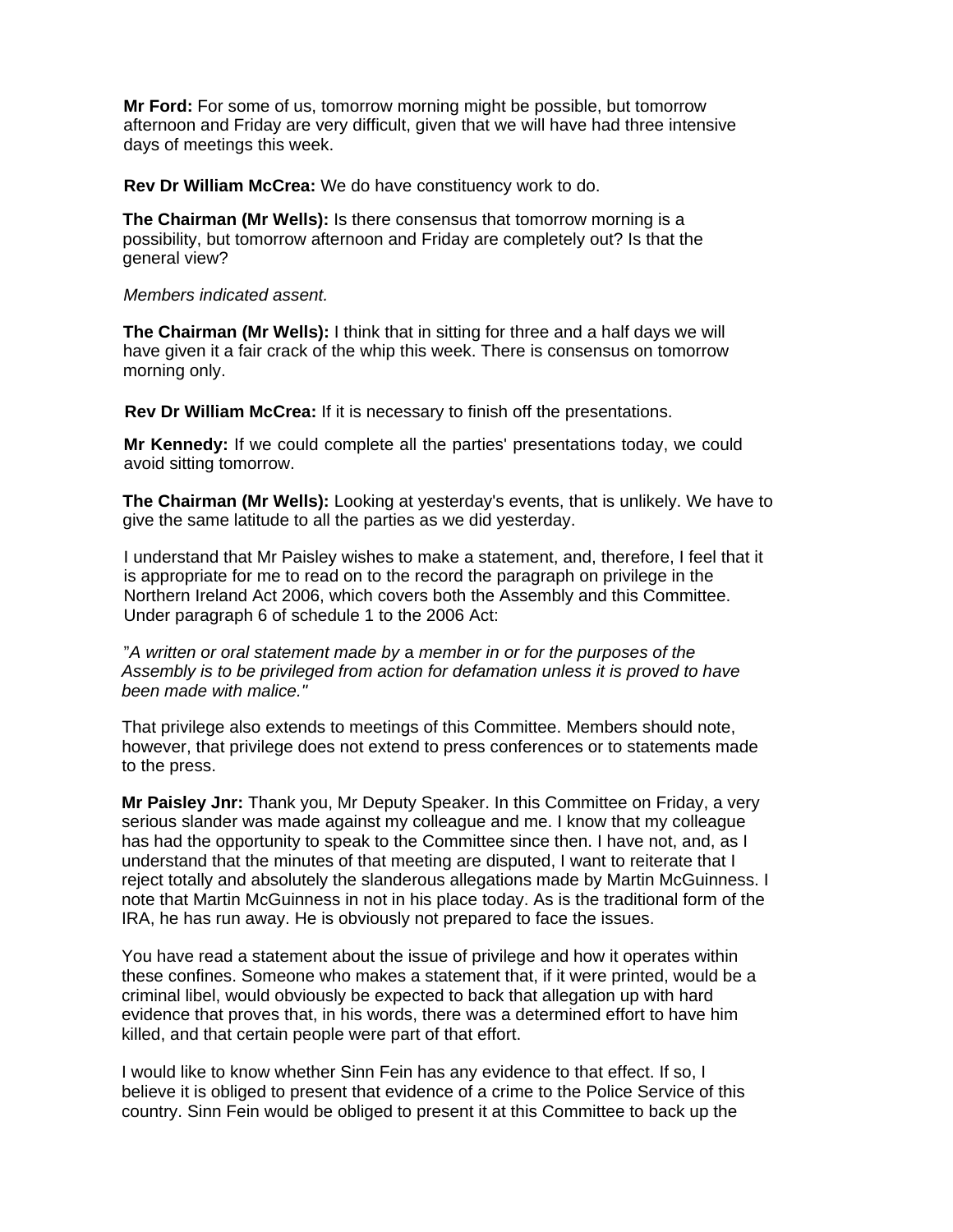claims that it made. I do not believe that it has any evidence, because I know the claims to be slanderous and untruthful. Given that that is the case, there is only one interpretation that I can put on the claims that have been made, and that is that those claims have been made in a malicious way and for a malicious reason.

#### *10.15* am

If Martin "Malicious" McGuinness were prepared to be a man and be here to defend his comments, prove his point and present the evidence, then perhaps we could have this argument not only in this place but in another place.

However, the fact that he is not here - and I doubt that his party will even try to defend his comments or demonstrate that it has evidence for them -:- means that only one conclusion can be drawn: that his comments were malicious and that they were made solely from that position. It is incumbent upon him to admit that those comments were malicious, to admit that they were a lie, and to withdraw them.

I note that he has not taken up the challenge issued to him at the Committee meeting to repeat his comments outside this room. He has run away from doing that, obviously because he has no evidence to back up his claims. Therefore, I reiterate that his comments were made from solely a malicious position. It is important that the Committee notes that, and I look forward to seeing whether there is any response whatsoever from him or from any of his sidekicks.

**The Chairman (Mr Wells):** Mr Paisley, your comments are now on the record. We also gave an opportunity yesterday for Mr McCrea to make his comments. This is not a matter for the Committee; it is a matter for the individuals concerned. The rules of sub judice apply, and because of that, and in the interests of caution, I do not intend to allow it to become an issue for discussion.

Mr McCrea, I see that you are trying to get my attention.

**Rev Dr William McCrea:** It is in many ways a point of order, Mr Deputy Speaker. Why did the Chairman not protect me and Mr Paisley Jnr? Under Standing Orders, the Chairman is there to protect Members. In any debating chamber in which I have been, and certainly in the House of Commons, the Speaker calls a person to order or asks them to withdraw their comments. Why was the protection of the Chairman not granted to me when such a malicious statement was made? I request that Martin McGuinness does clear up the matter.

It was said here. You say that it is not a matter for the Committee. The malicious slander was said in the Committee, and if there is evidence it should be brought to this Committee. I assure you that the reason he cannot bring evidence is that there is none. Therefore, the malicious nature of it is established, and I hope at least that the person who made the comments will have the guts to come and withdraw them.

It is serious, but, sad to say, I had no protection whatsoever from the Chairman. I ask Madam Speaker to look into the matter, as the Deputy Speakers are there to protect the members of this Committee.

**The Chairman (Mr Wells):** Could I just point out that although the Chairmen of this Committee are both Deputy Speakers, when we are in the Chair we are bound by the same rules that apply to all Chairmen, rather than by those that apply to Deputy Speakers in the Chamber. Different rules apply.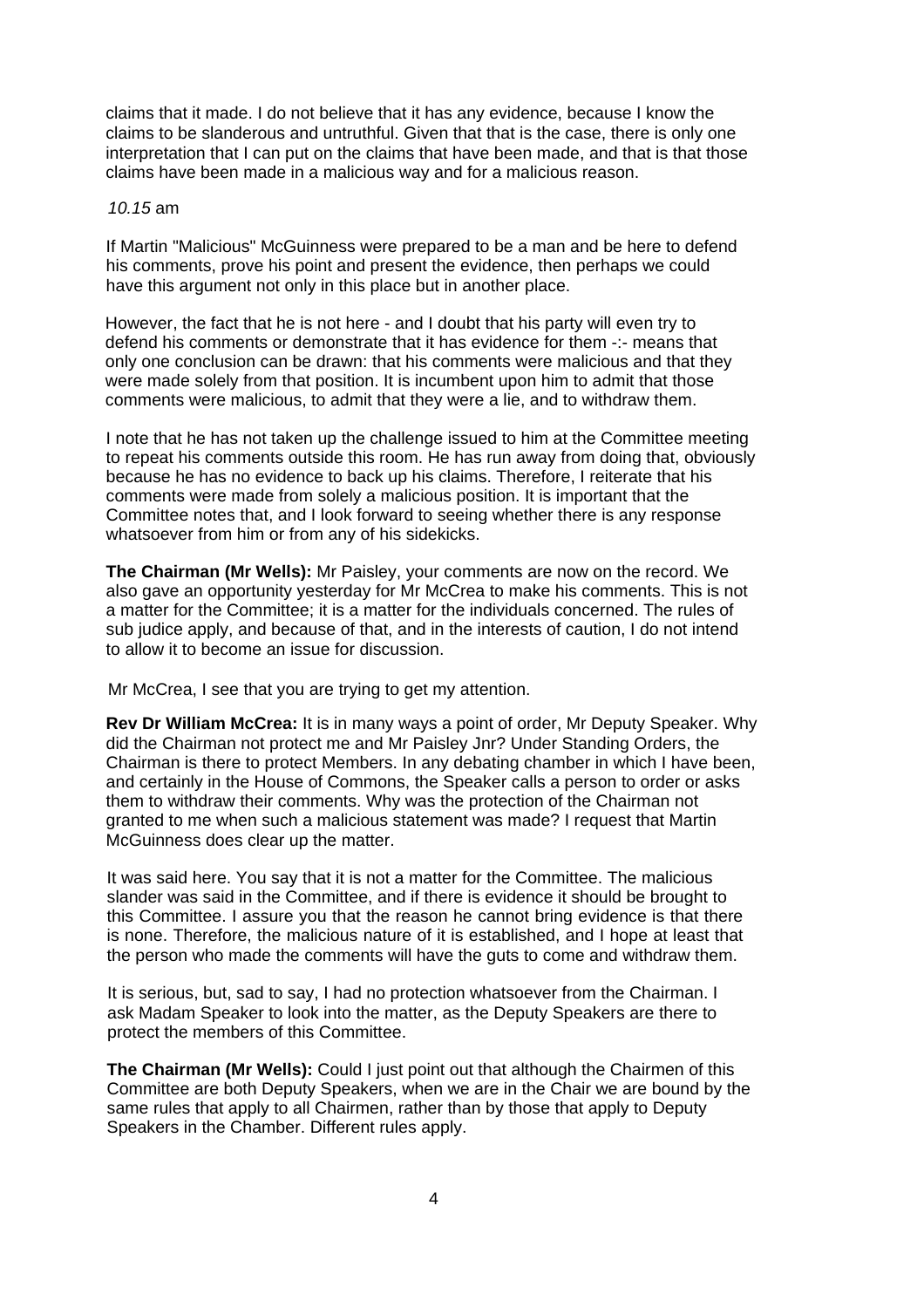Mr McCrea, you have raised a point, which we will refer to Madam Speaker, on your views of the protection that was given to you. I will refer that to her and, hopefully, report back at the next meeting.

If anyone is going to repeat the allegations or comment specifically on them, I will have to stop them.

. **Mr Paisley Jnr:** I do not wish to comment on the allegations per se; I want to ask a question regarding something you said. YOI,J said that it was no longer a matter for this Committee because matters were sub judice. What draws the issue of sub judice to your attention?

**The Chairman (Mr Wells):** An impression was given by members of the Democratic Unionist Party that this may well end up in the courts under defamation.

**Mr Paisley Jnr:** But the matter is not sub judice until it is in the courts.

**The Chairman (Mr Wells):** The Speaker, on the Floor of the Assembly, ruled that if there was a likelihood or possibility of something coming before the courts we should exercise caution and not debate it in Committee or in the Assembly. On that basis we are proceeding with considerable care.

**Mr Paisley Jnr:** I do want clarification. **If** the Member has the bottle to come back here and has the guts tq withdraw his slanderous comments, would you allow that to take place?

**The Chairman (Mr Wells):** Yes. The clear direction from the Speaker is that we would allow Mr McGuinness the opportunity to do that. We will seek the direction of the Speaker on that issue.

I will permit Mr Murphy to speak if it relates to procedure, but if he wants to speak about the actual comments I will not allow it.

**Mr Murphy:** It is procedural; it is a question for Mr McCrea. He talks about the protection of the Chairman in relation to comments that were made, but was he called to order by the Speaker of the House of Commons when he made the initial allegations against Martin McGuinness that sparked this whole conversation? Was he told that he was out of order, or was he challenged or asked to withdraw those remarks? In relation to lan Paisley Jnr's comments about bottle and guts - I will ignore the provocation. His father has made a career out of naming people under privilege in the House of Commons.

**The Chairman (Mr Wells):** We are in grave danger of drifting into areas that are not the responsibility of this Committee. Is everyone content with the procedure that has been adopted on this? It will be referred to the Speaker. Mr Paisley Jnr and Mr McCrea have had a full opportunity to refute. If Mr McGuinness, at a subsequent Committee meeting, decides to take the opportunity to withdraw the allegations, he will be given that opportunity. Is everyone happy?

We have received confirmation that there will be a Business Committee meeting at 12.00 noon in Room 106. The usual arrangements apply. I think that will involve the bulk of this Committee in one shape or another.

Yesterday we received evidence from the Alliance Party and the Democratic Unionist Party. The procedure that we have adopted is alphabetical order, so the next party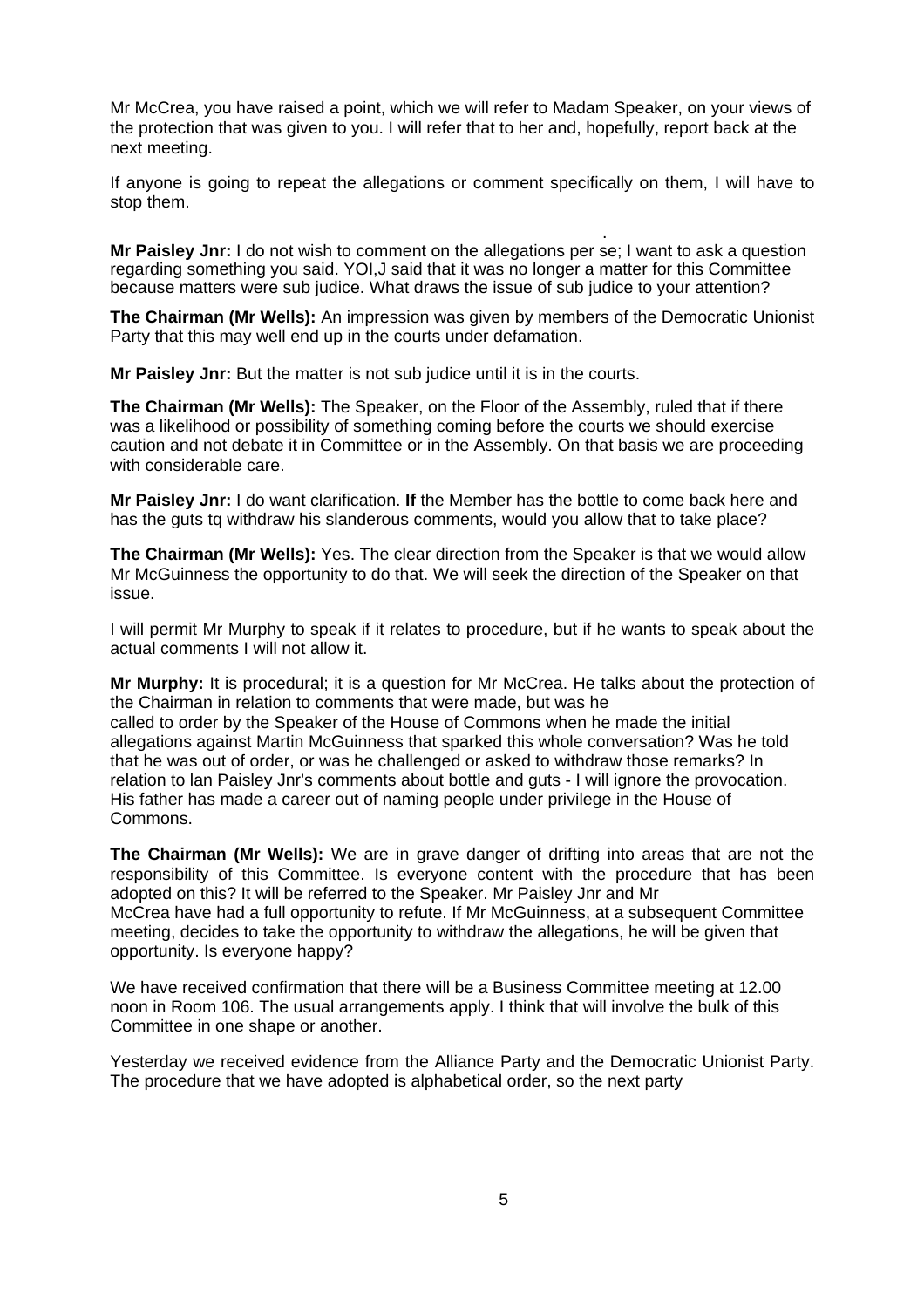to give evidence is Sinn Fein. Mr Murphy has indicated that he is giving evidence on behalf of Sinn Fein. I note that one of his representatives is not here. Does he wish to continue in his absence?

# **Mr Murphy:** Yes.

**The Chairman (Mr Wells):** Mr Murphy, you have up to 20 minutes to give your party's view on the paper that you presented to the Committee on Friday.

**Mr Murphy:** Thank you, Chairman. I do not think that it will take me 20 minutes to present the paper. We have described it as a preliminary paper, and we outlined some of the issues and some of our approach to the work of this Committee and some of the issues that the Committee could usefully get down to in preparation for the return of the devolved institutions. The title of this Committee is the Committee for Preparation for Government, and that is the direction in which we have endeavoured - through a number of propositions since the Committee first met - to get it moving.

In the context of the Hain Assembly, we have been given an initial cut-off date of the end of this month and a further cut-off date of 24 November to resolve the issues that will bring about the restoration of the institutions. Sinn Fein is firmly of the view that that can be achieved much sooner. We believe, and we have long argued - and we have put this view to other parties when we have met them and have argued it with the British Government - that the suspension legislation should have been lifted, and the Assembly could and should be restored within a matter of weeks. We have said that the Executive could be established and the North/South Ministerial Council could become fully functional. That opportunity lies before us, and there is no reason why we cannot seize it. We agreed to participate in the work of this Committee and this Assembly on the basis that their primary function be the restoration of the Executive and the institutions.

We all have a duty to work together in that regard, and this Committee provides us with an opportunity to do that. There have been a number of troublesome and trying meetings in relation to getting business done at this Committee, but nonetheless it provides an opportunity to get some work done on the issues that people feel should be addressed before the restoration of the institutions. The Committee gives an opportunity to advance some of those issues and get some work done on them.

If there is a political will among all of the parties, then there is no reason why that work cannot be completed fairly speedily, putting us in a position for an early restoration, well in advance of the 24 November deadline.

This Committee was set up to carry out the necessary preparatory work for government, not to do the work of a future Executive. Therefore, the Committee could usefully address a number of issues, which we have listed in our preliminary paper. They include the transfer of powers for policing and justice. That issue undoubtedly lies before us on the restoration of any Executive. Not only are there implications for how such powers would be exercised and what accountability mechanisms there would be, but there are implications for the creation of a Department for policing and justice, in whatever shape or form that it takes.

A number of models have been proposed for the creation of such a Department, and the Alliance Party gave its view yesterday on four of them. Its creation will have implications - whatever model we may agree to - as will the policing and justice powers that would be devolved. However, there are also implications for the rest of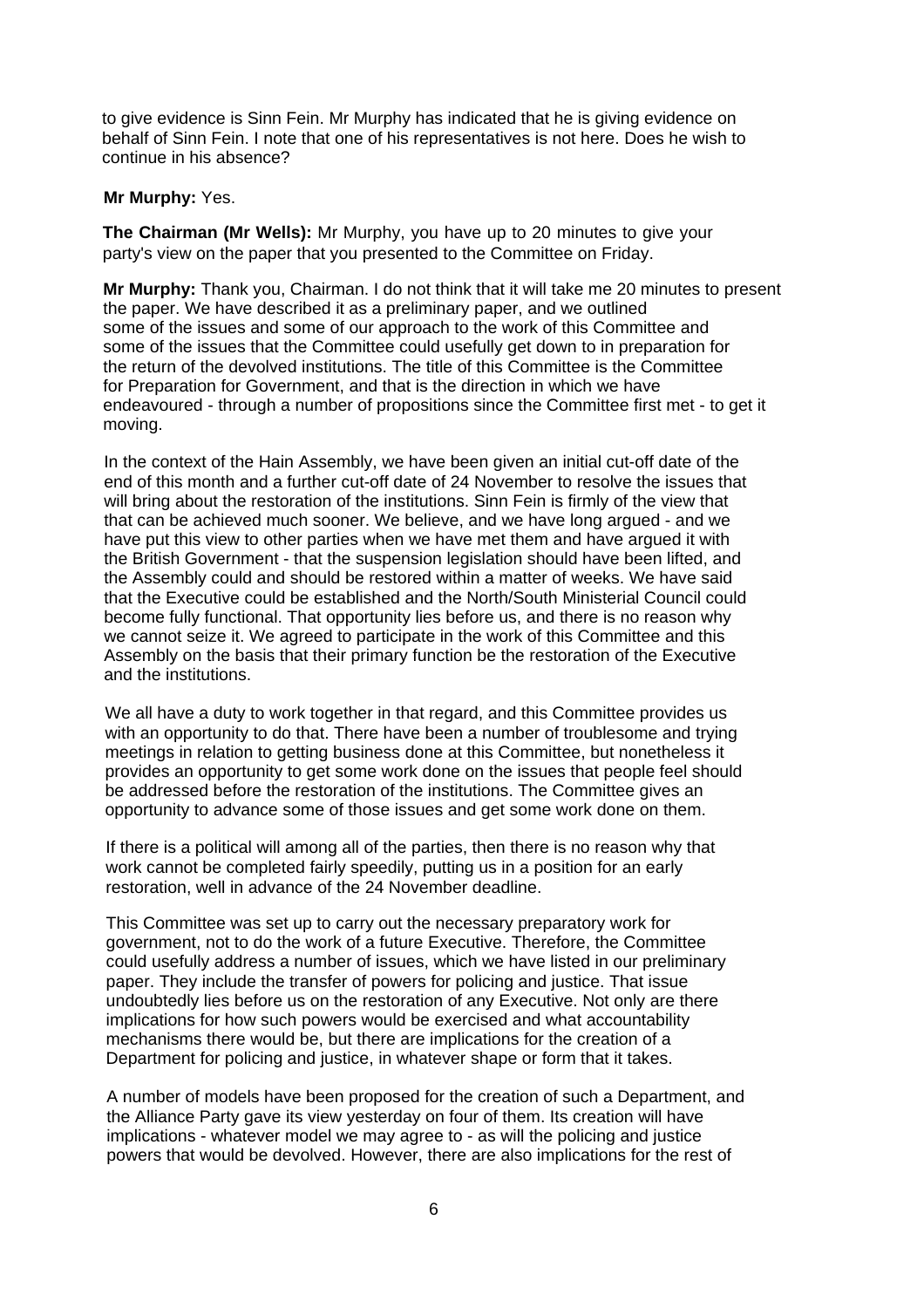the Departments, given that, under the Northern Ireland Act 1998, there can only be 10 Departments.

Obviously, the creation of a Department or Departments to deal with policing and justice would have an impact not only on that Department, and how those powers would be exercised, but on other Departments. We are firmly of the view that this Committee could discuss that issue and examine models for a potential Department, and also consider the knock-on implications of the transfer of policing and justice powers.

We have also identified a proper peace dividend as an issue. Others have identified, if not the same issue, then similar issues in papers submitted to the Committee on areas such as economic regeneration packages or financial packages to assist the return of devolution. We have described it as a peace dividend. Essentially, it all boils down to the same issue, which is that, given the underinvestment here for many years, the current economic situation, the widely acknowledged economic difficulties in this part of Ireland, and the lack of investment in infrastructure and other services, there is a clear need to get sustainable and stable institutions functioning here. A clear case can be made for that, and all of the parties have a clear opportunity to achieve that.

I have never heard resistance from any party to the idea of a peace dividend or a financial package. There is a clear opportunity for all parties to co-operate with one another, and with others who have an interest, to identify how such a package could be put together and the areas to which it could be directed, and to make a clear case for such a package. I regret that such an opportunity was missed when Gordon Brown visited on Monday. The party leaders could have initiated that type of work and created a climate in which the parties could have come together to do some serious work on an economic or financial package or a peace dividend.

The Committee could also usefully identify priorities for Government. There is a differentiation between that and a Programme for Government. A Programme for Government is the work of an Executive and involves a degree of interaction between Ministers and senior civil servants in Departments on current priorities, what is possible under current operational programmes, and the priorities that the parties want included.

Priorities for Government would be a useful forerunner upon restoration to guide" the development of a proper Programme for Government among the parties that make up the Executive. It would provide an opportunity - particularly for the Alliance Party, which may not be part of an Executive - to have an input into what are considered the priorities for Government. It would also be a useful exercise for Members to identify their key areas.

It was often the case in the previous Assembly that priorities such as targeting social need and investment in the most vulnerable areas found favour among all parties. I do not doubt that, if we put our collective wit together, we could come up with priority themes for government that can then be readily and quickly formulated in a Programme for Government upon the restoration of the Executive.

#### *10.30* am

Another issue that we raised here - and people may not consider it to be within the remit of a Preparation for Government Committee, but it is undoubtedly the case that anything that is done in this institution, even as it currently exists in its very vague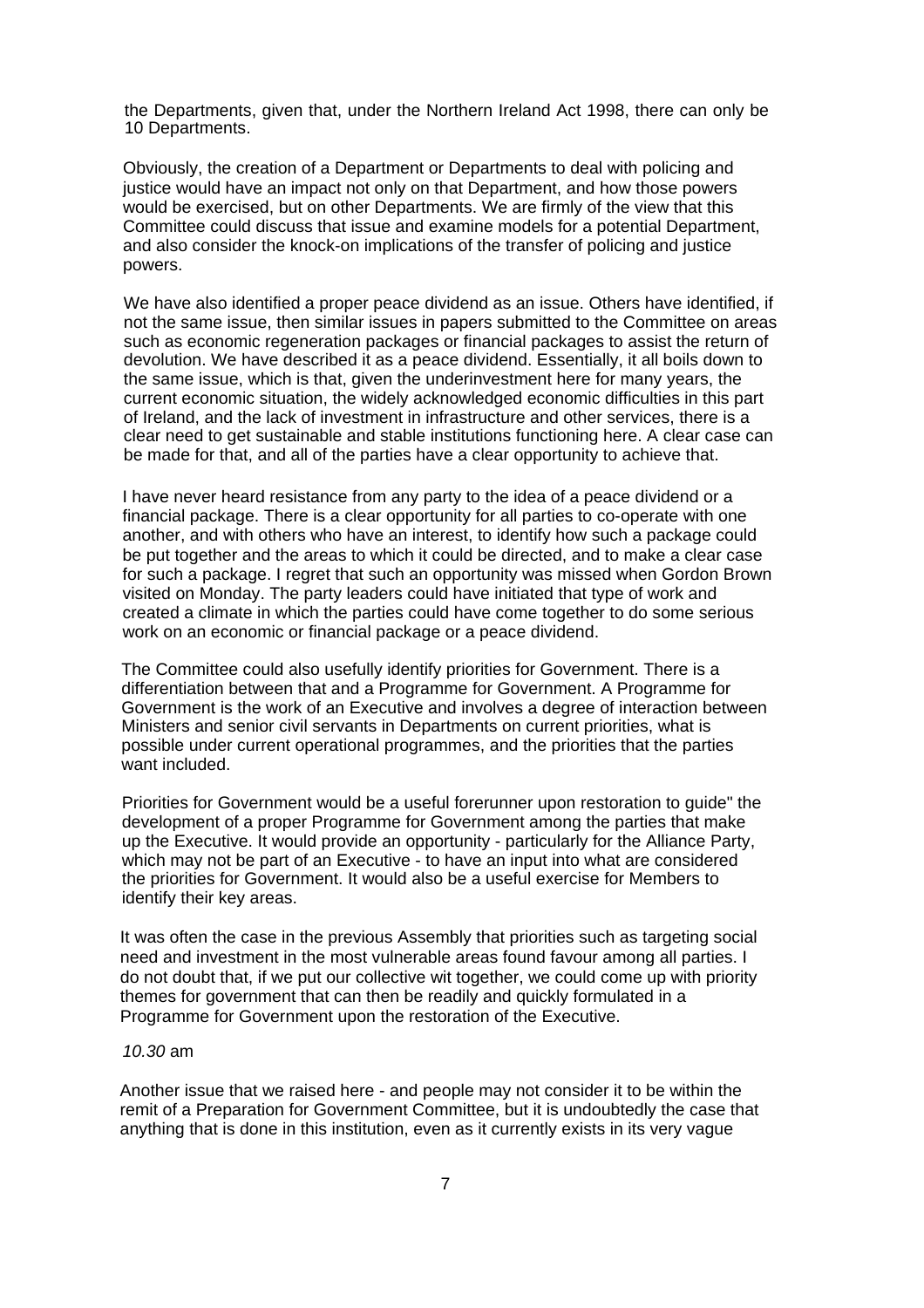format, has an impact on how business is conducted outside. The fact that with all our difficulties we have managed to meet, managed to get a Chairperson or Chairpersons and managed to start to get down to some of the work that was identified has a positive impact, even though people are exasperated by some of the antics that have gone on in this Assembly generally, rather than just in this Committee.

Although it may not necessarily be a part of the remit of the Preparation for Government Committee, any issue that we tackle as part of preparing for the restored institutions does have an impact on how communities interact on the ground. I do not think that anyone can dispute that our ability to create a peaceful summer, devoid of all the tensions and violence that we have had over the last number of summers, will have a significant and beneficial impact on our ability to do business if and when we come back here in the autumn.

So I think it is an area of interest for this Committee that we identify ways in which we can contribute to making our own work in the Committee easier in the autumn by engaging on what could be done in order to encourage dialogue and interaction between people over the summer, which would reduce the possibility of community tensions and violence and dispute over the summer.

Those are some of the issues we have addressed. We made an argument - and I regret that it was rejected - that although each of us here is a senior representative of our party, and we all bring to the table the issues that we feel are priorities for that party that need to be addressed in relation to returning the Executive and the institutions, undoubtedly there are within those priorities fairly specific areas of work that other members of our party and, indeed, other members of the other parties, have responsibility for.

Within the parties we can identify the spokespersons, for instance, on policing and justice matters, and we can identify the spokespersons on economic matters. There is a clear need, if we have identified those as areas of work that need to be addressed by this Committee, for us to free up those people within our parties who have responsibility and expertise on these matters to go off and do the necessary work on them, to scope and identify them, and to bring those issues with some suggestions and reports back to this Committee so that we can continue the business of preparation for Government, which is after all the name of this Committee.

There has been argument over allowing us to nominate other people to get down to more detailed work on the issues that most of us have flagged up. In our case, we have described our submission as a preliminary paper. The DUP suggested yesterday that it had further papers that go into more deta1l on some of the issues. With the best will in the world, while all of us have some competence in all of the issues that are being talked about here, there are others within our parties with a much greater degree of competence in these issues. There is an opportunity for people to go off to other meetings and do much more detailed work on these issues and bring back reports to us. They may well find themselves, as is normal with Committee meetings, with reports that this Committee could agree could be submitted to the Assembly for debate and discussion and the continuation of this Committee's work.

Those are the challenges that lie ahead of us. There is an opportunity for real engagement in this Committee, but it takes all the parties to want to engage properly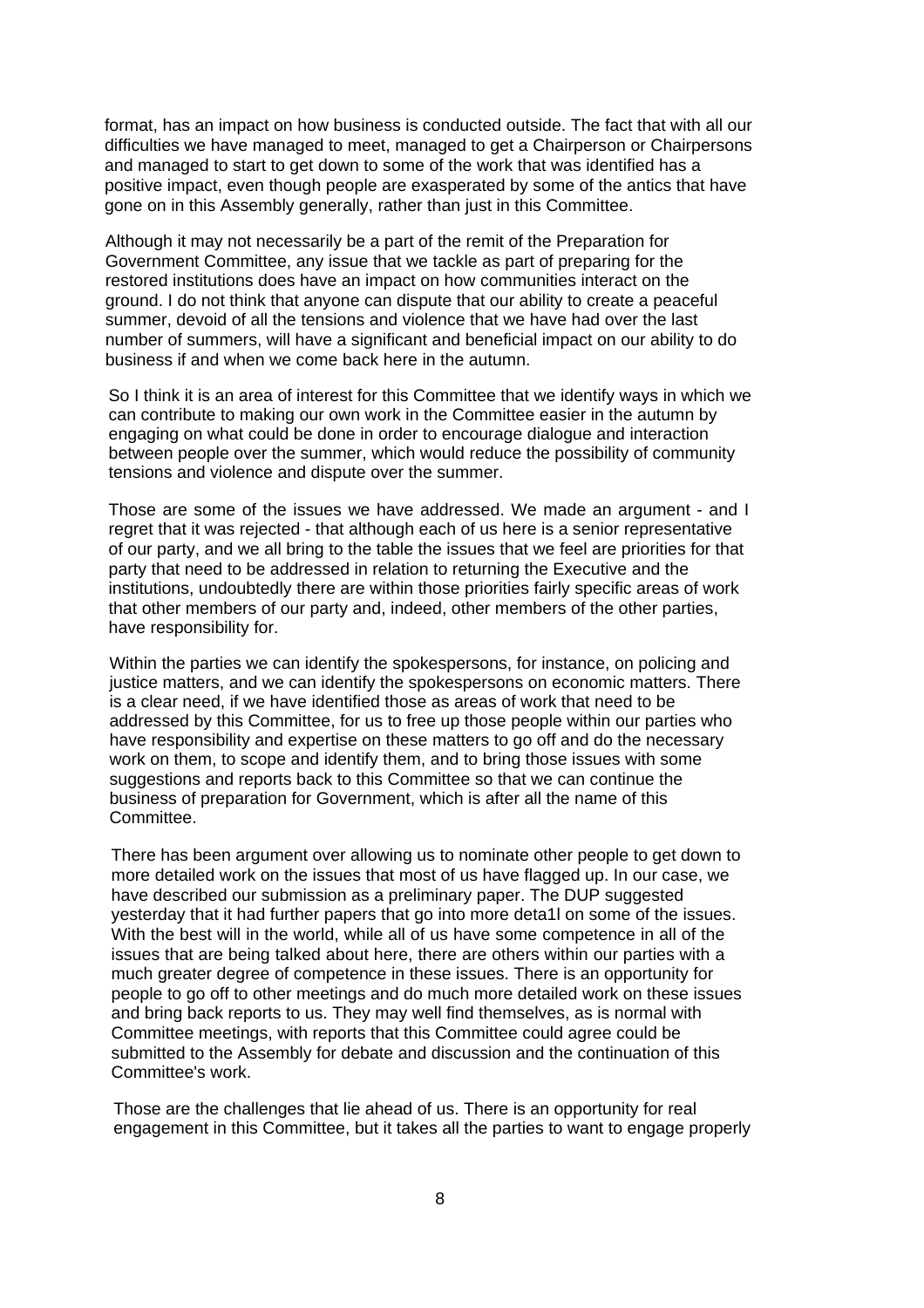in the work that is preparation for Government. Other people have other issues that they have brought, that they have identified as priorities for them.

We are quite happy to discuss those priorities. If this Committee is to achieve anything more than circular discussions about various issues, and if we are to get down to addressing those issues to try to give some satisfaction and to advance other issues to a position whereby an incoming Executive is ready, with some guidance and agreement, to take those issues on board and run with them, the Committee must get down to proper work. That is the challenge, and it will take a proper political engagement and will for that to happen.

**The Chairman (Mr Wells):** No one has indicated to me that they wish to ask questions. Is no one else speaking on behalf of your delegation, Mr Murphy?

**Mr Murphy:** No. There are three of us here, and we are happy to share responses to any questions.

**The Chairman (Mr Wells):** Or Farren has 'given his name. Are there any others who wish to ask a question?

**Mr McFarland:** We want a go, but we were giving priority to other parties.

**The Chairman (Mr Wells):** We will start with Or Farren, Mr Ford and Mr McFarland.

**Dr Farren:** Yesterday, when I was questioning the Alliance Party and the OUP, I started off with a question regarding what those parties might be able to indicate about the essential requirements that need to be met in order to enable restoration to take place. Am I right in understanding - from what Conor Murphy has said and from what is stated explicitly in paragraph 2 of Sinn Fein's submission - that Sinn Fein does not believe that there is any essential requirement standing in the way of the immediate restoration of the Executive and the Assembly?

If that is the case, how does Sinn Fein intend to address the huge lack of confidence, given what is very obvious in here and outside? That lack of confidence has been represented acutely here by the nature of the exchanges and the atmosphere that has persisted from the beginning. In a sense, that lack of confidence is also represented by the way in which we are seated round this table, between the upper end of this side of the table and the other side of the table. Confidence is needed before parties on that side of the table would be ready to assent to the full restoration of the Executive and all the institutions. How does Sinn Fein believe that that confidence can be built to a sufficient level to enable that to take place?

**Mr Murphy:** Yesterday, Sean Farren made the point tharmany matters, particularly in relation to institutional issues, that have been outlined in discussions are best resolved by the parties sitting around this table. Those matters do not necessarily need to be resolved before the restoration of the institutions. If Sean casts his mind back to the situation in 1998 that led to the formation of the first Executive in late 1999, he will remember that the degree of interaction between the parties at that time was similar to the level of interaction now. Nonetheless, Sinn Fein believes that the experience of operating the institutions, although it had its difficulties - and we are undoubtedly sitting here today because of those difficulties - was an important factor in building a degree of overall confidence in people's exchanges and how they would work together.

I am sorry, Mr Chairman, I am being interrupted. I am trying my best.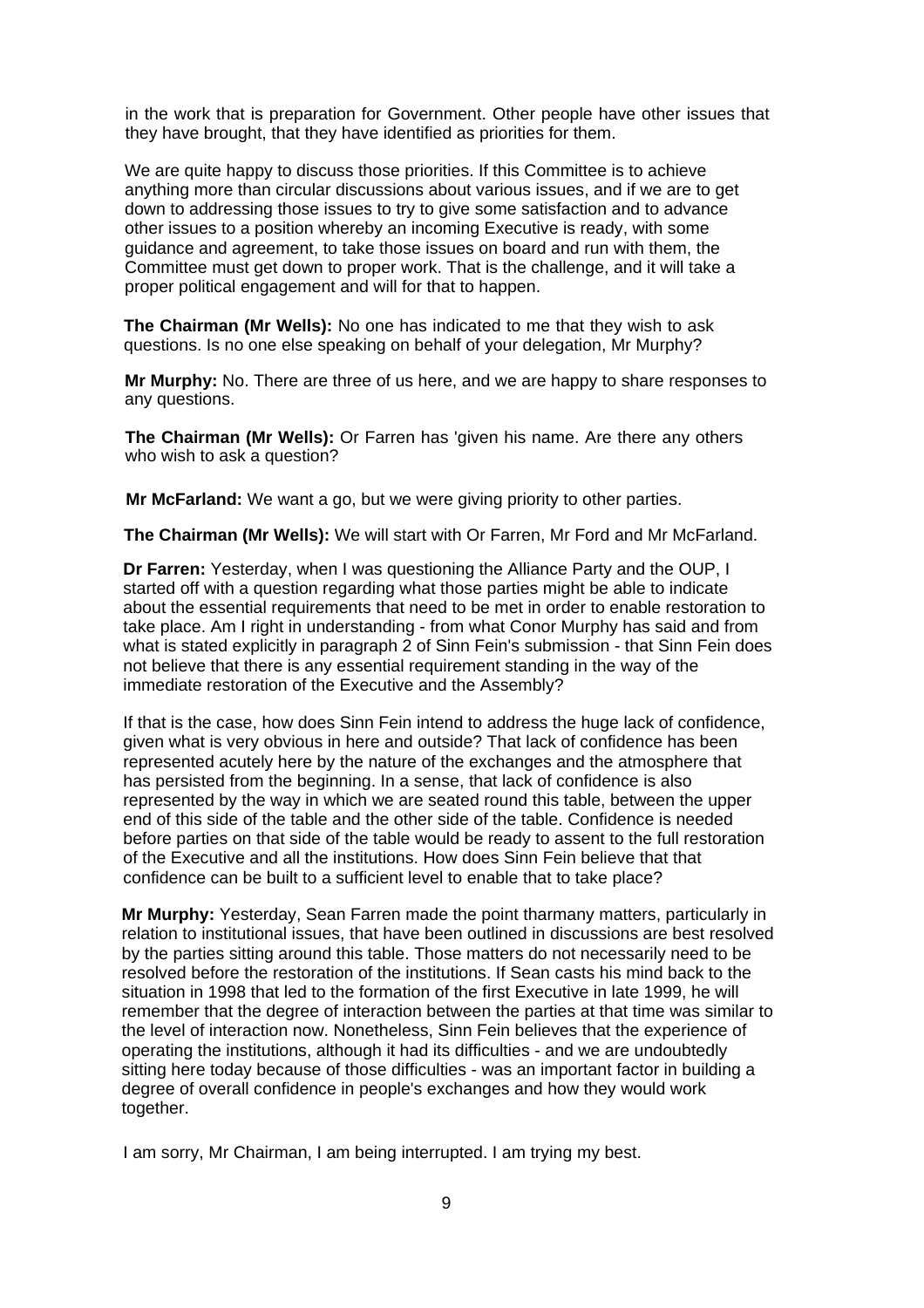There may well be confidence issues to be addressed. As Seim Farren and Martin McGuinness pointed out yesterday, there are two-way issues with regard to confidence. There is a substantial lack of confidence among the broad nationalist community, which the SOLP and Sinn Fain represent, in relation to the intentions of the OUP with regard to power sharing and a genuine engagement with any other party. That issue has to be addressed.

Yesterday you asked some of the parties whether there were issues that are prerequisite to the Executive being established. It is Sinn Fain's view that there are not. The Executive can be established in the morning if there is the political will to do so. The confidence issues that other parties have outlined would be addressed in a much more positive fashion in a genuinely working institution - not a shadow or talking-shop institution - where people are sharing power and taking decisions together in the best interests of the people of this part of Ireland and interacting with the Administration and institution in the other part of Ireland. In our view, that would have a much more positive impact on addressing what some people claim to be, and perhaps from their perspective are, confidence issues.

However, as you rightly pointed out yesterday, there are two-way issues in relation to confidence, and they are best addressed in a working institution rather than in this vacuum where people sit back, hope that issues will arise that reinforce their position that they cannot do business with anyone else, and hope that others who are disinclined to provide any positive advice about other people's intentions will whisper in their ears and encourage them to continue in a very negative stance. If people wish to go down that road, that sort of advice and guidance will be provided for them for the next 10 years. The best way to build confidence is to go in to working institutions with each other and start to build that degree of confidence between the parties.

Dr Farren: How are we going to proceed: by allowing several questions from a particular person at the one time?

#### **The Chairman (Mr Wells):** Yes.

**Dr Farren:** It is up to others to say that they have reached a sufficient degree of confidence to allow them to enter into institutions. Obviously, engagement with each other is going to contribute significantly to that. However, the evidence is that that alone will not be sufficient. Therefore I am pressing the point as to whether, over and above engagement, there are other matters, let us say, related to policing or to ensuring that there is no activity associated with paramilitarism or criminality, that need to be addressed in order to help to build a sufficient level of confidence. We could engage a great deal here, but there are still gaps in 'fny reading of the situation. Does Sinn Fain believe that, on the issues I have mentioned, there is any contribution that needs to be made either by itself or by others or by itself and others?

**Mr Murphy:** The position we have outlined on policing is very clear. We have stated that we wish to be part of the policing arrangements here. There are several matters that we feel need to be resolved to allow us to play our part. We have endeavoured to work diligently with both Governments, and particularly with the British Government, on that. We have engaged with Or Farren's party and the other parties regarding the policing matters that, as far as we are concerned, are outstanding.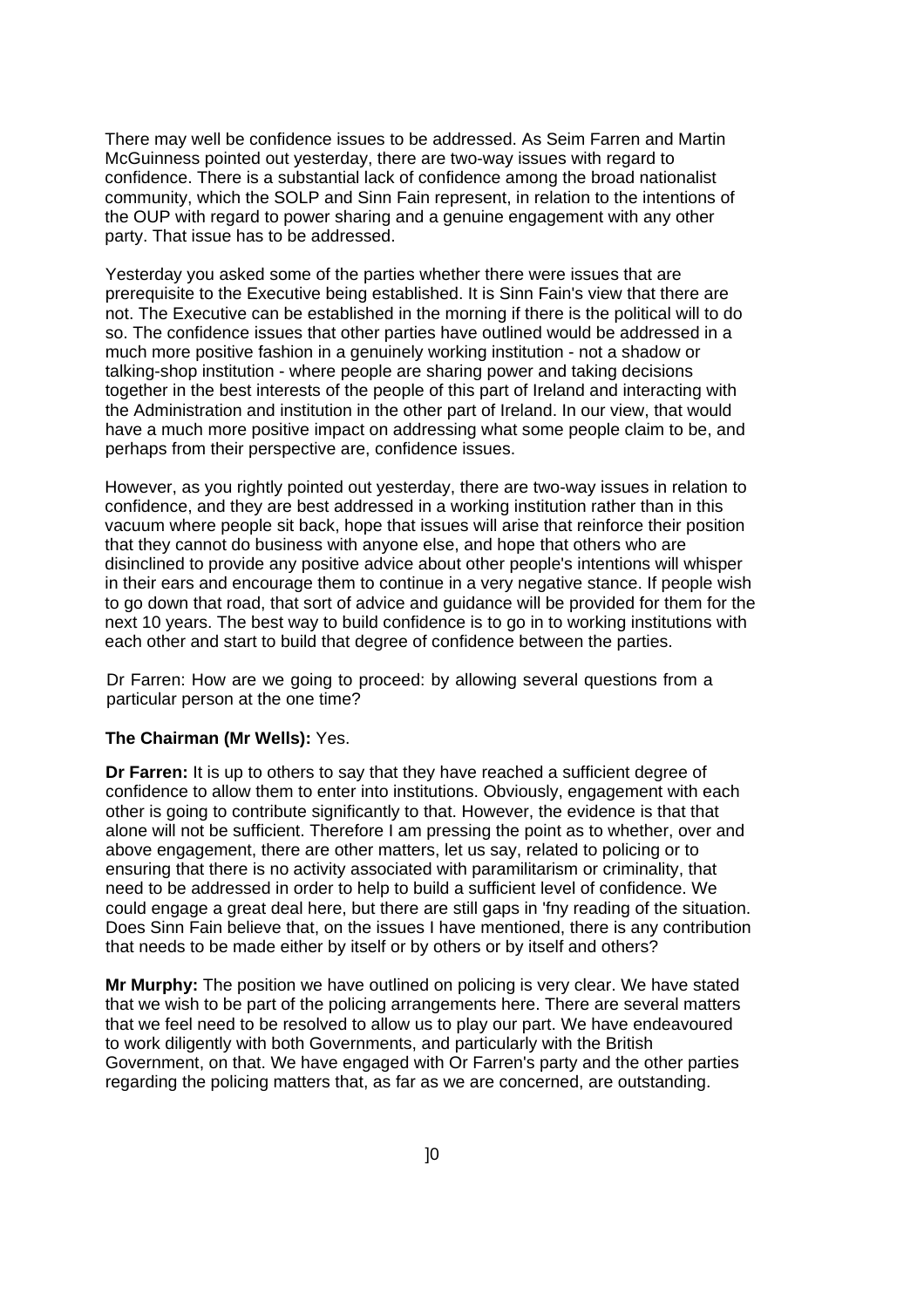I presume that Or Farren is talking about the IRA issues. I would argue that the initiatives that have been taken by the IRA in relation to its own existence and to its weapons have had a substantial impact in growing confidence so that this peace process can be bedded down. There will always be things that republicans can do and things they can examine to see how they can contribute to achieving a better atmosphere and a better scenario to enable people to work together and give that degree of confidence. However, we have to ask the question at times: will the DUP just sit back and wait?

William McCrea talked yesterday about the democratic waterline and a wait to see whether that could be met. Martin McGuinness argued that the democratic waterline as set by the OUP is designed never to be met. If it is the case that a [*name deleted for legal reasons*]-type figure or some other cold warrior-type figure from the old RUC days would whisper in

OUP ears about what is going on and what is advisable for them to do, the OUP will always find a reason to have a lack of confidence in moving forward with the rest of us.

#### *10.45* am

Perhaps we have to ask whether people are genuinely seeking confidence or are seeking reasons not to have confidence. It is my view that, to date, people have been seeking the latter. We will continuously examine whether there are areas in which we can move to build confidence. Since this process started, republicans have not been behind the door about taking initiatives. We will address the policing issue as soon as we possibly can, but there is only so much that a party, an individual or a group can do. However, others have to ask whether they want to find reasons not to engage properly with the rest of us. If they want to find reasons not to go into these institutions they will find reasons; someone will whisper a reason in their ear.

Until about three weeks ago, I could have looked out of my window any morning and found a reason not to come here and do business with anyone else. The British Army was camped, looking through my window for the past 21 years. I could find reasons now - its helicopters are still flying over my house, and it is still stopping people on the roads around where I live. I could find reasons not to come here and do business. Instead, I go into my area and talk to people; I call meetings; I explain to people who are frustrated with the pace of development in this process that they are as well keeping faith with the peace process and that this process will deliver a genuinely better future. This is despite the fact that often, all of the reasons that stare us in the face - particularly in the south Armagh area - tell us otherwise.

Therefore we are genuinely trying to work to bed down this process; we are trying to find reasons for making progress here. Others are trying to find reasons why they cannot. There will always be those in the old guard of the-RUC or any other spooks or spies that are about this place who will give them whatever reasons they wish. The question for them is: when will they have the confidence in themselves to go into a working institution with the rest of us and stand on their own mandate alone and not on the advice of some spook or spy?

**The Chairman (Mr Wells):** The next questions come from Mr Ford and Mrs Long of the Alliance Party.

**Mr Ford:** First, Mr Murphy talked about a cut-off date for this process at the end of this month. Now that we have finally got down to engaging on issues, the Committee may need to look at its plans for working over what would otherwise be a rather long summer holiday, potentially of two months. That would also apply to other working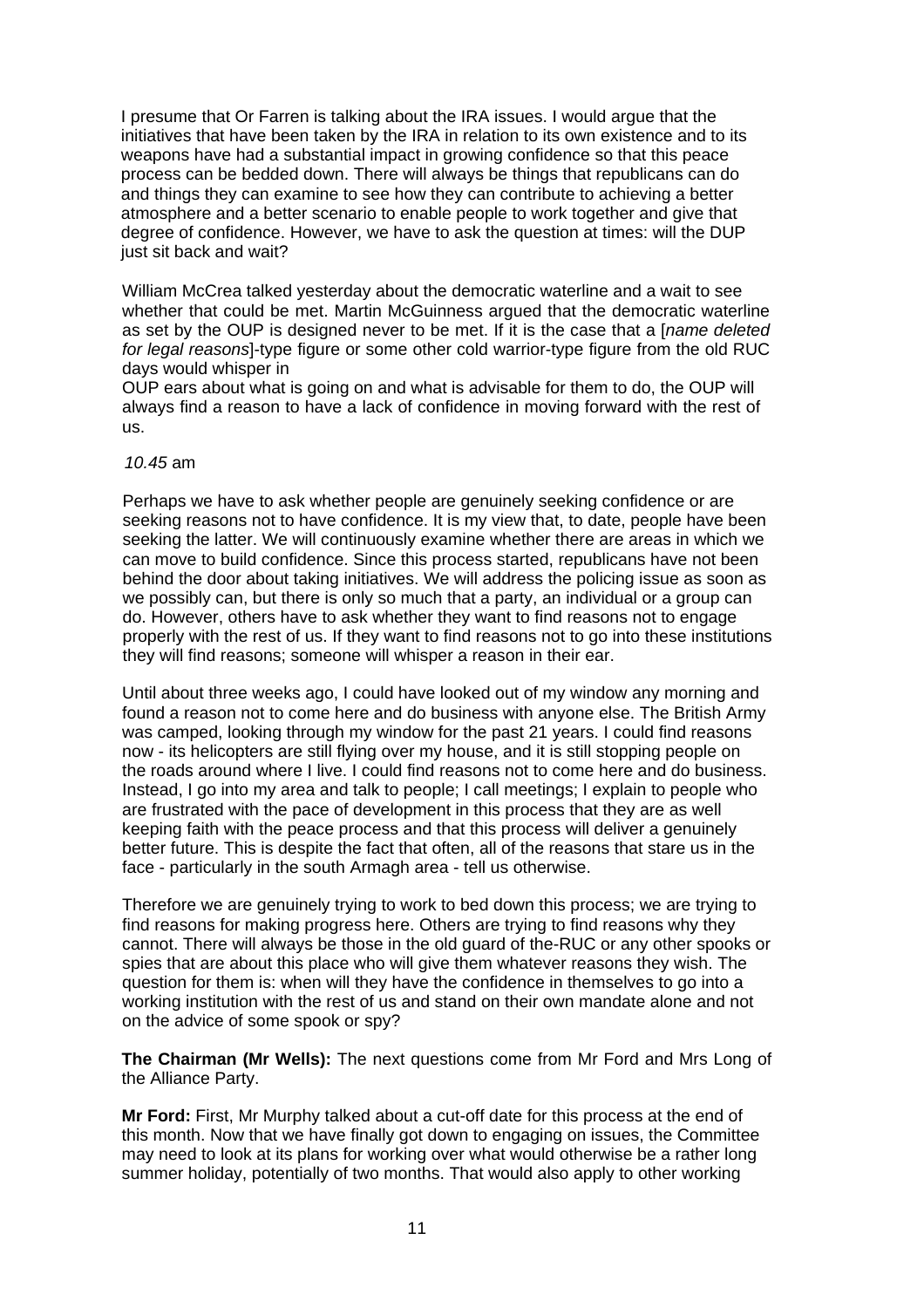groups or Committees that might exist, whether or not they are subcommittees of this particular group.

I do not think Mr Murphy mentioned the so-called comprehensive agreement of December 2004 in his presentation. I would be interested to know what Sinn Fein's current position is on the status of that particular document.

He spoke of sustainable and stable institutions, and then talked at some length about the issue of confidence. As I understand it, the Sinn Fein position is that confidence will best be established in working institutions. However, it seems to me that there are real issues of concern that if the institutions have not been established in a way that guarantees stability and sustainability, it is unlikely that that condition will be satisfied.

Although Mr Murphy questions whether some people are seeking reasons not to be confident, other parties represented in the room have at different times in the process sought to aid the momentum that Sinn Fein has shown at times. However, concerns remain on the part of some of those parties, and certainly on the part of the Alliance Party. The most recent IMC report, which clearly indicates quite significant progress, does not indicate that we have yet reached a place where criminality on the part of official republican organisations is at an end. Can Mr Murphy tell me how he can build that confidence so that the institutions become sustainable and stable?

Mr Murphy: In relation to the cut-off date, I was referring to the basis on which this Assembly was set up, if not in legislation, certainly in the declared intention of the British Government. When Peter Hain was setting up this Hain Assembly, it was understood that it would operate on the basis of what was contained in the Good Friday Agreement and in the 1998 legislation. The parties would be called together and have a six-week opportunity to elect a First Minister and Deputy First Minister.

The British Government then stated that if that was not the case, the parties would be called together in the autumn for two further six-week periods - obviously based on the period of six weeks stated in the legislation, where if the Assembly were recalled, tried to elect a First Minister and Deputy First Minister and was unsuccessful, then there would be a six-week period in which to do that.

That is what I was talking about - the cut-off point, which was six weeks from 15 May. That was the clear rationale underpinning the approach of a six-week period followed by two six-week periods, which essentially became a 12-week period up to 24 November. That is the rationale that provided those dates for us. We did not agree with that rationale, but nonetheless that is the case.

In our view, suspension should have been lifted, the six-week period left to run, and things let to run their course. However, we have always been clear: if this Committee is getting down to genuine work, and if people are making an argument for us working over the summer, we have no difficulty with that. We will be working over the summer anyway - in our own party, in the various interface areas in the North, trying to keep the peace and trying to ensure that it is a quiet summer. We will be dealing with all those issues on the ground right across the summer. We have no difficulty in coming to places such as this if there is genuine work to be done. So that is where the cut-off dates came from.

**The Chairman (Mr Wells):** There are still people in the room with their mobile phones on vibrate rather than silent, and they are close to the microphones. In the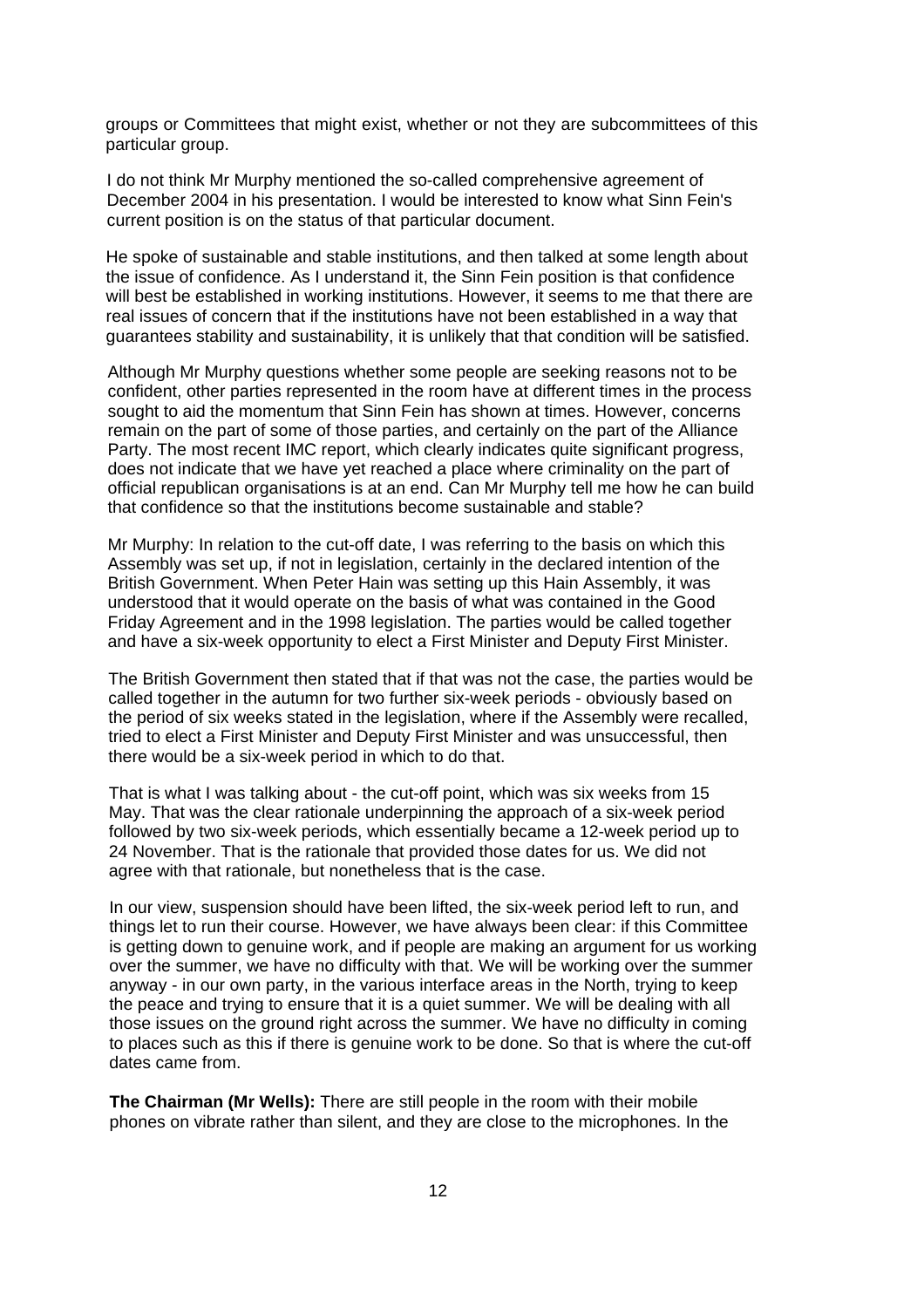interests of the hard-pressed Hansard staff, please take your phones well away from the microphones because they cause interference.

**Mr Murphy:** Martin McGuinness made our position clear yesterday on what was described by the NIO as the comprehensive agreement.

We went into the formal review talks on the Good Friday Agreement with all the other parties. We put forward issues, which in our view could improve the working of the Good Friday Agreement. Some of those issues concerned the removal of suspension legislation; our requirement on Ministers to attend Executive meetings, which was a definite, certainly in the last Executive; automatic entitlement for Ministers, where appropriate, to attend North/South Ministerial Council meetings again, that was abused in the last Executive by the First Minister - the creation of a requirement on Ministers to respect the joint nature of the First Minister and Deputy First Minister's office; putting the Committee of the Centre on a statutory footing with the other Committees; and giving the ministerial code a statutory ~asis.

Those were some of the issues that we brought into the review and which we raised in discussions with the British and Irish Governments. Martin made it clear yesterday, and I reiterate the point, that at every meeting we had with them, we argued that this should be an inclusive process and that all parties should be involved in it.

The discussions with the two Governments and the other parties then came to a point in December 2004 when a comprehensive agreement package was put forward. We considered it on the basis that we wished to see improvements to the working of the Good Friday Agreement. The Government presented issues to us that could have had the institutions up and running, and an Executive restored within a matter of weeks, and we considered them on that basis.

That context is gone, because the Ballymena speech was made by Rev lan Paisley, and the rest, as they say, is history. The two Governments then came to us at the start of this year and asked where we stood in relation to matters that had been outlined in their paper, which were proposals for a comprehensive agreement. We reiterated the issues that we brought to them during that review - issues that we felt should be identified and tackled to improve the working of the Executive and the Good Friday Agreement. That is where we currently stand in relation to it. The comprehensive agreement, as outlined in 2004, was in a completely different context. That context no longer exists.

There are a couple of other matters in relation to stability of the institutions. This carries on from the last point that I made. In 'our view, the greatest factor in causing the instability of the institutions was the suspension legislation. Every time the former First Minister decided that he might want to walk out of these institutions, the British Government rushed in and suspended them.

In our view, and I think we successfully argued the point, the removal of suspension legislation would lead to greater stability in these institutions, so that people no longer have the choice of walking out and having the British Government provide a safety net. Their choice would be either to walk out and go into an election or to stay in the institutions and make them work, through whatever difficulties we may face.

That is a factor in relation to the last question about confidence. There will always be issues that will cause us difficulties. You have to examine whether genuine and strident efforts have been made to create conditions that will grow confidence. I think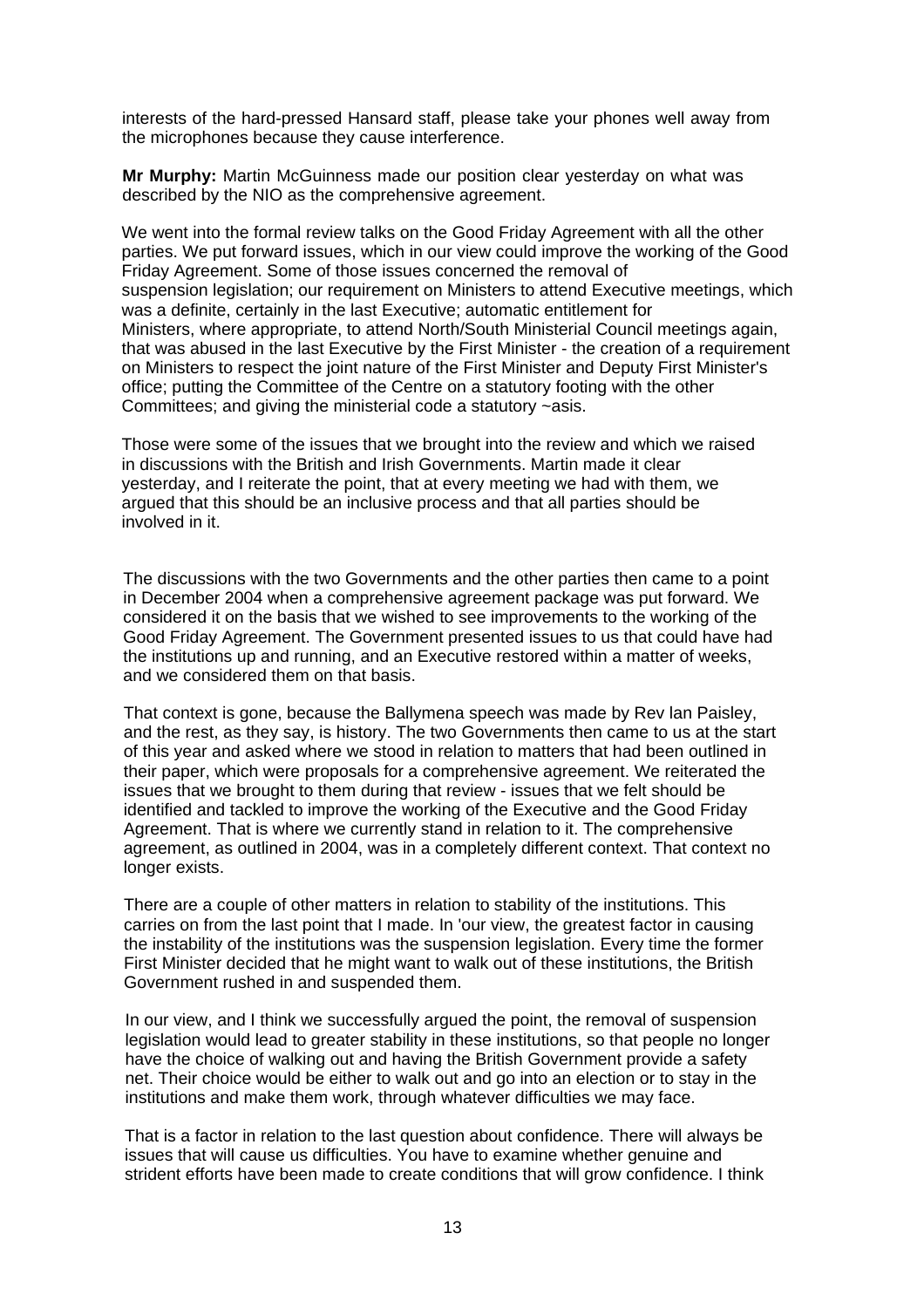it is undeniable that those efforts have been made to create conditions in which confidence can grow. People may still have issues; we have issues with other parties and how they do business. We certainly have issues in relation to how the British Government are conducting their business in this part of Ireland, but we will continue to engage with these people because the only way to address all of those issues is through a genuine engagement and, in our view, through a working institution.

**Mr Ford:** Mr Murphy said that the biggest issue acting against stability was the suspension legislation. Does he really believe that it was only the existence of the suspension legislation that led to unionists taking the actions that they have in the past? It seems to me that the institutions are not stable if there is the potential that they can be collapsed at any stage by the removal of one or more parties, and the way that they are set up requires the participation of those parties to make the institutions work. It would be interesting to know what Mr Murphy's definition of "stability" is in that sense and whether he sees the blame lying solely with the British Government and their legislation.

**Mr Murphy: I** do not think it lies solely there. There are issues in relation to how all the parties engage with each other and do business and the political will to do business and to see through difficult issues and to give leadership in their own communities.

I do not think there is any doubt that the safety net provided by suspension legislation meant that a party could walk out of the institutions with little consequence to itself. The only consequence to the institution was that we were not actually exercising power. The temptation to use that device created a much greater instability in the institutions. If there were a stark contrast facing people, either to work through issues or to go back to the electorate every time an issue caused them difficulty, then the impetus would be on people to try to work through the issues.

**The Chairman (Mr Wells):** Mrs Long, do you want to come in? Then we will move on from the Alliance Party.

**Mrs Long:** There is an issue I want to follow up with regard to suspension. In other societies that have similar divisions to our own, the tendency would be for people simply to continually return to the electorate, and you see the collapse of Governments over and over again. That is not a confidence-building process; in most cases that leads to much more instability rather than stability. Although I accept that constant suspension is an issue, I think that to blame the suspension legislation for that instability is to look at the symptoms rather than the cause. There is something there that must be addressed. It is quite clear that the alternative to suspension would be collapse, and that in itself is no more stable than suspension.

The other issue that I want to raise concerns point 5 of the summary paper that Sinn Fein provided. It suggests that the remit of the Committee is not to do the work of a future Executive. However, point 6 raises the issue of developing priorities for Government. That was expanded in the presentation this morning - for example, the Alliance Party would be able to put its issues on the table along with everyone else. The reality is that it is not the job of this Committee to prepare a Programme for Government. That is an issue for an Executive.

*11.00* am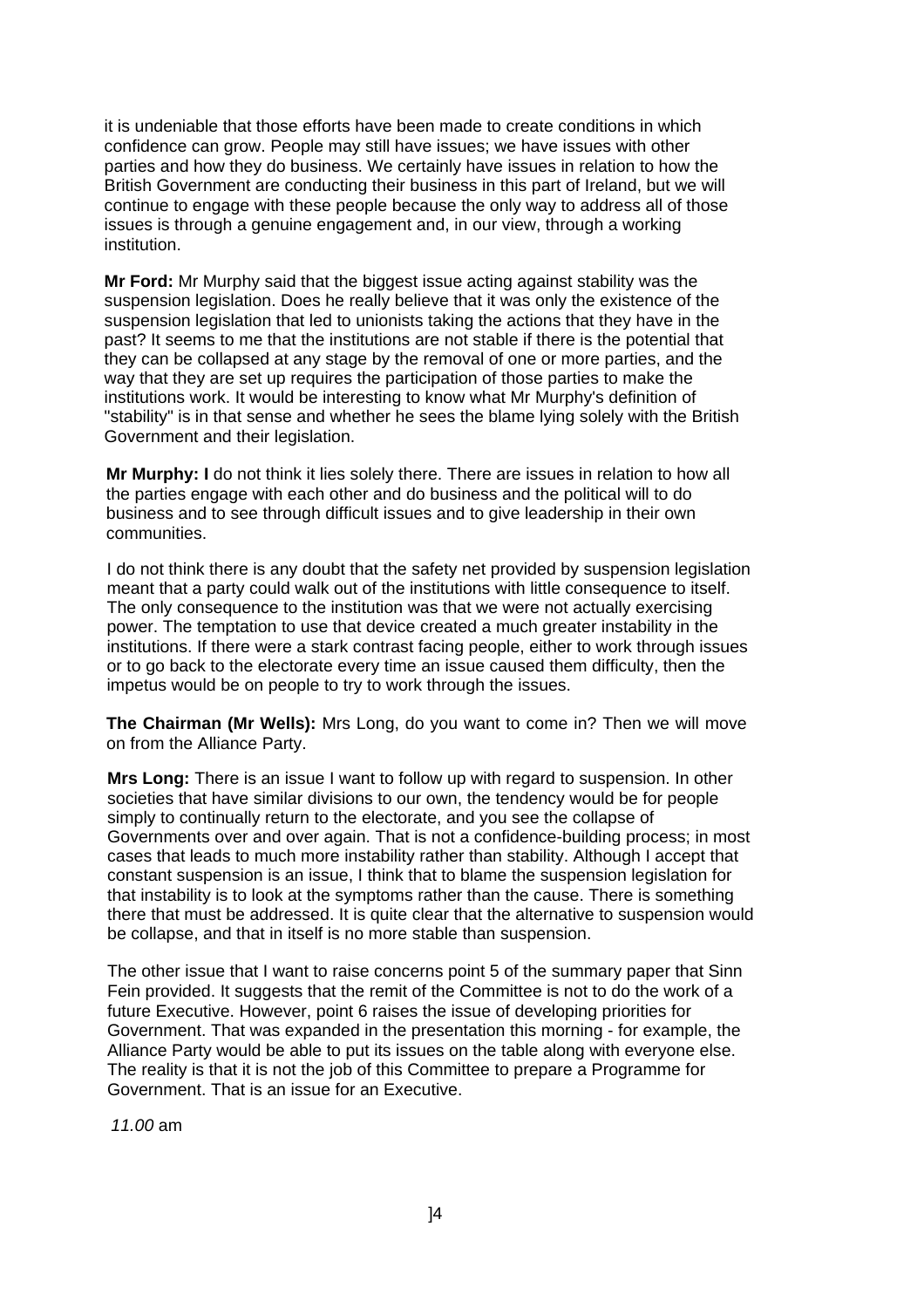Although the Alliance Party welcomes parties listening to its views, I doubt very much, given that we would be going into an opposition role in the Assembly, that either of those parties would want to do that or that there would necessarily be consensus on all issues that would be raised. I wonder whether priorities for Government are part of the remit of this Committee, or whether that is something for down the line when we get to the point where people have the reasonable prospect of Government being established.

I want to clarify another issue. At the outset, Sinn Fein said that it believes that there are no barriers to restoration. I am not saying that that is its view of where other parties stand, but it is the party's view that there are currently no barriers to restoration. Sinn Fein identifies three issues in paragraph 6 of its paper as those that need to be addressed: the peace dividend, policing and justice issues, and the priorities for Government. Does Sinn Fein see those issues, for example policing and so on, as having to be addressed in advance of restoration? Or does it see those as issues that would be addressed after restoration?

Given that Sinn Fein has said that it has no particular objection to immediate restoration, what I want to know is, having heard in the discussion so far that other people do have objections, what is its response to that? And does Sinn Fein feel that there is something that it has to do in order to address other people's issues, or does it simply want to reiterate the position that there are no barriers and that restoration should proceed?

**Mr Murphy:** In relation to suspension, I suppose that it is a chicken-and-egg argument, because of the fact that suspension legislation meant that people were more likely to walk out of the institution rather than work through the issues that faced them. Whereas, if the consequence for people walking out of the institution was to go back to the electorate and explain to it the reason that they had brought down the institution, perhaps that would provide a more stark choice.

As to whether that provides confidence, there is an argument as to whether going back to an election in 2002 - the last time the Ulster Unionists walked out of the institution - or sitting in suspension from then until now would have created more confidence in the community than the situation from 2002 right up to now. That situation not only drains confidence but interest, and it creates apathy and a disregard for the attempts of people to get politics working here. There are arguments that we could debate among each other for quite some time.

On priorities for Government, I made the point that there is a practical difficulty in this Committee working on a Programme for Government. It would take interaction between people who are to be in Government and senior civil servants and heads of Departments to get a Programme for Government put down on paper.

I understand and accept the Alliance Party's rationale that if its intention is to be in opposition, it might not necessarily want to be involved in discussing priorities for Government. However, if this Committee is to prepare for the return of the devolved institutions, it seems to Sinn Fein that a useful area of work that it could be getting down to is starting to scope those issues that would be a priority for an incoming Executive, so that rather than start into that discussion after restoration, people could have a degree of that work done and hit the ground running when an Executive returns.

On the question relating to barriers to restoration, I do dot deny that there are barriers. The question is whether addressing those barriers is a prerequisite to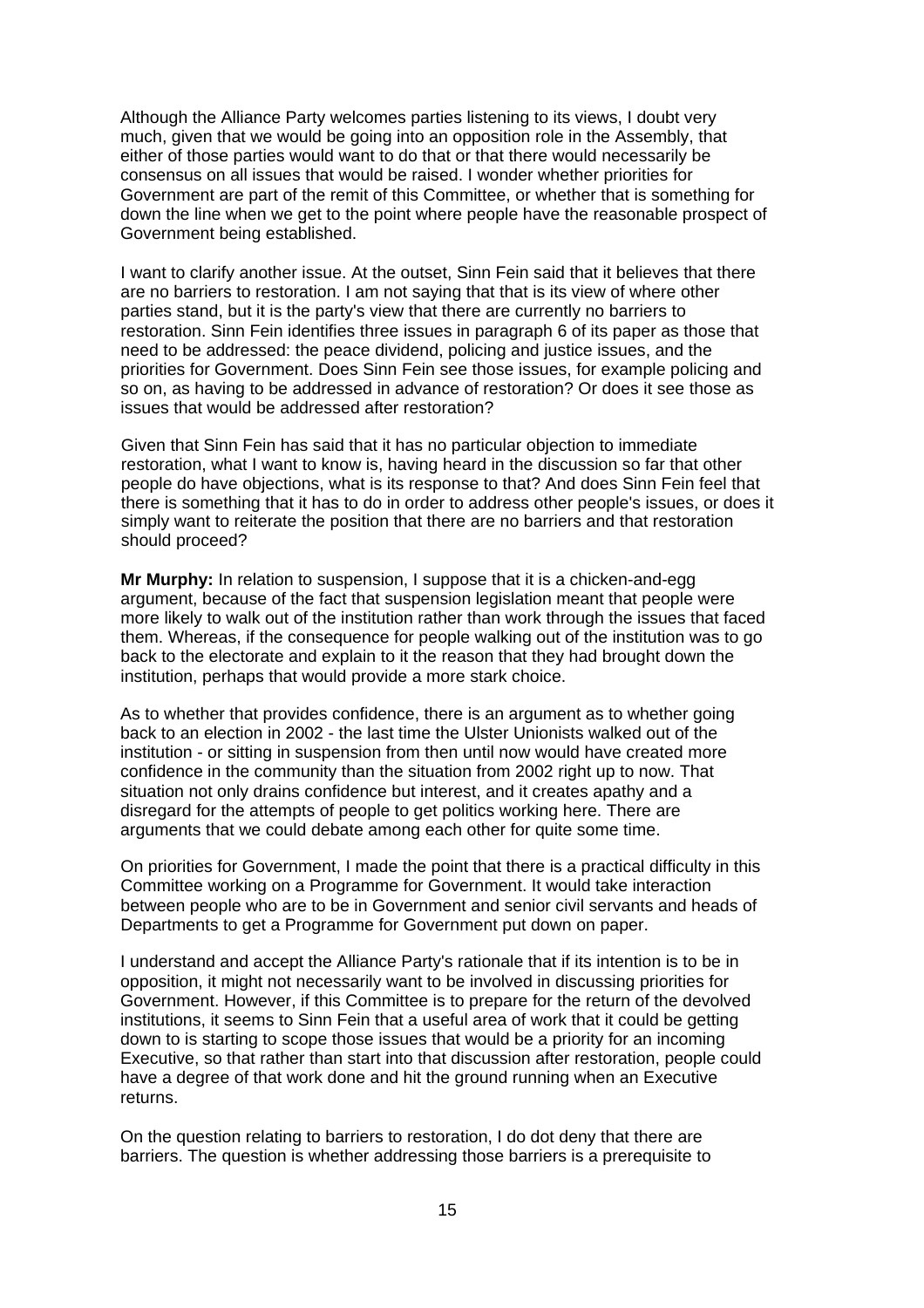restoration. People have concerns that are big issues for them. None of those issues are so big that they could not be addressed within a working Executive and a working institution. They have to be addressed before that can be achieved. So, there is a difference in opinion. Of course, in answer to the question that Sean Farren asked, Sinn Fein has issues that, if it wanted to take them as such, could prevent it from doing business with anyone, certainly the British Government. However, Sinn Fein took the decision a long time back that the best way to move all those issues forward is through genuine engagement, and that is what Sinn Fein is trying to achieve here.

So, there are barriers, and there are contributions that we, as Sinn Fein, can make to try to address some of those issues, and part of what we attempted to do in this Committee was to have a genuine, across-the-table engagement with the DUP. So far we have not managed to achieve that, because the members of the DUP speak through the Chair. They do not engage directly with us at all. They do not speak to us outside this room; they do in certain council chambers, but certainly not in this institution. They do not seem to want to have a direct engagement with Sinn Fein in relation to those issues. Some of the issues that are barriers for the DUP could be addressed in a direct engagement with Sinn Fein, but I regret that we have not got to that position yet.

We are willing to play our part in addressing whatever issues the DUP has. In the first instance, it has the most issues, and it is refusing to go back into an Executive on the basis of those issues. The other parties have issues as well.

However, we are quite happy: we meet with Mrs Long's party, the UUP and the SDLP, and we talk over any issues. We try our best to address matters that concern other parties in relation to us and matters that concern us in relation to other parties. That is the way to do it. Although there are barriers, in our view they should not deny us the ability to get back in charge of this institution and start taking decisions for the good of the people who have elected us. .

**Mrs Long:** I have questions on the policing and justice issue that has been raised during the discussions in the last few days. First, what is Sinn Fein's preference for the structures, and, secondly, given that party's association and history, and recognising that things have changed in the past few years, how would it intend to build confidence right across the community, so that if a Sinn Fein Minister were to hold the post of Minister for justice or policing, those duties would be discharged in the best interests of the entire community? How would that party build that confidence, given that it has been expressed already in these discussions that such confidence currently does not exist?

**Mr Murphy:** I point to the experience of Martin McGuinness and Bairbre de Brun exercising ministerial power for the good of the entire community. People may have taken issue with some of their decisions: people took issue with some of the decisions taken by all of the Ministers. However, unless you want to be pig-headed about it - and some people may want to - I do not think that people could argue that they took decisions in the interests of one community rather than the other. They looked at the issues, and they operated their ministerial authority to the best of their ability in the interests of the entire community, and that is the approach that any Sinn Fein Minister in any Department - be it policing, justice or any other Department would take. Not only that, those Ministers would be accountable to the Executive and the Assembly for that approach.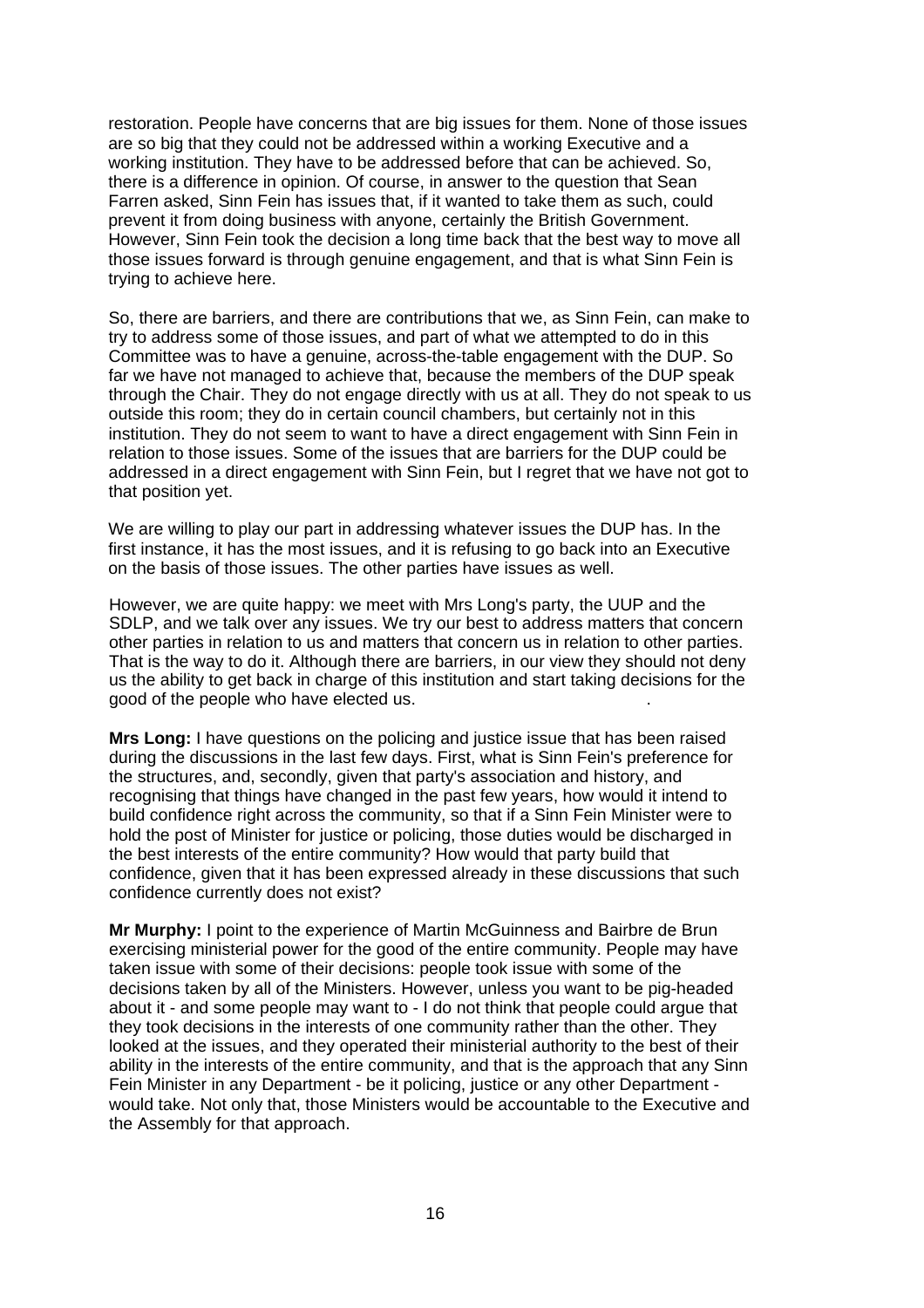We have had preliminary discussions with other parties in relation to the models for policing and justice. We do not have any firm or fixed view, and we are open to discussion and debate with the other parties. That is why this is one issue that this Committee could usefully get down to detailing to people - in our instance, maybe Gerry Kelly or Alex Maskey, and for the SDLP, Alban Maginness, Alex Attwood or whoever the policing spokesperson happens to be for the other parties. Those people could clear away a substantial area of work, and the implications from that, and the knock-on effect for the other Departments, is an issue for the preparation for a return to the Executive and restored institutions.

We do not have any preference at present, other than to get the best arrangements that would give that degree of confidence. Sinn Fein would also have confidence issues if the DUP were to have the position of policing and justice. For example, a contentious parading issue could arise in which a Minister for policing and justice would have some input, and if someone from the DUP, who was a member of a Loyal Order such as the Orange Order were responsible, that would raise confidence issues.

Rather than leave ourselves at the mercy of an individual, we should work together to build the right structures so that we would have confidence in a policing and justice structure that would deliver impartial results.

**Mrs Long:** I welcome that response. It is a matter that we raised, not only with Mr Murphy's party, but also with other parties, discussing how their influence over policing and justice could be an issue where confidence could not be established right across the community.

Mr Murphy said that he has no fixed view on policing and justice. However, we have given our view on a number of models that were outlined. Does he have any view on which of those models he feels would be more appropriate or less appropriate? Does he have any preferences, or does he have another model in mind? Has he considered, for example, some of the issues that we raised in relation to collectivity, because, although he referred to Ministers being accountable to the Executive and the Assembly, that is not quite accurate. Although they may have to justify their decisions, those decisions, at this stage, are within the remit of the individual Minister and cannot, under the current institutions, be checked in any shape or form.

Has Mr Murphy given any thought to that, and to how greater accountability across the Executive and the Assembly would add to confidence in those situations?

**Mr Murphy:** In relation to ministerial accountability, Sinn Fein made propositions under the review on the ministerial code and its status.

I do not have any preference for any of the models, and I am at something of a loss about that. That perhaps reinforces the point that I made at the start of the presentation, that there are people in our parties who have done substantial work on those matters. I have knowledge in relation to the policing and justice issues, but I do not have an expertise. For instance, I would not claim to have done the same degree of work that Gerry Kelly has done.

In order to advance these discussions to the level necessary to prepare for the return of the institutions, the people in the parties who have responsibility for those areas should sit down together to discuss models and accountability measures, and how the policing and justice department would be operated. That is the necessary preparatory work for Government, and that argues for the people in the parties who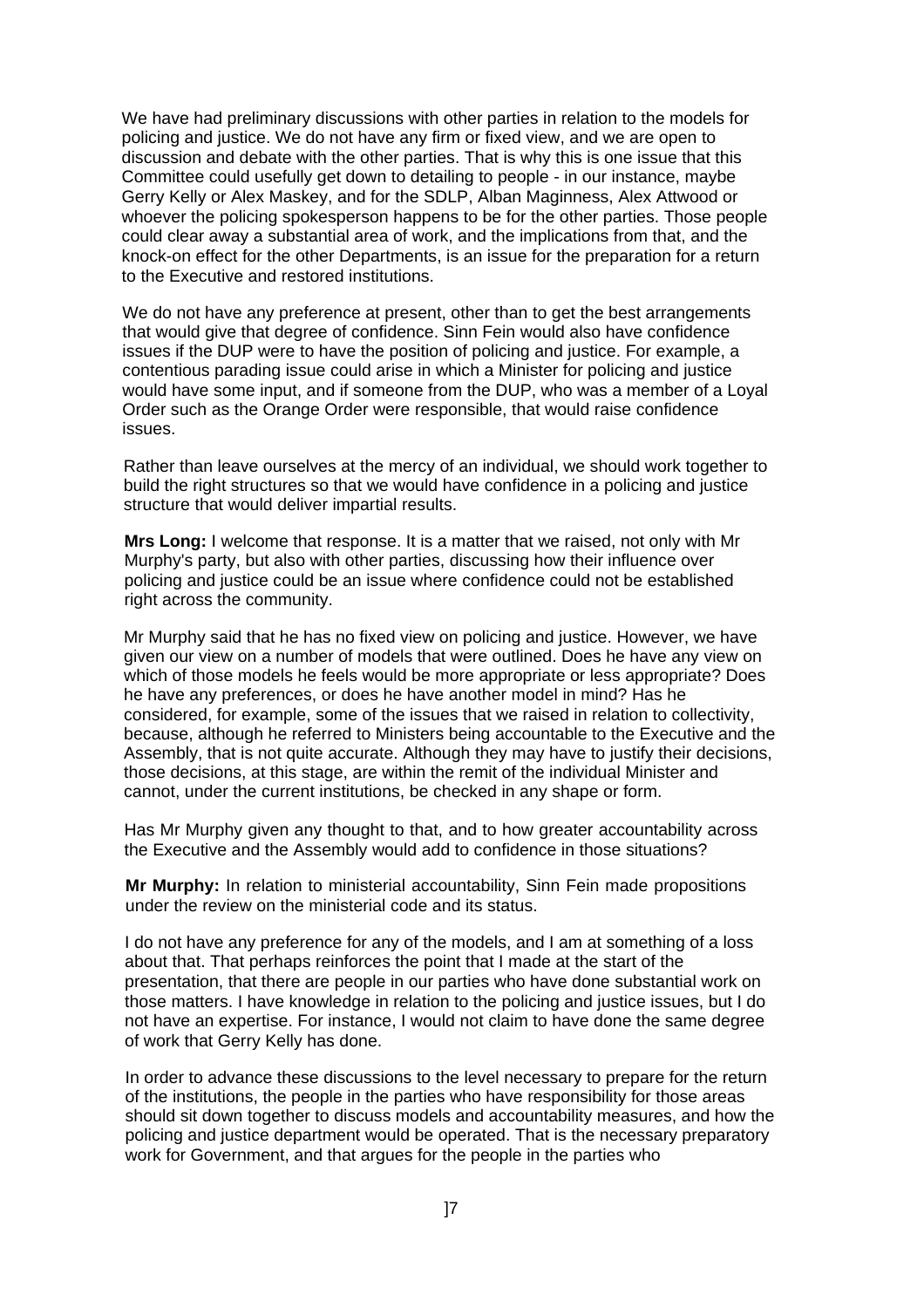have that knowledge and expertise getting together to do that work, and bringing the findings of the reports - whether or not they are agreed - to us for our consideration, and to an Assembly for debate. That is the natural way that this Committee should operate if we genuinely want to carry out preparatory work for the return of the institutions.

**The Chairman (Mr Wells):** We now move on to Mr McFarland, and I see that Mr McNarry and Mr Kennedy have also indicated that they wish to speak. Would it be helpful to members to speak as a team, or would they rather speak as individuals? I notice that the Alliance Party contributed as a team.

**Mr McFarland:** If we could speak in turn - I would like to speak first, and then we could hear from Mr McNarry and Mr Kennedy.

**The Chairman (Mr Wells):** Mr Dallat gets left out of the loop, so I will come back to him.

**Mr Dallat:** I am well used to that.

**Mr McFarland:** I want to deal with several issues in turn. These issues affect the unionist confidence in the good faith of Sinn Fein, and it would be useful if we could tease them out.

I was encouraged by yesterday's meeting and, in particular, Martin McGuinness's comments that he was interested in genuine and open discussion and engagement with the other parties.

For some years, Sinn Fein has been the voice of the republican movement, and there has been a general acceptance that Sinn Fein and the Provisional IRA are inextricably linked and that, in fact, there is duality - or was duality - between senior members of the IRA and senior members of Sinn Fein. Most of my questions are directly related to the IRA and Sinn Fein and where it is all going, because those are the issues that affect unionist confidence.

The most recent IMC report went into a fair amount of detail and, unlike the Independent International Commission on Decommissioning (IICD) - which reported that decommissioning of the weapons that they had seen was complete - reported that the Provisional IRA had held back weapons. It is generally accepted that there will always be weapons lying somewhere, either in a hide that somebody has forgotten about, or possibly because individuals, against the understood orders from the top, have held back trophy weapons or personal weapons that they have had for years. I would be surprised if those involved in organised crime have not kept back some weapons for personal protection or protection of their empires.

My first question is: does Sinn Fein accept that there is a strong probability, as described by the IMC, that individuals or groups - perhaps against orders - have held back weapons, and that, as reported by the IMC, weapons were not decommissioned in the way that they should have been?

I would like those issues to be dealt with in turn, otherwise they get mixed up.

**Mr Murphy:** Generally, I do not have any confidence in the IMC, its reporting mechanisms, how it gathers its evidence, how it reports or the individuals involved with it. It is important to say that. It is a matter of public record. Mr McFarland made a statement about Sinn Fein being the voice of the republican movement. I have to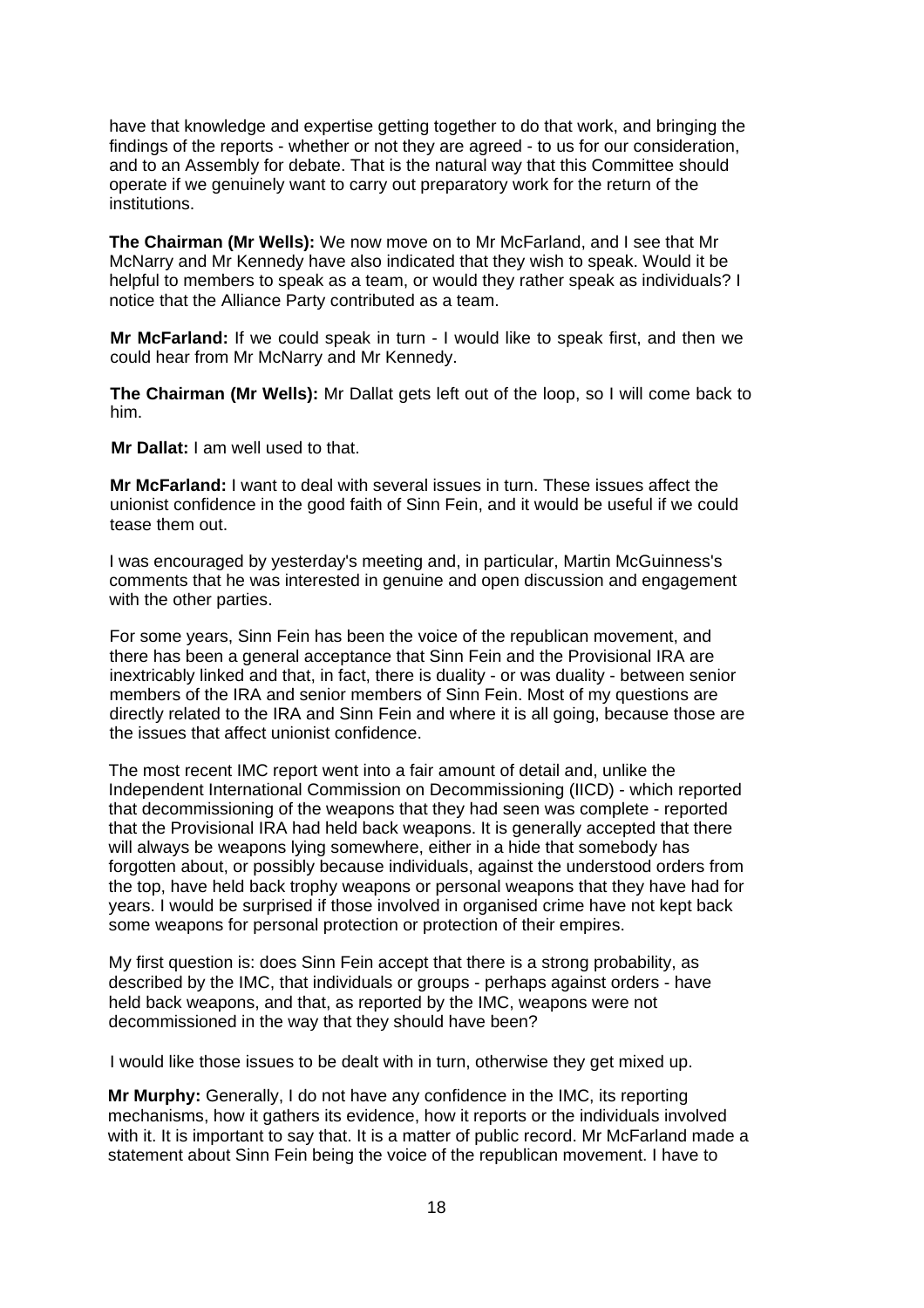say that the IRA has its own voice, which it has used quite well over the years. Sinn Fein is the voice of Sinn Fein.

#### 11.15 am

I am sorry that I do not have the section that was read with me, because despite my difficulties and differences with the IMC, I nonetheless read the reports. I have conducted a court case against the IMC, so it is important that I do that. If I recall that section correctly, it states something along the lines that someone unidentified has suggested that it might be the case that some members may have kept some weapons. The quantities and calibre are unspecified. If this were to be the case, and if they have been kept in the numbers that might have been suggested, it may have serious implications.

How can anyone respond to such a vague and unsubstantiated allegation - that someone suggested that someone might have something and that it might have implications? That was the basis of the IMC report, and it underpins our experience of the IMC to date, which is that, like the DUP, it has the cold warriors whispering in its ear about what mayor may not be the case, and it brings its own particular baggage to all of this. I do not think that the IMC has any useful function to play.

The mechanism by which the UUP, Sinn Fein and all the other parties - apart from the DUP - agreed to deal with this issue was Gen de Chastelain. Not only was there the de Chastelain mechanism, there were additional witnesses. As far as the Governments are concerned, and as far as we are concerned, the issue of IRA weaponry - whatever about anyone else's weaponry - has been dealt with to the satisfaction of the IICD, and there it lies.

Someone can whisper in the IMC's ear for the next 10 years that somebody might have something, and we are not sure what it might be, but if they do, it might have implications. We could sit here for the next 10 years trying to answer that type of unspecified and unsubstantiated allegation on behalf of another organisation. I do not think that that is a very constructive way to go about it.

I do not know how confidence can be given in those regards, because people could say that they have done the business, and people can either accept or not accept that. Republicans are always willing to see how they can talk to people, convince people and offer explanations. At a certain point, it becomes more difficult to do that, when that type of allegation is being dealt with.

**Mr O'Dowd**: I am surprised that Mr McFarland is sitting here talking about unionist confidence, and then he mentions IRA weaponry. Since the collapse of these institutions, 26 members of the Protestant community have been murdered, every one of them with the use of loyalist weapons. Four members of the Catholic community have been murdered with the use of loyalist weapons. I seriously doubt whether members of the unionist community sit in their homes at night worrying about IRA weapons.

If someone were living in a working-class Protestant area, he or she would be worrying about Ulster Defence Association (UDA) weapons, Ulster Volunteer Force (UVF) weapons, Ulster Resistance weapons and all the other weapons that are out there being pointed from within at the Protestant community. To be honest, this concern, this smokescreeen, about IRA weapons is exactly that - a smokescreen. have no right to speak on behalf of the unionist community, but I seriously doubt whether IRA weapons are a major concern for the unionist community.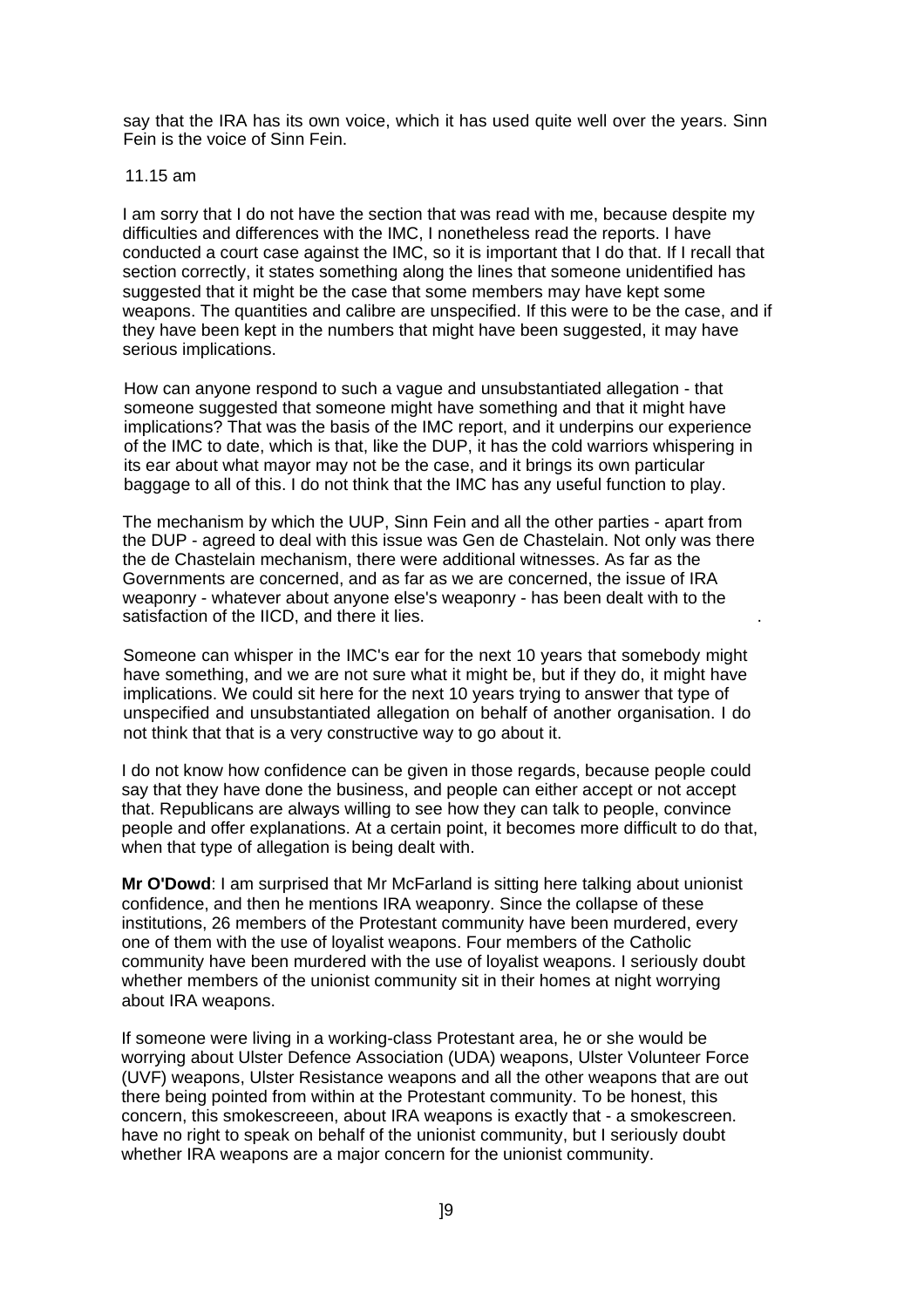**Mr McFarland**: My question is specific and is based on the issues of openness, honesty and good faith. Does Sinn Fein accept, for whatever reason, that it is possible that some of the IRA weapons were not decommissioned? It is just an acceptance that for whatever reason - and I have covered the reasons - people may have hides that they have forgotten about, or individuals may have disobeyed orders and kept trophy weapons, or people with organised-crime empires may have kept back personal protection weapons. Does Sinn Fein accept that some of the IRA weapons may not have been decommissioned?

**Mr Murphy**: There is a difference between what Mr McFarland is suggesting and what the IMC was suggesting, which was vague and unsubstantiated. The IMC reported that some portion of weapons was kept back deliberately and, if that were the case, the implications were that those weapons were being held back for a specific purpose.

Is Mr McFarland's suggestion that there might have been a rifle hidden in a ditch 40 years ago that somebody forgot about, or that the person who knew about it had died? Is that the case? Could that be the case? It could well be the case. I do not know, because I do not know what weapons were decommissioned or what weapons existed.

What I do know is that there was an agreed mechanism for dealing with this, which the parties signed up to in 1998. That agreed mechanism was Gen de Chastelain's Independent International Commission on Decommissioning. It had additional witnesses above and beyond the agreed mechanism for dealing with the issue, and they have reported that they are satisfied that the issue of IRA weapons has been dealt with. The two Governments have also stated that they are satisfied. If other people are seeking additional satisfaction above and beyond that, then that goes above and beyond the Good Friday Agreement, and it certainly goes above and beyond what any other Sinn Fein representative or I can give.

**Mr McFarland**: Is it possible that units, a brigade or individuals may have disobeyed orders to hand in their weapons, which would account for the fact that the IMC is reporting that not all weapons were handed in? I am not blaming Sinn Fein for not handing them in; I am asking whether it accepts that some members of the Provisional IRA could have disobeyed orders. I presume that the IMC is not reporting that wilfully or deliberately telling lies and that it has indications from whatever sources - Sinn Fein may not believe them; they may be securocrats which it believes in order to put that in the report. The commission is made up of quite an international bunch. It is not a bunch of ex-RUC men who are saying this.

**Mr O'Dowd**: It is headed up by a former member of the fiJliance Party.

**Mr McFarland**: There is also a former senior member of the CIA and an ex-senior member of the Irish Civil Service. They have not made this up. Does Sinn Fein accept the possibility that members of the IRA have, for whatever reason, not handed in their guns?

**Mr Maskey**: Conor Murphy has dealt with that matter at length, and much of what we have said is on the public record. We also dealt with the matter in bilaterals with Mr McFarland's party. For the record, we have absolutely no evidence to suggest that any of what Mr McFarland outlined has happened, we have no indications that it has happened, and we have certainly no reason to believe that anything that he has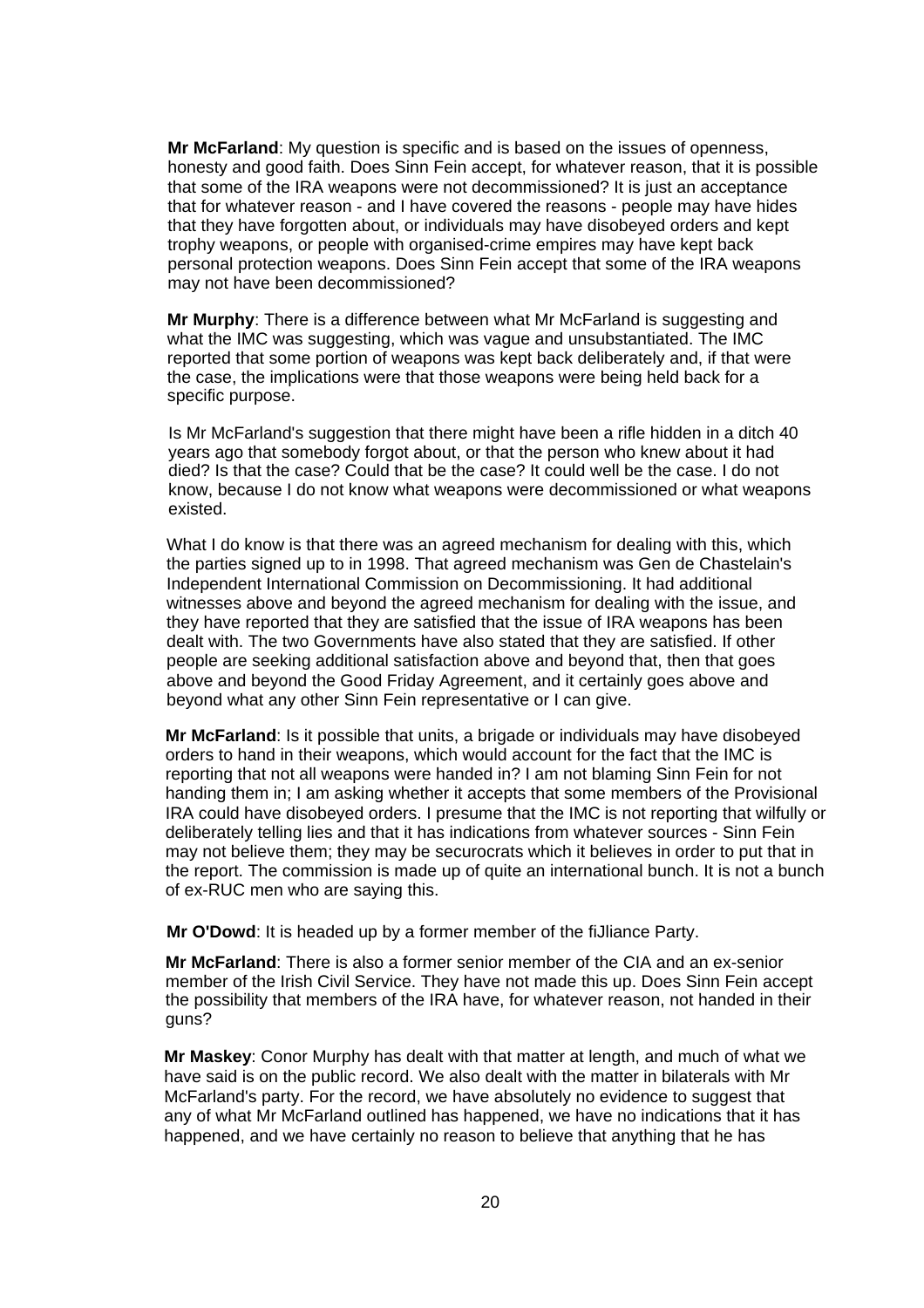outlined has actually happened. Therefore there is not much more that we can say on the matter.

**Mr McFarland:** My next question relates to policing. Recently, there has been a slightly esoteric link between policing and parades. At Tullamore in 1994, Gerry Adams told us that it had taken him three years to engineer the parading row and to get people to turn out. In recent years, it seems to have evolved from a parading issue into one where republicans object to a parade and then get the police on the street, and that has led to riots and petrol bombings, etc.

My understanding is that there is a process of discussion in the republican community on the future of policing. The word on the grapevine is that an Ard-Fheis will be held soon to try to get some resolution to the issue, but it is a bit like a tanker. Yesterday, the officers in uniform were filthy, dirty, collusive ex-RUC men, and . tomorrow a young republican from Crossmaglen will be encouraged to join the PSNI. Presumably, Sinn Fein will also join the Policing Board. If this is to be solved - and there needs to be a resolution before we get stable Government here - how can this tanker be turned round in such a short time? Yesterday, the PSNI was the enemy and tomorrow young republicans will be asked to join it. How does Sinn Fein see that evolving? It is a key part of the confidence building and of the understanding that is required to get Government up and running here and to get a potential deal with the DUP in the autumn. How can Sinn Fein get the broader republican movement and young republicans to switch off from the fact that yesterday the PSNI was the sworn enemy and that tomorrow it wants them to join it?

**Mr Murphy:** I could be facetious and say that Sinn Fein could take a lesson from the Ulster Unionist Party. Yesterday - and, perhaps, even today - Sinn Fein was the sworn enemy of Ulster, and, yet, there is a possibility of the Ulster Unionist Party sharing power with my party as it has done in the past. Therefore, we all have historical experiences with which we must deal.

Mr McFarland is operating on the incorrect premise that republicans created the parading issue and he misquoted a speech that Gerry Adams is supposed to have made in Tullamore. I was told that the speech was made in Co Meath. However, regardless of which county the speech was made in, it is incorrect to assume that republicans created the parading issue. The Committee should know - and Alex will verify this - that it was about 60 or 70 republican activists who stopped trouble at the Tour of the North parades. In doing so, they took quite a substantial degree of personal and physical abuse. There was no one there from the DUP, neither were there recognisable figures from the Ulster Unionist Party to keep people quiet and at bay. Therefore, republicans are in communities preventing trouble during parades.

This situation goes back as far as - take your pick - hundreds of years. In the current climate, it goes back as far as Obin Street in Portadown in the eighties. There has always been a tension around parading issues, and Sinn Fein is - I would argue - working harder than any other political party to resolve parading issues at community level.

Sinn Fein's attitude to policing was referred to. Yes, that issue must be resolved. It is not simply an attitude that republicans have to policing. The republican community's attitude to policing is borne out of its historical experience of policing in this state, which, to this very day, continues in the same vein in many republican areas. If Members were to ask young people in Crossmaglen, Ballymurphy, or any other nationalist community in the North about their experiences of policing - not the republican community's view of policing, but its actual experiences - they would be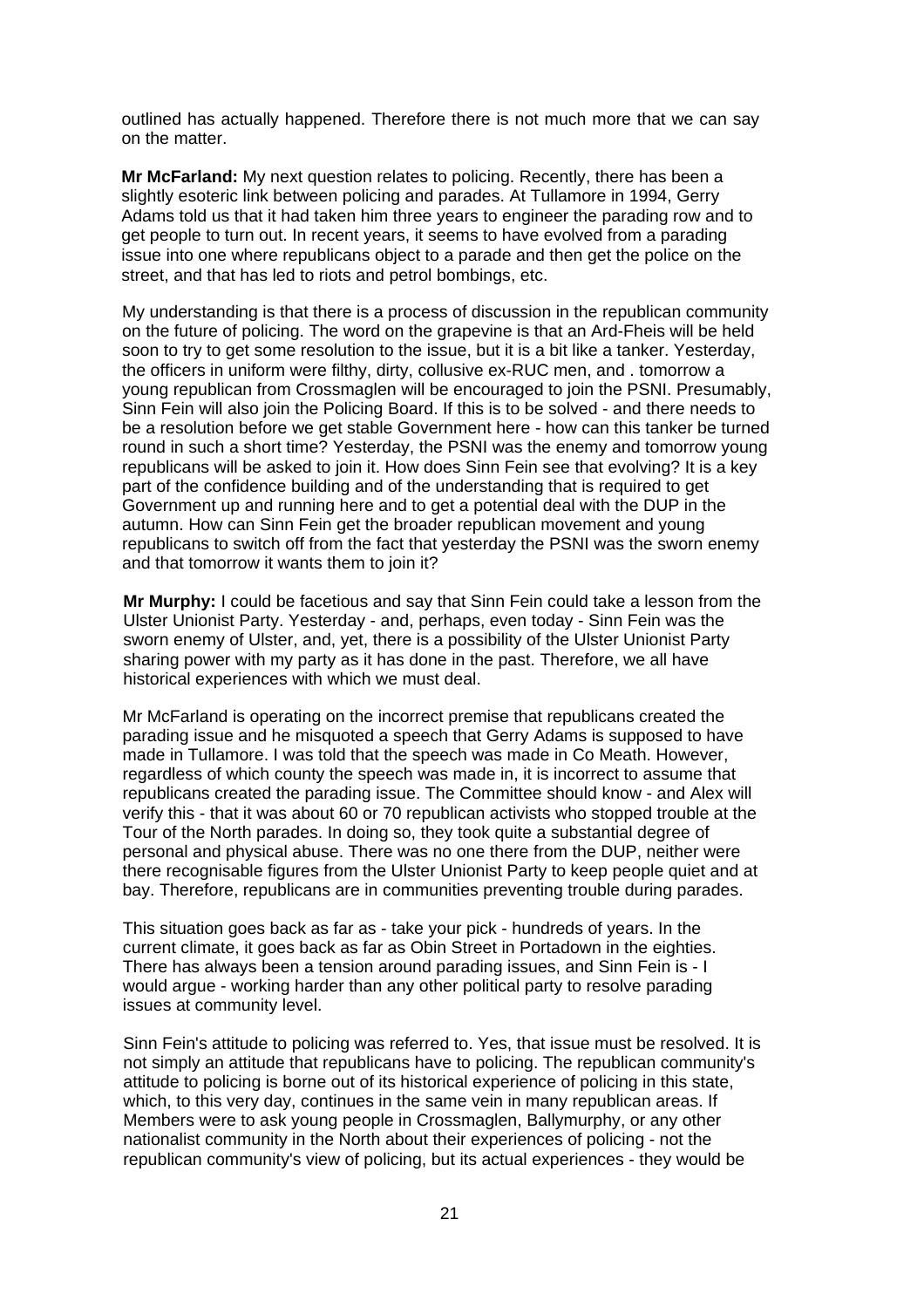told of continued harassment and continued attempts to recruit young criminals to provide evidence and information and to spy on their neighbours.

That is a continuing experience. Therefore, it is not simply a matter of turning the juggernaut that is the republican attitude to policing. It is a matter of trying to get policing structures in which people can have confidence that what they experience, not just through their lifetimes, but those of their parents and grandparents, changes to become a genuinely responsive and accountable policing service.

#### **Mr Chairman (Mr Wells):** I think that Mr Maskey wishes to add to that.

Mr Maskey:' With all due respect to Alan McFarland, sometimes the questions that are asked depend on who is in the audience. He is not doing himself any great service. Notwithstanding that, our fundamental approach to this issue is that we will give leadership in our communities. When we conclude on the basis that Conor Murphy outlined earlier in respect of policing, for example, we will have no difficulty taking the decisions to our party and our communities in order that people can buy into them. Leadership will be central to how we take the matter forward. It is not a case of turning the tanker round or one of what was good or bad yesterday could be good today. We will give leadership - as we normally do - at that time.

Mr McFarland knows well the efforts that my party has made in many difficult situations, whether at the Tour of the North or any other interface areas. Indeed, a small number of my colleagues has been proactive in preventing difficulties in those areas and in maintaining the peace despite sometimes-difficult circumstances. I reiterate the point that just last week, 12 of our colleagues were injured in assaults by members of the nationalist community along parts of the Tour of the North route. The stewards who were trying to maintain calm, keep the peace and prevent any trouble bore the brunt of the ill feeling. That will give Members an example of some of the difficulties in those areas, whether from disaffected or alienated youths or from people who are disgusted by some of the Parades Commission's decisions or the nature of some of the parades.

Mr McFarland will be aware of the efforts that Sinn Fein is making. It is ironic, therefore, that he has questioned us about policing when his party recently brought on board David Ervine of the Progressive Unionist Party. Less than a year ago, his associates in the UVF were involved in some of'the most serious violence against the police - with gunshots, blast bombs and petrol bombs - in this city and beyond, but particularly in this city. Therefore, Mr McFarland does not appear to have found it difficult to support the police while welcoming to his party grouping in the Assembly representatives of people who have attacked the police and, for a variety of reasons, are openly anti-police.

Mr McFarland will understand that, for Sinn Fein, it will be a question of leadership. He will argue also that he is involved in leadership, and that is fair enough. Sinn Fein will deal with the issue of policing through the integrity of its leadership.

**The Chairman (Mr Wells):** Mr Ford, you indicated that you wish to speak: is it specifically on policing?

**Mr Ford:** It is specifically on the point raised a few minutes ago on the IMC.

**The Chairman (Mr Wells):** It will have to be short because I am conscious of the fact that I am interrupting the Ulster Unionists, and the SDLP has sat very patiently for quite a long time.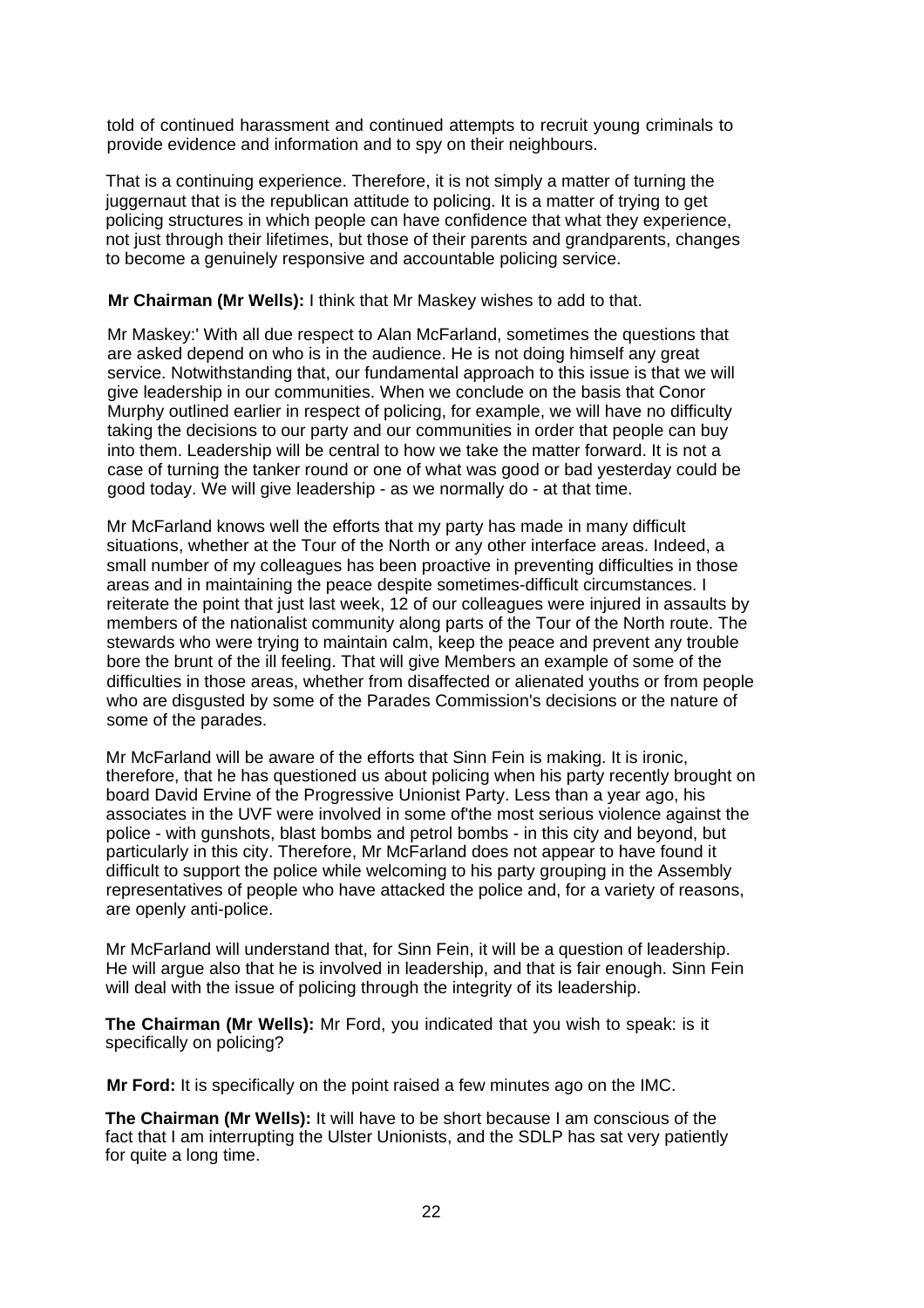**Mr Ford:** I appreciate that. I want to establish one quick point of clarification. During that exchange on the IMC, John O'Dowd said that the IMC was:

#### *"headed up by* a *former member of the Alliance Party. "*

I just want to know whether I am to take it from his tone of voice that he regards this as proof of bias on the parts of both the IMC and the Alliance Party.

#### *11.30* am

**Mr Q'Dowd: I** was calling into question the independence of the IMC; that was what the comment related to.

**Mr McFarland:** Chairman, thank you, and thanks for the answer. Can I move on to another issue that again is in the IMC report and is of genuine concern - organised crime and criminality.

About two months ago, I was very heartened by 'Let's Talk'. When Martin McGuinness was pressed on his attitude to criminality he said:

#### *"If there's criminality, let the authorities deal with it."*

I remember being surprised and encouraged at the time that this was an approach that, to my understanding, had not been previously there from Sinn Fein. This was followed a few days later by Gerry Adams who said the same thing:

*"If there's criminality, let the authorities deal with it. "* 

Now that is an approach that we would all be able to identify with.

Around the same time, the Assets Recovery Agency, the Garda Siochima and the PSNI arrived at, and had an enormous raid on, the property of Thomas "Slab" Murphy in south Armagh, where they found €200,000 under a haystack, a computer with records, and they confiscated petrol tankers.

This, as I understand it, is the same family that was involved last year with the 200 houses under family names in Manchester and Birmingham. The allegation was that this was some form of organised criminality - and, of course, Mr Murphy is an extremely senior member of the republican movement and has been for many years.

As I said earlier, there is a close link between Sinn Fein and the IRA. This link is clearly still there: the houses are still there, and I have no -doubt as we go through this there will be a substantial amount of other evidence that there is direct relationship between the IRA and organised crime.

Given the links between Sinn Fein and the IRA, and given the clear evidence - and I know they keep denying it, but it is quite clear that these are organised crime empires - how does Sinn Fein see itself being able to distance itself from the IRA and this organised crime so that the unionist community and the general public will believe that there is no longer a link and that the allegation that Sinn Fein benefits from the proceeds of these funds can no longer be substantiated?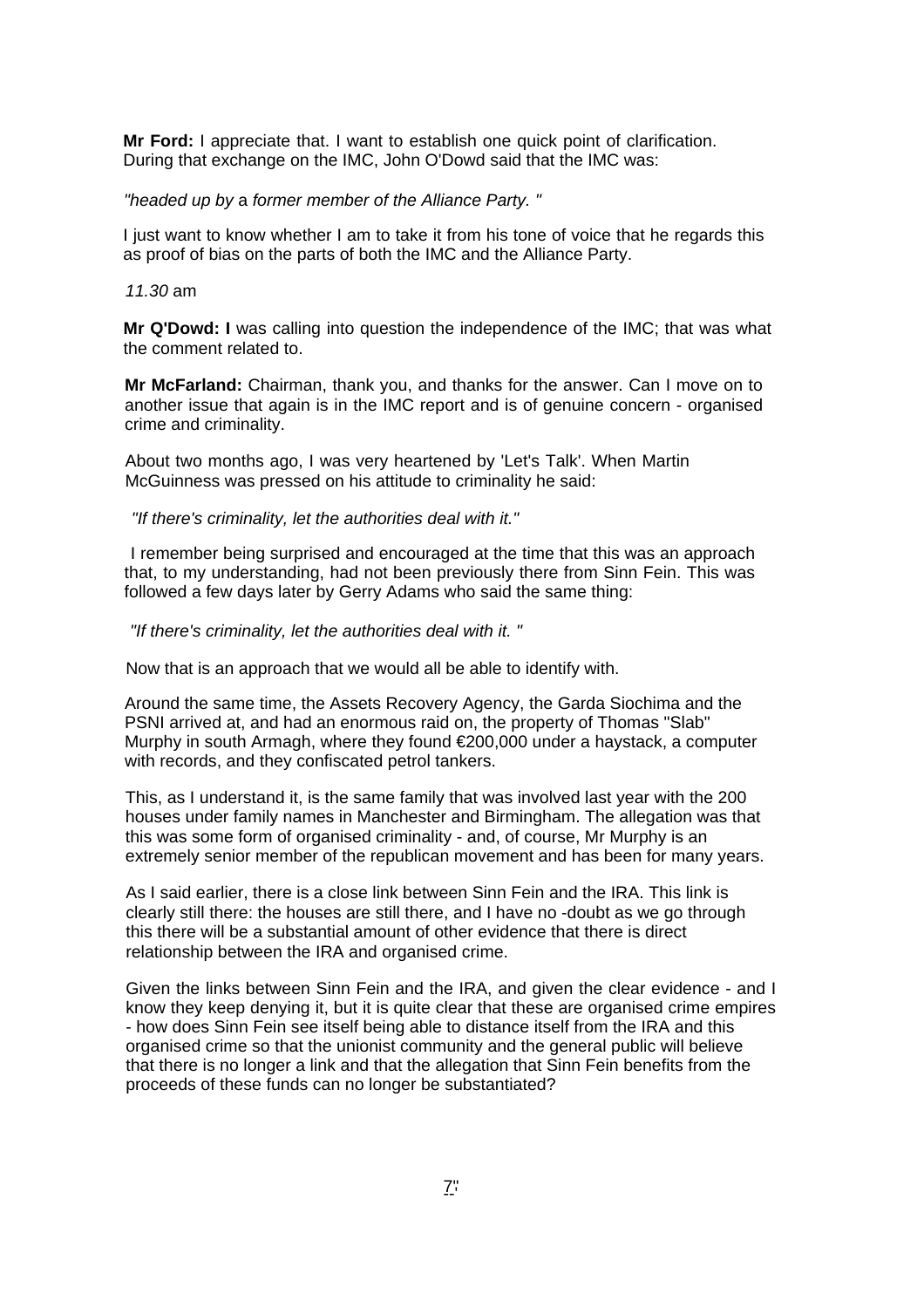How do you unstitch, unhinge or stand down this enormous crime empire in time for Sinn Fein to be viewed as being an acceptable partner on the Policing Board or, indeed, in Government?

**Mr Murphy:** It is interesting that Mr McFarland's party has encouraged us to join the Policing Board since it was created, long before the IRA took any initiative last year in relation to its existence or weaponry, yet these are now issues for the UUP.

Alan McFarland is almost asking us to prove that republicans are innocent. He spoke about the enormous evidence. Let the evidence take its course, if there is enormous evidence. I could say that there is enormous evidence that the UUP is up to all sorts of shenanigans in America with hidden bank accounts and that it is a corrupt party, hiding business from the Electoral Commission, and that it should be thrown out of Government on that basis. Let the evidence take its course and see what shapes up.

The reality is that the IRA issued a statement last year that outlined its attitude. As far as it was concerned, the armed struggle and the conflict were over. It instructed all its volunteers to engage in no further activities whatsoever and dealt with the issue of its weapons. For me, the issue of the IRA is substantially dealt with. I realise and accept that other people will have ongoing issues that they will have questions about.

To cobble together everything that Mr McFarland has mentioned and say that it is an enormous weight of evidence, that republicans must prove themselves to be innocent and that Sinn Fein must go further and prove itself to be entirely innocent, and that there might then be some confidence -I am afraid that it will not work that way.

It is like the point that I made in relation to the DUP. If you want to find something to give you a reason for not doing business, you will. I could find something any day I wished to give me a reason not to do business, but my party believes that the best way to advance peace in this part of the world and to get the institutions bedded down is to get in and start to work them. Through that, issues that cause a lack of confidence on all sides can be further addressed - I would argue that many of them have been addressed to date.

I will not stand here and defend Tom Murphy or any other ind,ividual, because a number of allegations have been made against him; that is not my job. I am here to represent Sinn Fein. I am quite happy to stand over how we raise all our money and I hope that everyone else feels the same - how we spend it, where we keep it, and to make our accounts open to anyone who wants to scrutinise them. As I said, I hope that all the other parties are the same.

**Mr McFarland:** The IRA, as I understand it, has said that the war is over, has decommissioned the bulk of its weapons, had a medal ceremony in Dublin for its volunteers and had a gathering in Dublin - I am just going on newspaper reports; Mr Murphy can tell me whether it is true or not.

**Mr Maskey:** Were you the guest of honour?

**Mr Murphy:** It was at Tullamore.

**Mr McFarland:** The IRA has had a gathering of the families of the bereaved in Dublin - there were pictures of that in the paper. There are strong indications that the IRA, as regards its former existence, is stood down or is in the process of doing so. However, it is still there. Is it possible to get some indication, given that Mr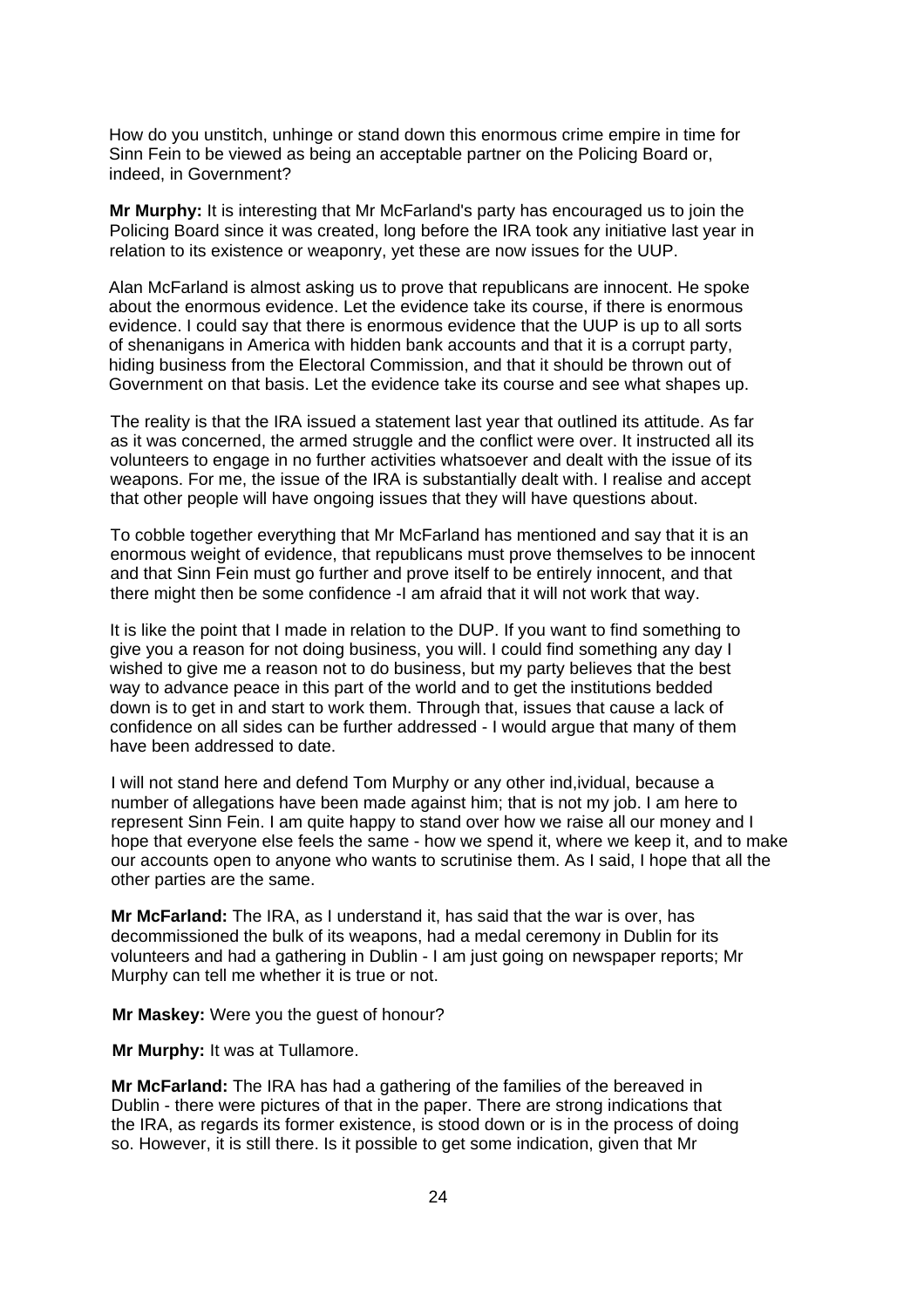Murphy is close to the IRA in philosophy, as to where the IRA sees itself going? If it stays in existence and views itself as an army - there is only one reason for an army to exist, and that is to fight. Why would anyone wish to keep a standing army, albeit temporarily disarmed? We all know that a group of us could return from eastern Europe tomorrow with a plane-load of weapons, if we had the money.

Mr Murphy and I have spoken about this at length. The decommissioning was not about the weapons; it was about indications of good faith as to why people wanted to hold onto weapons if they were no longer offering us violence. The question is why, if it is to remain in existence, but nQt turn itself into a republican equivalent of the British Legion, does it wish to stay in existence? An army exists only to be ready to fight.

**Mr Murphy:** That is a question for the IRA. The IRA has been in existence since the early part of the last century. I do not even know the date on which it was formed. It has always been in existence. At times, it has been something that has exercised unionists; at other times it has not. As with any organisation, its intention, ability and willingness to do certain acts are more relevant than its actual existence. The statement made by the IRA and the initiative taken by it are of huge significance for the future of this entire country. We have. a responsibility to build on that.

We could try to poke holes in it to convince ourselves that it is somehow not genuine, or we can take advantage of it. It is the same situation with all of the issues in which I do not have confidence concerning other parties and the Governments. I can build on what I have or poke holes and provide myself with a further lack of confidence as a reason for not moving on. Whether we take advantage of it or not, the initiative taken by the IRA last year was hugely significant, as time and history will prove. It is a clear, firm statement of what was already a trend of development in the IRA's existence and activities. That was confirmed last August.

**The Chairman (Mr Wells):** I want to cover a procedural issue. Yesterday we timed the questioning of the DUP submission at four and a half hours. Therefore, in the interests of fairness, Members will be given the opportunity to question Sinn Fein for that length of time. That will take us from 1.30 pm until 4.00 pm. It is clear that Members will use that time - we have taken an indication of questions, and they are quite lengthy and thorough.

To be realistic, on that basis and because of the problem that has arisen with the Business Committee, we must take it almost as read that there will be only one submission today. It is not worthwhile starting the SDLP submission at 4.00 pm. I am in the hands of l\i1embers on that. Do you wish to stay here until 6.00 pm or 7.00 pm?

**Mr McFarland:** Logically, if certain questions have been answered, they should no longer trouble Members. I have no doubt that many have not yet been asked. It is hard to see how to judge, because there could be two or three more topics to discuss, in which case we could finish earlier; however, perhaps it is worth

**The Chairman (Mr Wells):** I am just alerting Members, because I sense a slight frustration in the two parties who have not yet got their teeth into questioning.

**Mr Paisley Jnr:** We should perhaps just play it by ear, and see how it develops. would be happy with that.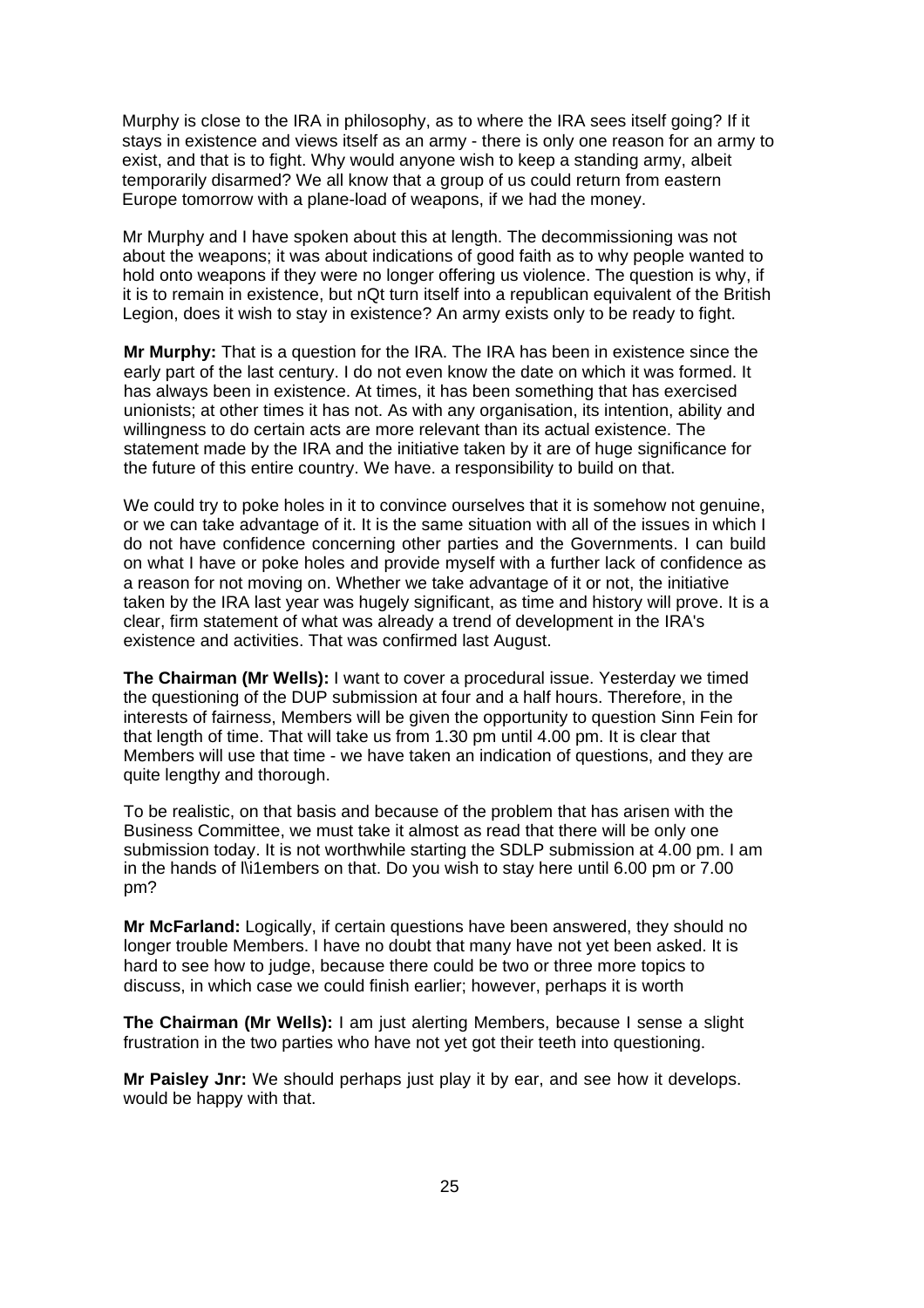**The Chairman (Mr Wells):** Do we agree that if we still have not completed this at 4.00 pm, there is no sense in starting the SOLP submission?

**Mr A Maginness:** We should play it by ear and be flexible. However, I have a difficulty this afternoon, and I wondered if I could ask Mr Kennedy a question now.

**Mr Kennedy:** I do not think Mr Kennedy was going to be called.

**Mr McNarry:** I too have a problem this afternoon. It depends on the answers, but I do not intend to be lengthy.

**The Chairman (Mr Wells):** Can we try to sort out the gist of a question, Mr Maginness and Or McCrea, before we all adjourn at 12.00 noon? Or McCrea is in a similar situation, so we will try to squeeze the three of you in before 12.00 noon.

**Mr McNarry:** As long as we get the answers that we look for.

**Mr O'Dowd:** There is no guarantee of that.

**Mr Murphy:** We are happy to stay here, should it be 4.00 pm or beyond, to answer questions for as long as people have questions for us to answer.

**Mr McNarry:** I would like to think that if the OUP was grilled for four and a half hours, and I have a certain empathy with many of its points, that we would do a similar job on the republicans.

**Mr Murphy:** We have been grilled for more than four and a half hours, I can tell you.

**Mr McNarry:** I am sure that you have, but on those occasions you did not have as much light as you have in this room.

11.45 am

**Mr McNarry:** Conor Murphy mentioned his concerns about a OUP Minister of justice being an orangeman. That was insulting to orange brethren, irrespective of party allegiance. It may have been a sign of ignorance on his part, but I trust that he will read Hansard and reflect on what he has said. Neither a OUP orangeman nor an Ulster Unionist orangeman is likely to take the Ministry of policing or justice. An orangeman possibly, but there is a distinction. I am sensitive to what he said, and I hope that he understands that.

Mr Murphy also mentioned his hope, which I share, for a peaceful summer. He said that it might be a key to what happens when this Committee meets after the recess. He spoke of his ability to encourage dialogue to reduce community tension. That could, of course, be taken as something of an admission that he also has the ability to discourage peaceful activity. On the positive aspect of that, it would be key to my party and me to know whether those who Mr Murphy encourages would settle for peaceful protests at all times, and that peaceful protests would be just that. His colleague Mr Maskey mentioned Mr Murphy's recent work in that area, which is acknowledged.

Continuing with the theme of encouragement, what could Mr Murphy do to encourage the Government with which he is pally to remove the veto position that they allow him, so that parties could, in principle, establish the right to form a voluntary coalition in a restored Northern Ireland Assembly? That principle would be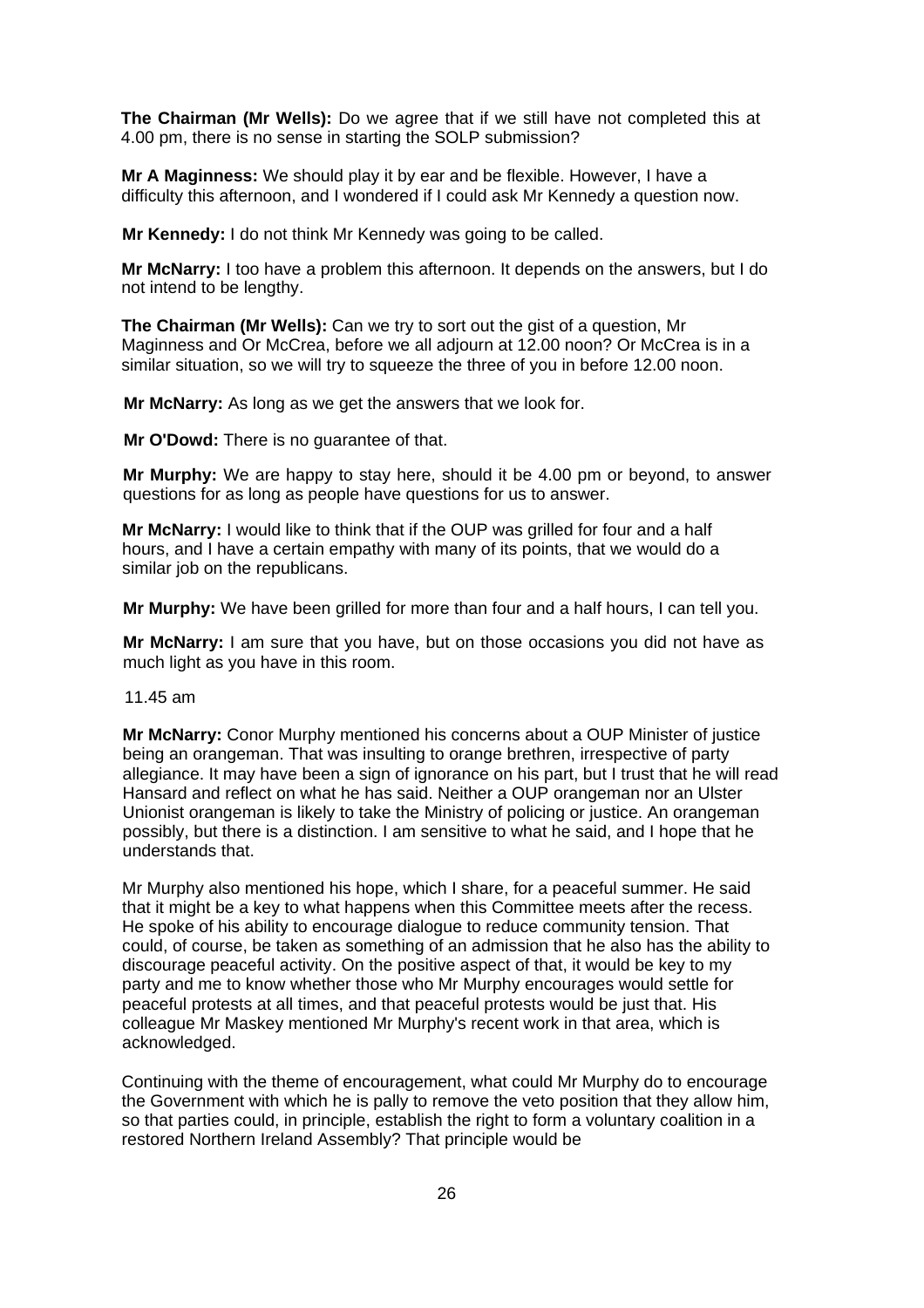key to democracy, and it is an open secret that Members from my side of the House believe that, as there is no way that he would enter a Government other than by being pally with the two Governments, Mr Murphy will cling to the veto principle and perhaps deny any other parties the right to form a coalition. He will appreciate that it is normal to do that in a modern European democracy.

**Mr Murphy:** Normal in a normal democracy - I would contest whether there has ever been normal democracy in this state.

I accept Mr McNarry's point about orangemen in the DUP. I was pointing out the broad nationalist view that there may be a conflict of interest were such an issue to arise and a member of the DUP, or, indeed, a member of the UUP, were to become Minister for justice and happened also to be a member of the Loyal Orders.

**Mr McNarry:** If I may interrupt, Mr Murphy is not attacking the parties; he attacks the Orange Institution, which is not represented here.

**Mr Murphy:** I was interested to read a statement the other day from a former leading member of the Orange Institution - I think that he currently is a memberwho criticised disciplinary action being taken against other members. He was quite clear that the Orange Institution that he joined had changed very much and was morphing into a very political organisation. However, that debate is ongoing within the Orange Institution. From a nationalist perspective, there could sometimes be considered to be a conflict of interest in relation to those matters.

As Alex Maskey outlined, we can give leadership to try to encourage a peaceful summer. It does not suit our communities in the Ardoyne, or wherever else, for there to be conflict. We give leadership to try to ensure that, although people have issues with Loyal Order parades going through certain areas, they do not become issues of violence. We try to give leadership; leadership was lacking in the aftermath of last year's Springfield Road parade. Leadership is what we try to give.

It is not in my gift to speak for every area. Parading issues are, in the first instance, matters for those people who live in the areas through which parades pass. We try to give leadership to ensure that, if people dispute the rights of Loyal Orders to parade through certain areas, in certain fashions, at certain times, there is a peaceful resolution.

I can assure the Committee that we will continue to give leadership in that regard. I cannot say here and now that that will always be successful; however we endeavour to be successful in that regard.

On the subject of a voluntary coalition, the experiences ornationalists in political institutions in this state were such - we can get into a long historical argument, but I am conscious that we only have five minutes to answer Mr McNarry's question that clauses and guarantees and checks and balances hEld to be built into the Good Friday arrangements to ensure that the abuse of power that had been practised in this state let was no longer continued in the new institutions, and that the Good Friday Agreement marked a genuinely new beginning to political institutions and the political experience of people in institutions in this state.

The Good Friday Agreement recognised the fact that this was not a normal democracy and that there were not normal democratic proceedings. People had to be able to buy into the political institutions, and therefore their position in the political institutions had to be guaranteed. I wish for it to be otherwise, but that is the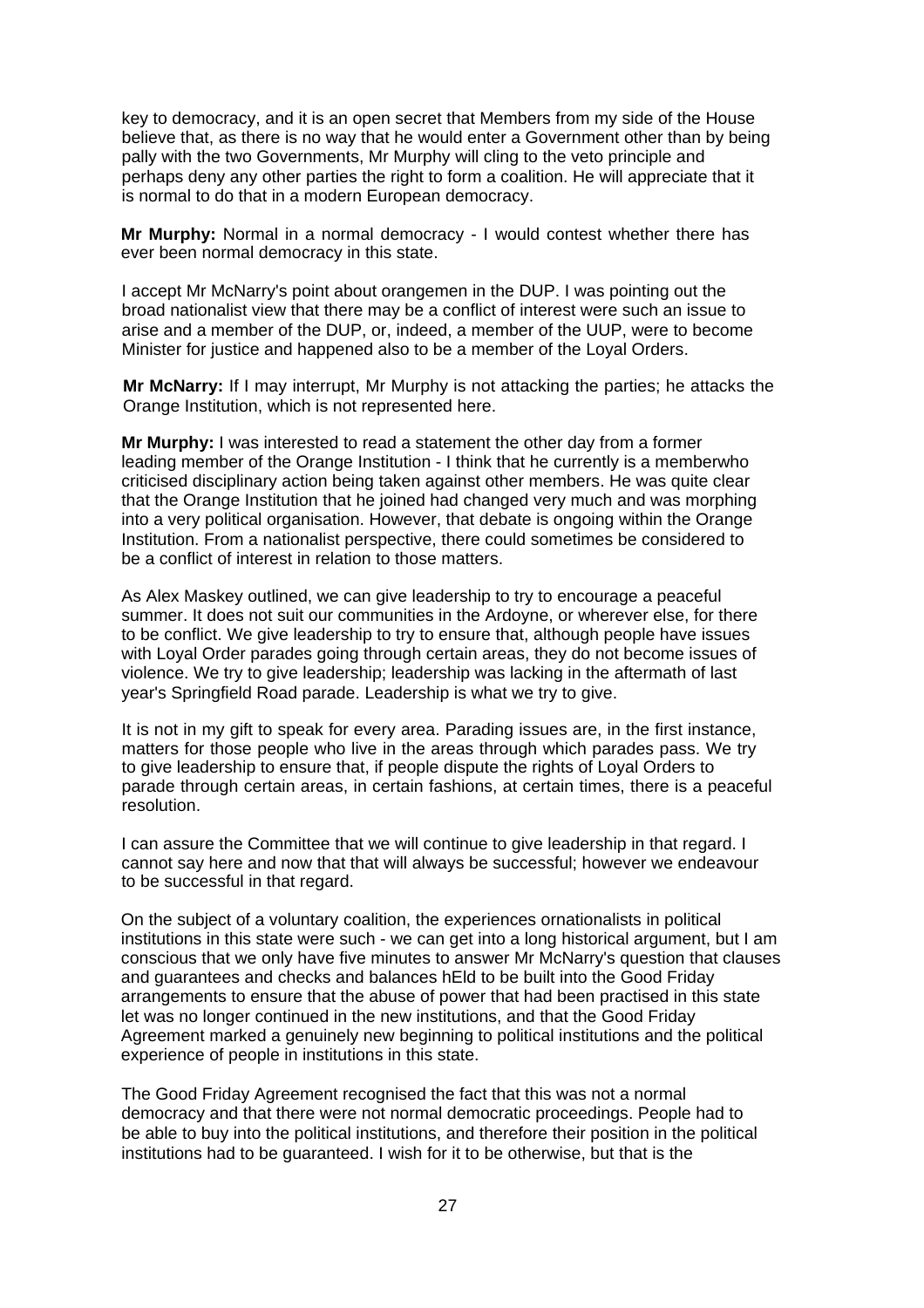historical reality that faces us as we try to work these institutions. Therefore, we would not give away our rights to be represented in a power-sharing Executive in this institution, given the historical experience that we have had at the receiving end in this state when power was exercised in an untrammelled fashion.

**The Chairman (Mr Wells):** Can I ask you to bring your remarks to a close?

# **Mr Murphy:** Yes.

The intricate measures that were built in were a recognition of the experience of nationalists in this state and of the necessity to get nationalists to buy into genuine power-sharing arrangements with all of the other parties. Therefore, it would be foolish of us to give up and to try to undo and ignore that historical experience. We have a right to be in the institutions as they are defined in the Good Friday Agreement, and we will defend that right.

# **Mr McNarry:** Is it fair to say

**The Chairman (Mr Wells):** Mr McNarry, I have promised five minutes to each Member. If you have a point, give it to one of your colleagues to ask later on.

Mr Maginness, you have five minutes strictly and then Mr McCrea has five minutes.

**Mr A Maginness**: Thank you very much, Mr Deputy Speaker.

I am trying to understand the position of Sinn Fein on policing, and to put it as succinctly as I can, in an attempt to understand it, whenever policing and justice powers are returned to Northern Ireland - to the Northern Ireland Assembly - Sinn Fein will, at that point, support the police and join the Policing Board. Is that an oversimplification or is that the position of Sinn Fein?

**Mr Maskey:** It is perhaps an oversimplification, and again I cannot understand why that is the case, because our position is very clear. We are working towards the opportunity for ourselves to be part of policing arrangements. We were involved substantially in the discussions on policing and many other matters that led to the Good Friday Agreement. Therefore, we signed up to policing arrangements as per the Good Friday Agreement. We have not yet attained those arrangements. We are working diligently to achieve them.

Obviously, the debate has moved to a point at which we are looking for, as are others, the transfer of policing and justice arrangements back here to an accountable Executive, Assembly and institutions. We have said very clearly that when we are at that point we will put those proposed arrangements to our party and seek to convince it and our wider constituency that it is time to become involved in policing arrangements. We have our benchmark. We have discussed it with yourselves fully, regularly and bilaterally. When we secure those areas, we will go to our party and get leadership on that issue.

**Mr A Maginness:** Therefore, Mr Maskey is in general agreement with the statement that I have made. I do not want to misinterpret his position, because I am genuinely trying to clarify what Sinn Fein is saying. In effect, if there is a transfer of powers, Sinn Fein will go to its party and, in a proactive way, seek its support for the new policing arrangements.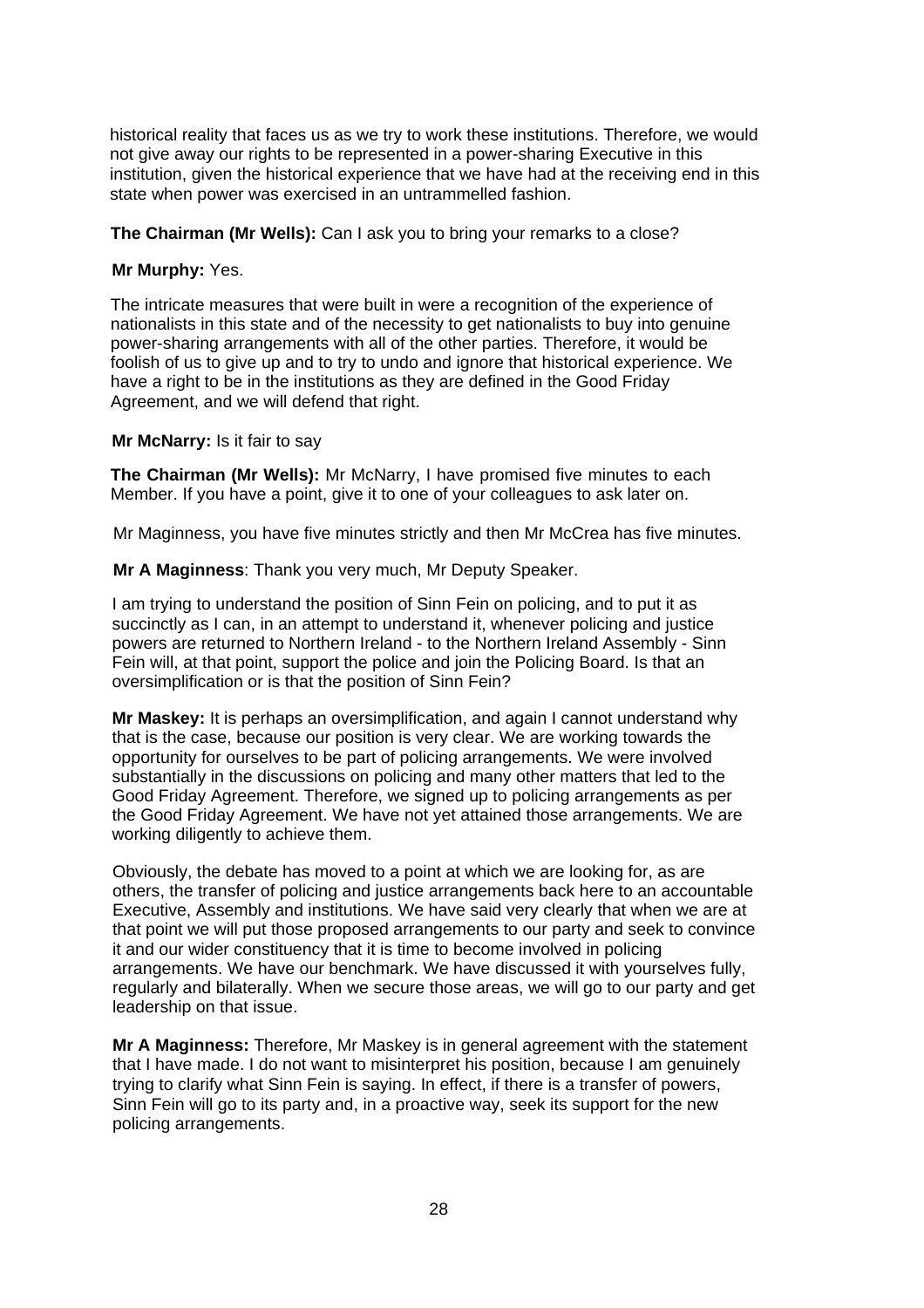**Mr Maskey:** We have said very clearly, as I think Alban will appreciate, that we want to see the transfer of policing and justice arrangements. We want to look at the modalities. We want to agree a time frame. Having settled on those matters and having got them resolved, we will most certainly go to our party.

**Mr A Maginness:** In the absence of the transfer of powers, which is dependent on cross-community support in the Assembly, what will Sinn Fein's position be in relation to policing and, in particular, to the PSNI as it is currently constituted? I am interested in that issue, because on 11 May 2006 'The Irish Times' published an interview that Frank Millar had conducted with Gerry Adams. In that interview, Gerry Adams stated:

*"Policing may be* a *necessary element in the resolution of the outstanding matters to do with the Assembly. "* 

However, policing must be dealt with in any case. That comment by Gerry Adams suggests, to me, that there is an alternative Sinn Fein position. I would like Sinn Fein to comment on that statement.

The Chairman (Mr Wells): You have two minutes to respond, Mr Maskey.

**Mr Maskey:** Thank you, Mr Chairman.

For a substantial time, in all our discussions at bilateral level and with the Governments - particularly, as Conor Murphy said, with the British GovernmentSinn Fein has focused extensively on the question of policing. We are not working for an absence of accountable institutions; we are involved in a serious and sustained effort to re-establish the accountable institutions, which will include the transfer of policing and justice. That is what Sinn Fein is working towards, and I hope that we can secure that transfer. We are working for a successful outcome to this process, no matter how sceptical some of us may be about it. We are working for success as opposed to failure.

**Mr A Maginness:** The point that I am making is that Gerry Adams is hinting at an alternative. What is that alternative?

**Mr Maskey:** All that I can say is that we are not working for failure; we are working for a successful outcome to this phase of negotiations.

**Rev Dr William McCrea:** Mr Deputy Speaker, as far as the unionist community is concerned, paramilitarism, criminality and decommissioning are vital ingredients if we are to move forward to devolved government. As far as we are concerned, if those issues are not satisfactorily resolved, there will be no devolved government.

Does Sinn Fein accept the fact that those issues must be resolved before devolved government is restored? Does Sinn Fein accept the fact that that is the unionist standpoint?

**Mr Murphy:** Sinn Fein acknowledges that that standpoint has been the DUP's public position, William. In Sinn Fein's view, there are no outstanding issues to prevent the restoration of the institutions. DUP issues, Sinn Fein issues and the issues of the other parties can best be addressed and resolved among all the parties at this table. First, that can be done through direct engagement, which, to date, the DUP has refused to engage in. That direct engagement should extend to Sinn Fein and all the other political parties. Secondly, it can be done through the working of these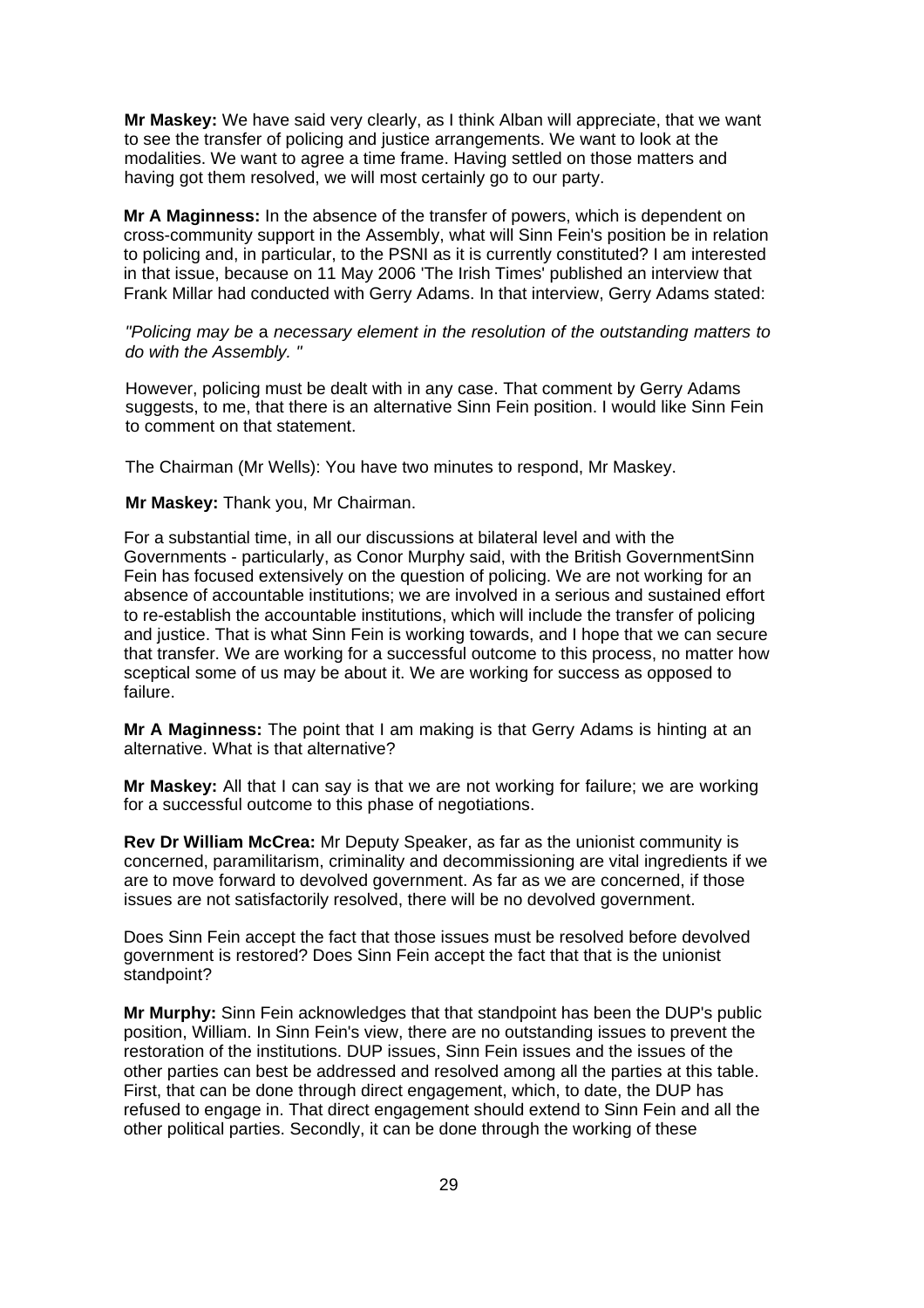institutions, where a general degree of confidence in one another's good intentions can be built up.

I accept the fact that the DUP has issues about activities, weapons and organisations. I note that the DUP normally zeroes in on the IRA, despite the activities of loyalist paramiliti:3ries. There is severe doubt among many others, not just among Sinn Fein members, about whether the DUP's mark for satisfaction could ever be met and about whether it genuinely wants the issues to be addressed and resolved to its satisfaction, or to something that it thinks is a barrier, which means that the DUP will not have to share power with Sinn Fein in any restored institution.

**Rev Dr William McCrea:** Confidence is a major issue, and the unionist community does not trust the IRA. The unionist community does not have confidence in Sinn Fein's stance of being inextricably linked to the IRA.

I was asked a direct question about Billy Wright. I will now ask a direct question. Will the Sinn Fein delegation tell me, and confirm, that Martin McGuinness was a commander of the Provisional IRA ? When did he step down from that position? Or did he step down?

#### *12.00 noon*

**Mr Murphy:** Martin McGuinness gave evidence to the Bloody Sunday Inquiry. It is a matter of public record. The Member may refer back to that. I cannot remember the exact dates that he gave for his involvement in the IRA and when that involvement ceased.

In reality, the DUP may have no confidence in the IRA, but it is not being asked to share power with the IRA. The DUP has no confidence in Sinn Fein. Sinn Fein has confidence issues, as do the SDLP and probably some of the other parties, with the DUP. How do we resolve those confidence issues, William? We are sitting in a small room, face to face, in Parliament Buildings in Stormont. We can start to resolve those confidence issues through direct engagement, and we could resolve many of them very well through having a direct working relationship with each other, as a result of which we could start to deal with issues of importance to you and your constituents. Yesterday you mentioned the autism issue, which Martin McGuinness tried to advance across the island, as a matter that was important to you. There are many other issues that we can work on together to try and build a general degree of confidence in each other's motives and motivations, and in where we each are coming from and going to.

**The Chairman (Mr Wells):** Gentlemen and ladies, it is 12.00 noon. Mr Molloy will be in the Chair at 1.30 pm, and discussion of the issues raised this morning can continue until parties are satisfied that they have had a good hearing.

**Mr McFarland:** Mr Chairman, I do not know how many other colleagues are involved, but the Special Olympics opens this evening, and a number of us have received invitations. I understand that the launch is now at 5.30 pm, not 6.30 pm, so there is a flash-to-bang time here. Perhaps we might leave here at 4.00 pm to allow us to get home, change and get down to the Odyssey for 5.30 pm.

**Mr Murphy:** That is for those of us who live close to here.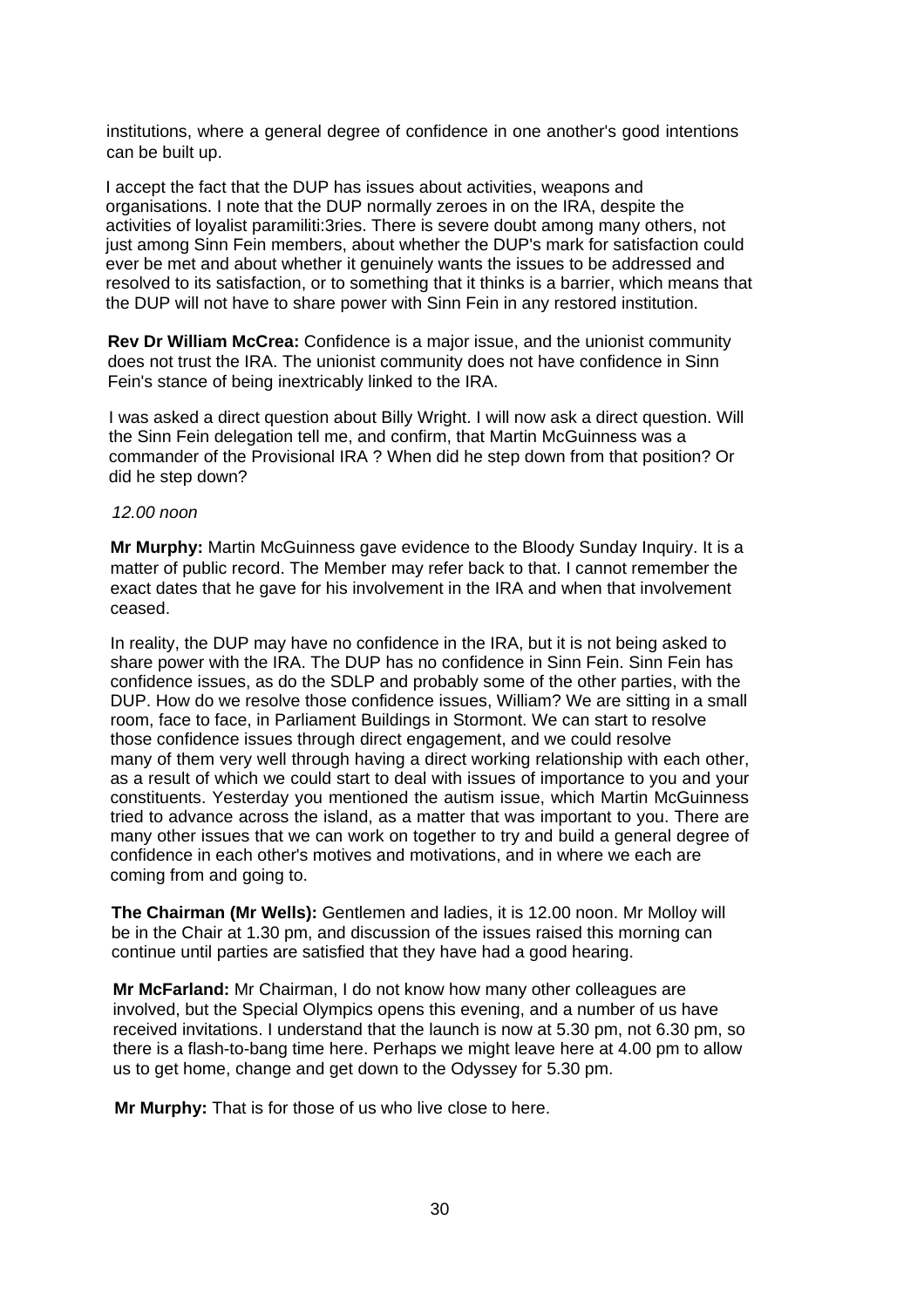*The Committee was suspended at 12.01 pm.* 

*On resuming* 

*1.32 pm* 

*(The Chairman (Mr Mol/oy) in the Chair.)* 

**The Chairman (Mr Molloy):** OK, members, we have a quorum. We want to close the meeting at 4.00 pm because of the Special Olympics. Is everyone agreed on that? And on tomorrow morning's starting time?

**Mr Morrow:** Mr Deputy Speaker, I know that tomorrow morning probably suits a lot of people, but not tomorrow afternoon. It may not be possible to get through the two remaining presentations from the Ulster Unionists and the SDLP. Is there any possibility of putting those off until Monday?

**The Chairman (Mr Molloy):** What way are other members fixed for tomorrow?

**Mr Ford:** Is Maurice suggesting that we hold no meeting at all tomorrow?

**Mr Morrow:** Yes.

**Mr Kennedy:** I suppose that we could live with that.

**Mr McFarland:** Could we meet tomorrow, Mr Chairman, because if one presentation runs into Monday, and that will be the Ulster Unionist one, my sense, given the past two days, is that it may be lengthy? *[Laughter.]* 

When the presentations are finished, we will clearly need to have a discussion, and I suspect that that may take some time before we go on from there. If we go too far into next week, we are into the visit of the Prime Ministers and all sorts of weird and wonderful things. A sitting tomorrow morning would probably be helpful, although it would not be end of the world if both presentations continued on into Monday.

**Dr Farren:** I do not know about other parties, but we usually have our Assembly group meeting on a Monday morning. Although my colleagues and I are happy enough to attend the Committee then, we would prefer that Monday afternoon be devoted to the UUP, if the SDLP's presentation is tomorrow morning. That arrangement would be eminently suitable to the SDLP, but if there is pressure not to meet tomorrow, I welcome that. Nonetheless, the other option may be more convenient for us as a party.

**Mr Murphy:** In the original discussion about running into tomorrow, there was almost an assumption that we would get through the three remaining presentations, starting this morning. That quite clearly will not be the case. We will be fortunate to get through Sinn Fein's presentation. We are happy to come back in the morning to finish our presentation if we do not finish it before 4.00 pm today. That is the context in which we were talking about coming back tomorrow. I am not sure, given the length of time that presentations are now taking, whether we would get through even the SDLP's presentation in a morning, although we may do so. We cannot really legislate for that, given the way proceedings have been going to date. We are happy to come back in the morning if that is what people require, or to get a run at this on Monday and Tuesday.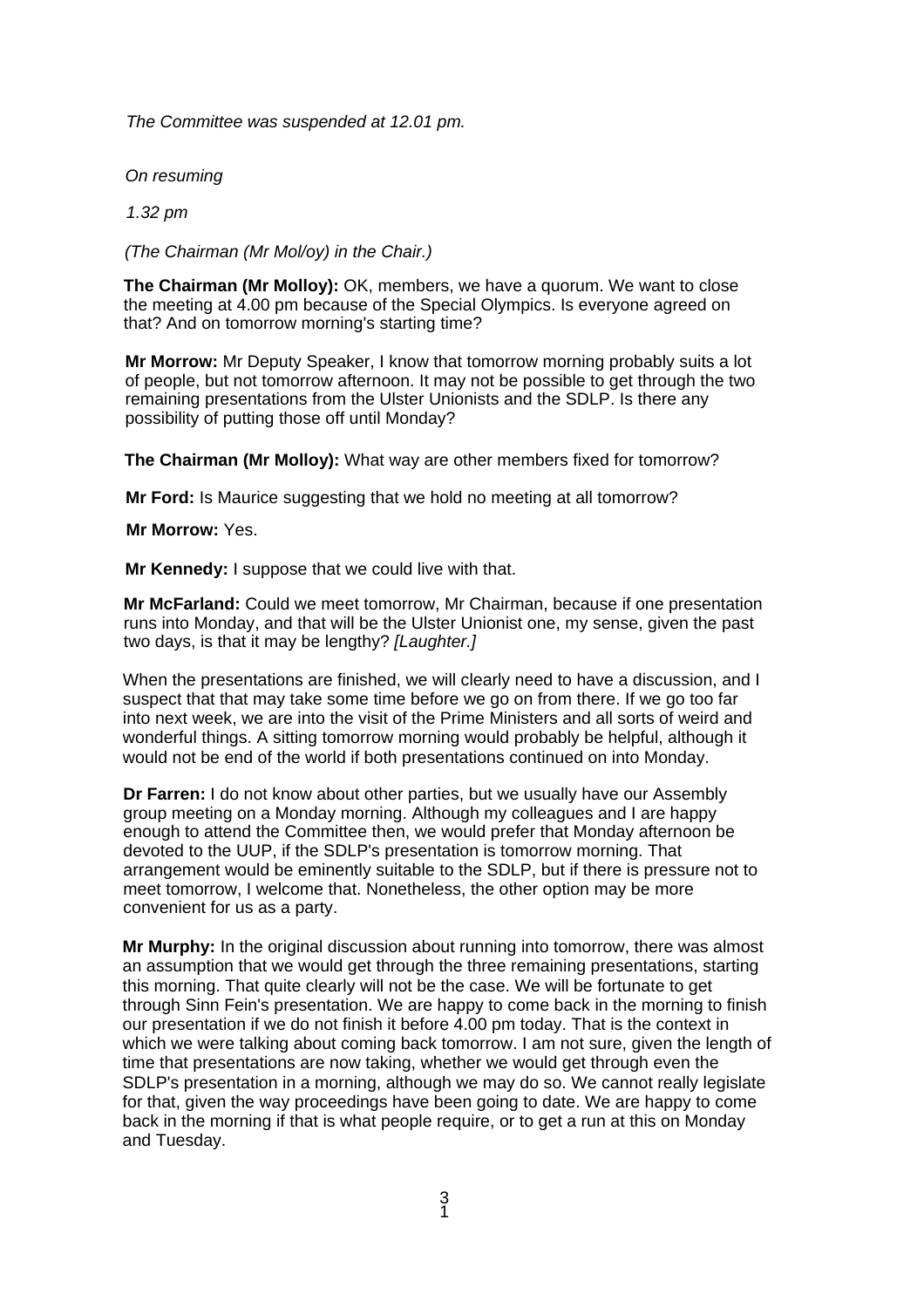**The Chairman (Mr Molloy):** What way is the DUP fixed?

**Mr Paisley Jnr:** We are happy to do something tomorrow, if that is what it takes. We can facilitate a meeting on Monday as well and indeed on Wednesday. On Tuesday, there is a problem and we cannot provide a delegation.

**The Chairman (Mr Molloy):** If we meet tomorrow morning from 10.00 am to 12.00 noon or 12.30 pm and see if it is possible to deal with one submission, we could then look at Monday. Are we due to meet all day on Monday?

*SeEm has expressed an interest in the Committee sitting on Monday evening.* 

**Dr Farren:** I am expressing a party preference, because we have our group meeting on Monday, and that is an opportunity to report back and keep colleagues informed; otherwise they do not hear directly what is going on.

**The Chairman (Mr Molloy):** Does 12.00 noon on Monday suit everyone?

**Dr Farren:** Yes, that would be fine.

**Mr Kennedy:** If we meet tomorrow morning and, hopefully, on Monday from 1.30 pm until about 4.30 pm, that might allow time for the final two presentations to be tidied up.

**The Chairperson (Mr Molloy):** There are a few solutions. If we meet at 1.30 pm on Monday, it will be well into the evening before we get going, whereas a 12.00 noon start would give time. for party meetings and for the Committee to begin its. discussions.

**Mr Murphy:** It may be better to make a judgement at the end of tomorrow's business, when the presentations may have been made.

**The Chairperson (Mr Molloy):** We will start at 10.00 am tomorrow and deal with one presentation.

**Mr Kennedy:** I want to explore some of the issues that emerged from Sinn Fein's presentation. There was some discussion about the comprehensive agreement, and I think that Mr Murphy said that the context no longer existed. Does that mean that, as far as Sinn Fein is concerned, it is dead, or that it is not possible to resurrect it in any shape or form? What is Mr Murphy's view of the comprehensive agreement? Is it a beaten docket now as far as he is concerned?

**Mr Murphy:** One context of the comprehensive agreement was that the IRA would go off and do certain things. Those things have been done, so that context went in 2005. The IRA has issued a statement about its intentions and dealt with the issue of its weapons, so that context has gone. We brought issues to the table as part of the review, which carried through to the Leeds Castle talks, and into what the Governments then came up with as a proposal for a comprehensive agreement. Those proposals arose in the context that existed at the end of 2004, but that context no longer exists.

At the beginning of this year, all the parties attended meetings here, and the Governments asked us what issues of concern we had. We labelled those issues that we wanted to see addressed and that we felt would lead to the improved working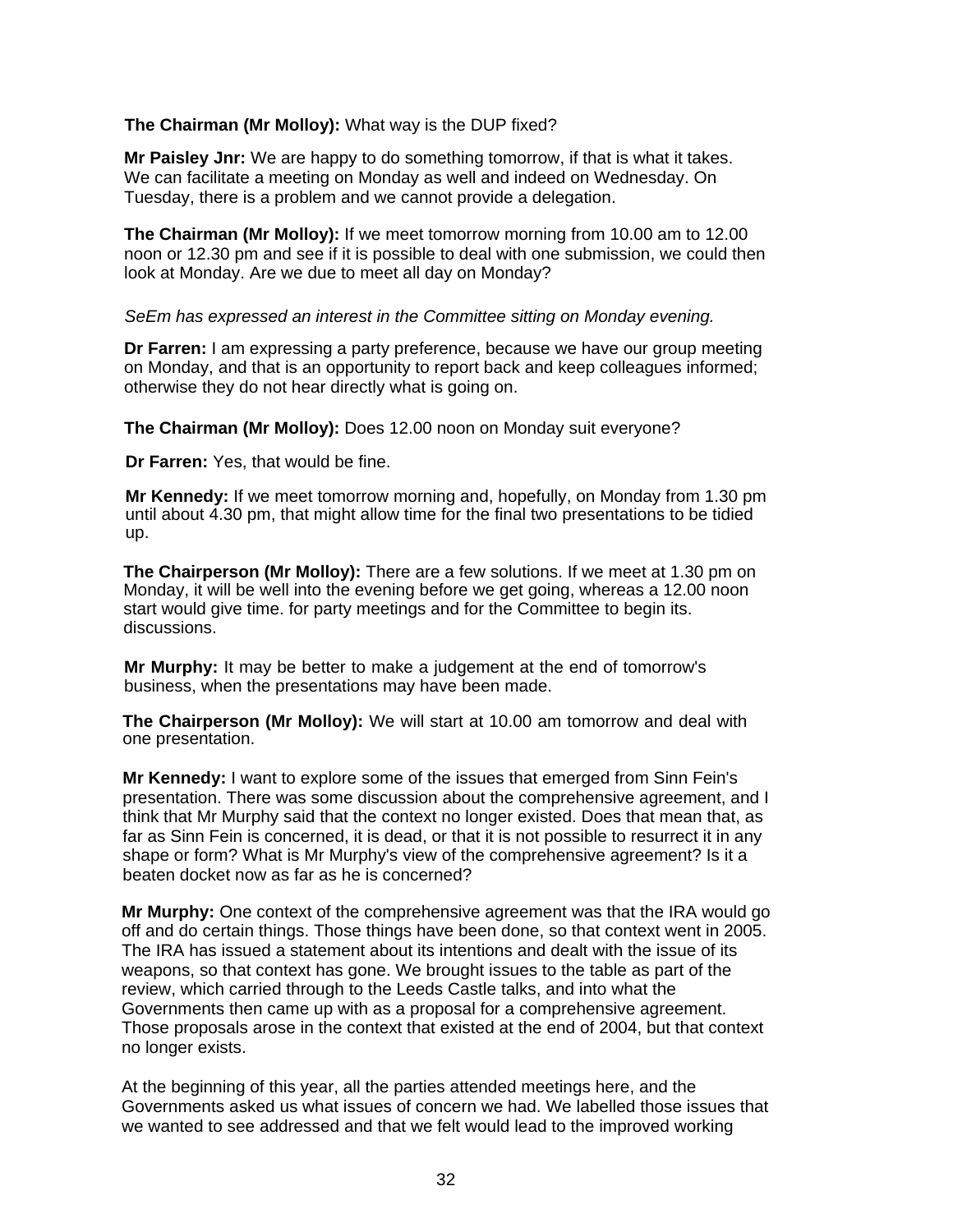of the Good Friday Agreement institutions. We also outlined those issues this morning. In 2004, the Government drafted proposals for a comprehensive agreement in a certain context. First, the agreement never happened, and, secondly, the context has 'changed absolutely since that time.

**Mr Kennedy:** Mr Murphy will, however, have heard in presentations, or in crossquestioning, the clear indication from probably both unionist parties that there are issues of concern that remain and that, presumably, relate to what was to have taken place as a result of the comprehensive agreement. Does he accept that it is unfinished business? It may not be unfinished business in his eyes, but there may be unfinished business in the eyes of other parties in relation to those events.

**Mr Murphy:** I assume that Mr Kennedy means in relation to events involving the IRA.

#### **Mr Kennedy:** Yes.

Mr Murphy: That may be the case, but I remind Mr Kennedy and his party that they signed up to the Good Friday Agreement in 1998. In that agreement, they signed up to a mechanism whereby the issue of IRA weapons would be resolved. The body that was set up to deal with that issue has reported that it has been dealt with to its satisfaction. If Mr Kennedy wishes to revisit that part of the Good Friday Agreement and express some degree of satisfaction with how that mechanism operated, that is another issue.

I do not doubt that unionists have issues with the I RA, and with republicanism generally. As I said this morning to William McCrea, in our view these issues are best resolved through an open and honest direct dialogue among the parties, and the atmosphere would be greatly encouraged by a direct working relationship within these institutions.

**Mr Kennedy:** Does the Member take the view that the IICD has no further work to discharge in relation to IRA weaponry?

**Mr Murphy:** The IICD took that view, as far as I am aware.

**Mr Kennedy:** Does the Member take that view?

**Mr Murphy:** That is the group that my party, Mr Kennedy's party, the SDLP and the Alliance Party agreed would carry forward this piece of work. Its report says that it is satisfied that that work in relation to the IRA has been dealt with. I am satisfied, from that report and from what the IRA has said, that that issue has been dealt with.

If unionists have ongoing issues with that, then the Ulster Unionist Party departs from the previous agreement about how the IICD would do its work - that is an issue between themselves, the IICD and the Good Friday Agreement. I remind Mr Kennedy that it was not just members of the IICD who were witnesses; there were additional witnesses, and their presence did not form part of the Good Friday Agreement discussions. However, as far as I am concerned, the IICD has done its work in relation to the IRA.

**Mr Kennedy:** The Member has already outlined his position on the IMC report, but clearly the IMC's findings are important to many of the other political parties. When the IMC indicates that not all IRA weaponry has been decommissioned, the IICD should be concerned. Does the Member not share that concern?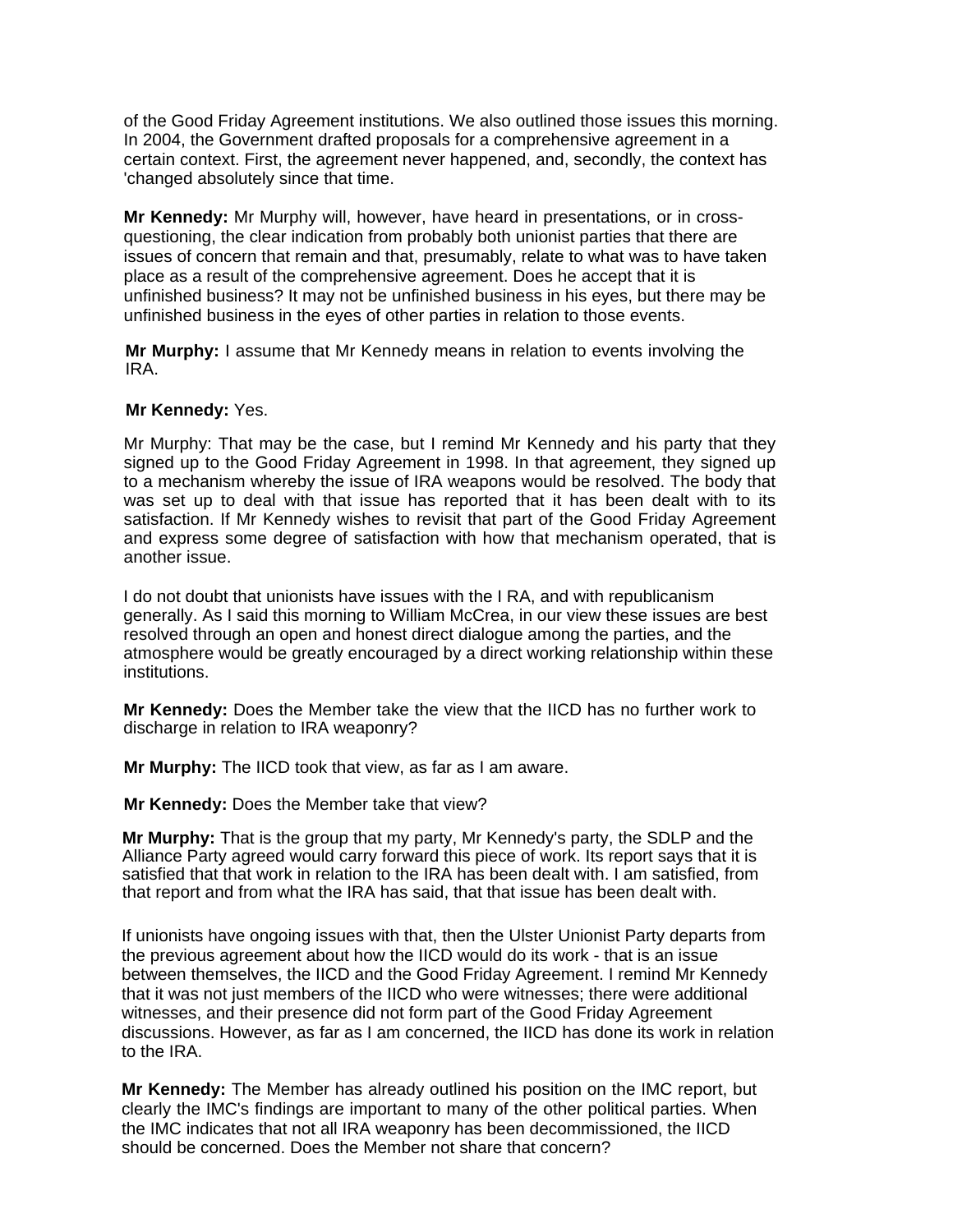**Mr Murphy:** I have made my position clear on the IMC, its mechanisms, its methods, the individuals involved and the vagueness of the allegations that it made - and the seizure upon that vagueness by parties that I believe wish to seize any opportunity to refuse to go forward in co-operation with the rest of us.

The IICD and the IMC appear to be at odds over each other's interpretations of events, and I presume that that is something for them to resolve between themselves. The IICD was a product of an agreement between all the parties here - with the exception of the DUP - and the two Governments. The IMC was a creation of the two Governments, at the behest of Mr Kennedy's party leader, and, therefore, in our view it does not have the same status - or any status - in relation to any agreement from the parties that signed up to the Good Friday Agreement.

**Mr Kennedy:** Yes, but does the Member at least accept that, given the public interest in IMC reports and what they highlight - and the expression of that interest by political parties - that there is unfinished business, to put it mildly, in relation to IRA weaponry and decommissioning?

**Mr Murphy:** I would accept that other parties might hold that view, but I do not. I do not think that there is unfinished business. Whether it be an IMC report or the whisperings of some senior police person or other person in the security services, if people are seeking reasons not to engage, to be concerned, or to create blockages, then people will provide them with those reasons, because other people have their own agendas.

Similarly, if I were seeking not to engage with the Ulster Unionist Party or with the Democratic Unionist Party, I could find reasons. The berating that I get from people every day of the week would provide me with enough reasons not to engage, but the responsibility on all of us is to move this process forward. We have agreed, under the terms of the Good Friday Agreement, ways of dealing with the issues of weaponry. As far as I am concerned, the only people who have fulfilled the requirements under the terms of the Good Friday Agreement are the IRA. The IICD has reported to that effect that it is satisfied. It is my view that the two Governments have accepted that report. If other people wish to take issue with that, it is a matter for themselves. However, I do not accept that there is unfinished business for the IRA in relation to the use of its weapons.

**Mr Kennedy:** Mr Chairman, an issue that causes a degree of wonderment and surprise in the eyes of the pro-Union community is the very presence of Sinn Fein in a Preparation for Government Committee, which would lead to the re-establishment of political institutions in Northern Ireland under the Union, with the clearly enshrined principle of consent in place, and a partitionist settlement.

#### 1.45 *pm*

There is a view that Irish republicans would not want such things. Can the Member, as an Irish republican by background and ideology, convince me that his pathway is clear on those issues? Can he convince me that he wants to be part of a partitionist settlement, under the Union, in this place?

**Mr Murphy:** I would not try to do that, because I clearly do not want it. All of my life and Mr Kennedy knows me well- has been dedicated to ending partition. We were clear in our view that the Good Friday Agreement did not represent a settlement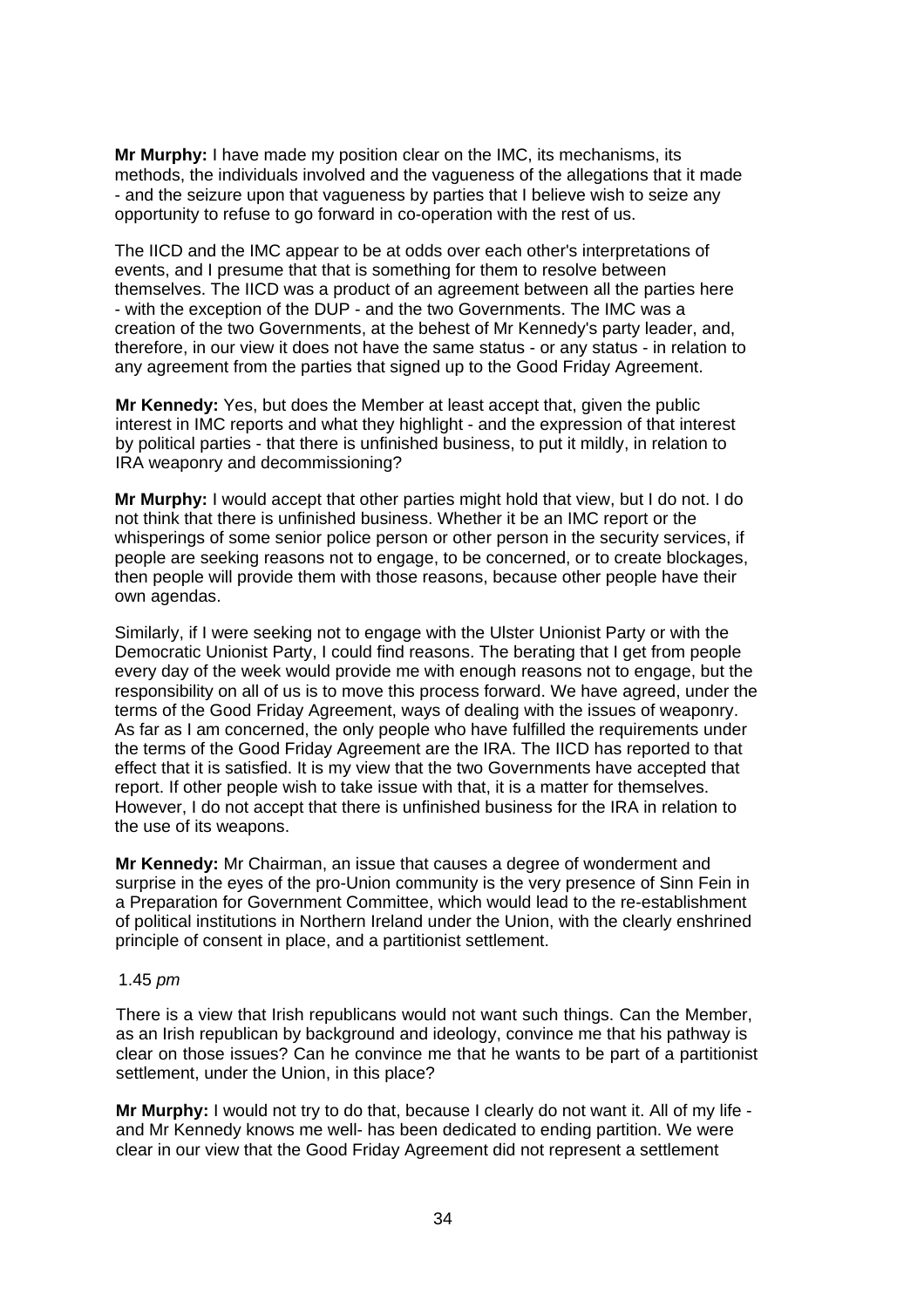but a space - an arrangement - that allowed us to engage with one another and chart a way forward out of this conflict.

We are not in this Building or this process as part of a settlement; republicans have not accepted the constitutional arrangements as such. We have accepted that we need to come into this space to work with unionists. We have a legitimate right, as have other parties, including the SDLP, to pursue our ideal of a united Ireland that is not connected to the Union, and we will continue to do so.

We feel, for a variety of reasons that have not been outlined, that that is the best way forward for all of the people on this island. If any republican has tried to convince the Member that this is considered a settlement and that republicans are in this business to settle in the United Kingdom as part of the current constitutional arrangements, then he has been sold a dummy. I have always been clear, and no one that I have listened to in my party has ever been anything but clear, that we view this as a transitional arrangement that allows us to pursue our ideal of a united Ireland.

**Mr Kennedy:** Where is the principle of consent in that context? What is the Member's understanding of that? Is he prepared to accept or continue to accept it, or does he now reject it, saying that he is not interested in it or that he does not see it as a priority or as a fixed tenet of the Belfast Agreement?

**Mr Murphy:** The principle of consent was part of the Good Friday Agreement, and our parties signed up to that. It expressed the view that if 50% plus one - the majority of the people in this part of Ireland - wished to be part of a' united Ireland, the British Government would legislate for that. That is part of the agreement, as I understand it and, I am sure, as Mr Kennedy understands it. I expect that, if those circumstances arise and the majority of people in this part of Ireland wish to be part of a united Ireland, that will be facilitated, and that those who proclaim to be democrats, or those who proclaim to have supported the Good Friday Agreement, will accept that. That is what we expect to happen and we have worked steadily towards that, not just in this part of Ireland but across Ireland as a whole.

**Mr Kennedy:** Even in Mr Murphy's most private moments he must accept that there is no likelihood of that consent being achieved - certainly not for at least a couple of generations. The population figures, the census and all of the indicators show that, as far into the future as we can reasonably see, there will always be a majority in favour of the Union.

Mr Murphy indicated that he has no allegiance to the institutions of state in the Union. How, then, can he be expected and trusted to play a meaningful role in those institutions?

**Mr Murphy:** If that is Mr Kennedy's attitude, it is something that his own party should have figured out before it signed up to the Good Friday Agreement. The republican position in relation to the Northern Ireland state has always been clear since republicans have been on this island. Our position in relation to the union between Ireland and Britain and, subsequently, to the union between this state and Britain has always been clear - it is our desire to end that union. It is our desire to work within these institutions under the arrangements of the Good Friday Agreement, and not just to work in the interim period for the betterment of all who live in this part of the island, but to work towards the restoration of Irish unity. That has always been our position.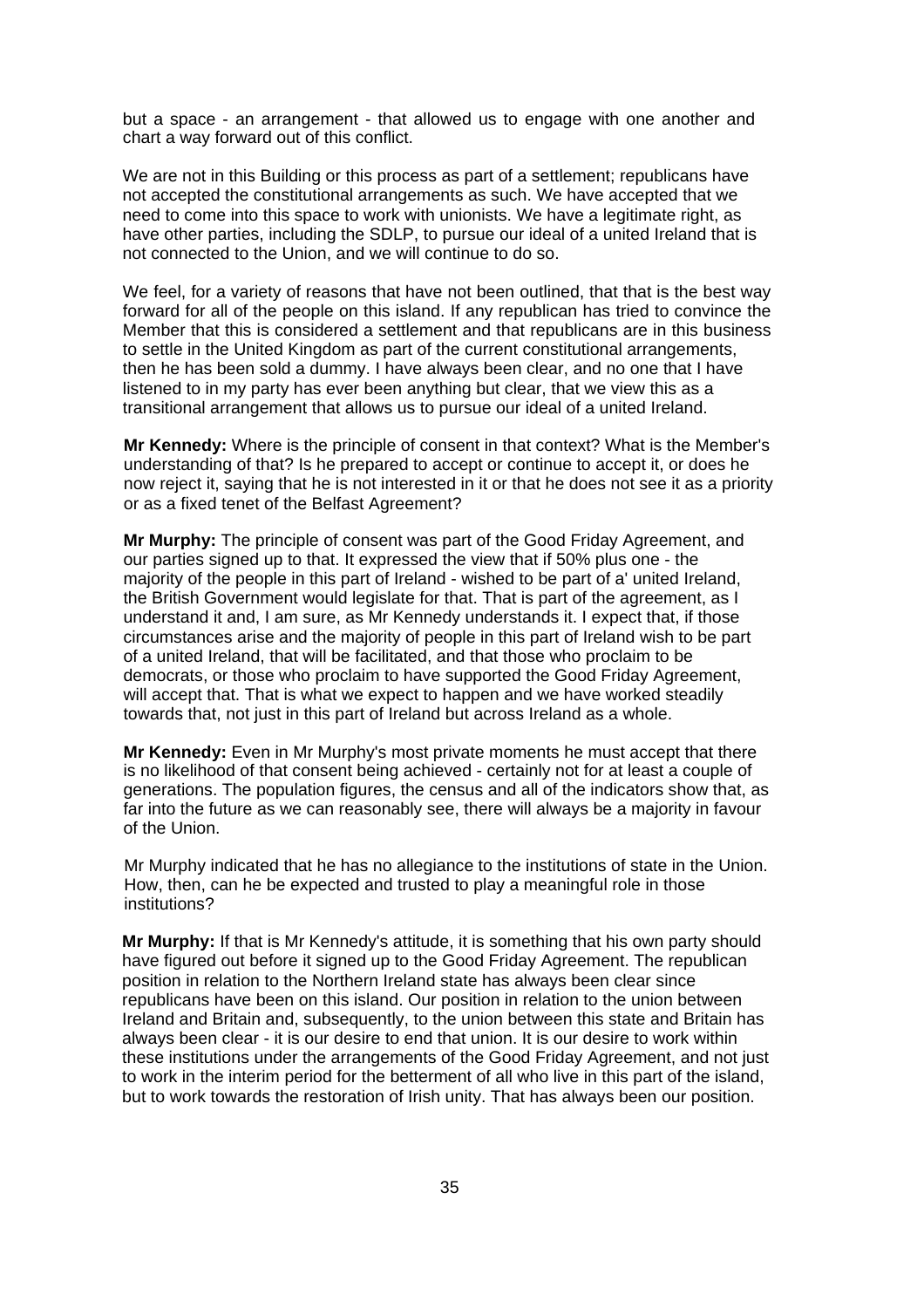The UUP's time factor, whether that is a reasonable time factor in its view or not, is its opinion. I have devoted all my adult energies to working towards a united Ireland, and I will continue to do so. I anticipate that those endeavours will bear fruit. I am not going to get into a timescale for that, other than to say that the arrangements that the UUP signed up to, and that I signed up to, allowed my party and the SDLP to work these institutions, and also to work in good faith towards our preferred outcome for the future constitutional arrangements of this part of the island as part of a united Ireland.

The Good Friday Agreement allows us to do that. It does not question our fitness to work in one institution while pursuing the ideal of a different constitutional arrangement, nor does it question the bona fides of the SDLP in working in this institution while pursuing a different constitutional arrangement. It recognises, by the very arrangements that were drafted under the Good Friday Agreement, that there is space for everyone to pursue their constitutional preference within these working institutions, and that is what we intend to do.

**Mr Kennedy:** It is now clear that Sinn Fein is trying to achieve unity by political means. Does that not beg the question, what was the last 40 years all about?

**Mr Murphy:** We can get into a long, historical debate about the causes and the outcomes of the troubles if we want, but we would be here for quite a time. It can beg the question, what were the 70 years previous to that all about? I can go down that road if the Member wants, but what it has to do with preparation for Government is another question. It might be preparation for a history lesson.

**Mr Kennedy:** I am happy at least to highlight the question, and that question lingers in the minds of quite a few people - not all of them unionists.

The other aspect is the lack of allegiance to political institutions within the Union. How does the Member react to the clearly expressed view, and the general democratic practice, that members of any Executive - as part of any Government would give their allegiance and full support not only to the institutions of Government, but also to the civil powers such as the police? Can he reasonably expect to have a position where he can somehow refuse to give political support to those institutions and refuse to give political support to policing, and yet expect Executive positions?

**Mr Murphy:** Again, those arrangements were agreed under the Good Friday Agreement. There was an oath of allegiance for ministerial office. It was not a requirement that people support policing.

**Mr Kennedy:** The transfer of powers for policing and justice would change that argument slightly, would it not?

**Mr Murphy:** Our argument is that if we move to a stage where there will be a transfer of powers on policing and justice, then we will have moved quite a long way to resolving the outstanding issues in relation to policing - as far as we are concerned. There is no requirement currently on any Minister to declare anything other than to work in good faith in the office to which they have been nominated. There is no requirement to swear allegiance to anyone else or any other institution, be that the monarchy, policing or the judicial system.

I may be incorrect in my timescale, but when the Executive was first formed the SDLP had not yet signed up to policing arrangements, because those arrangements were not available.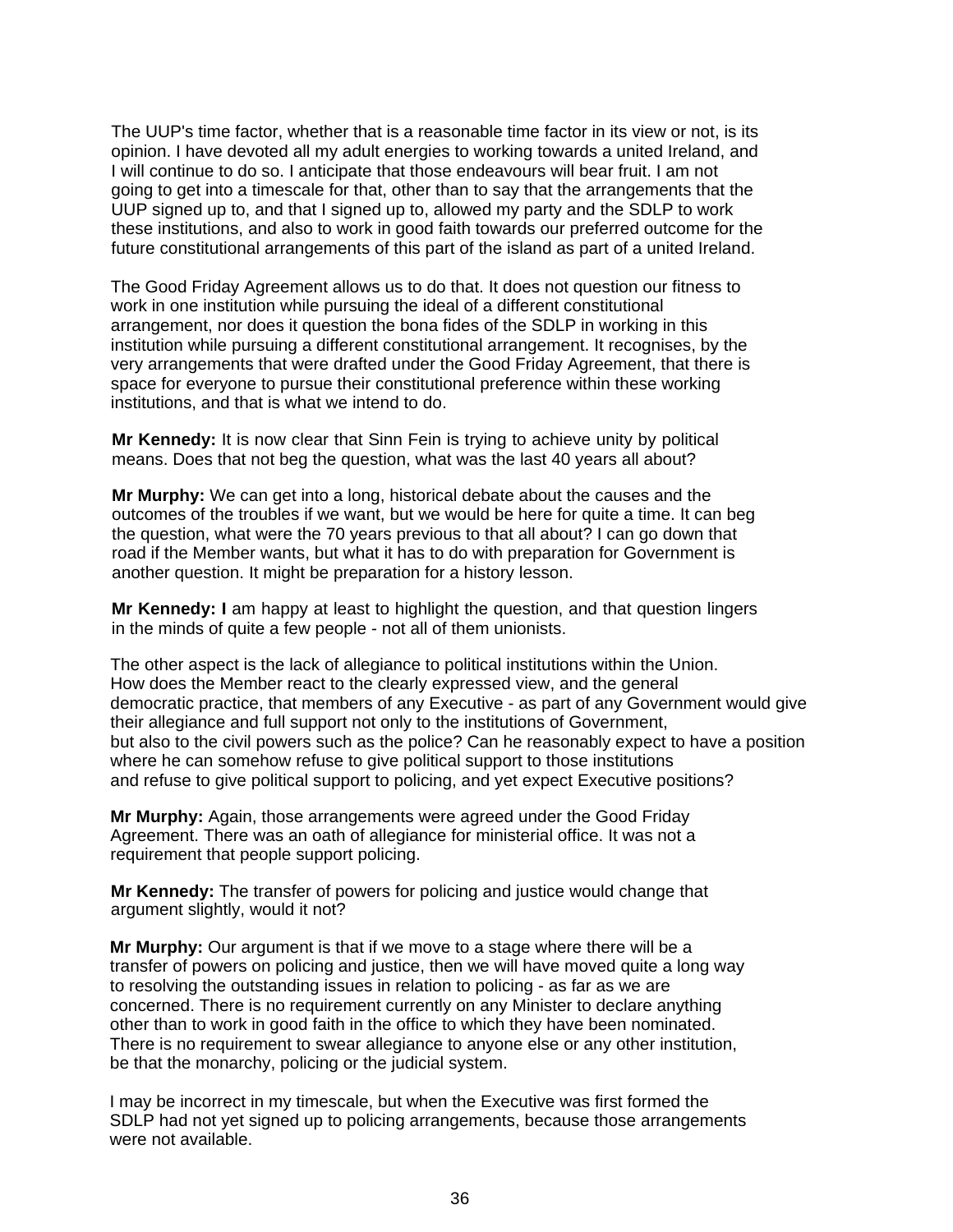There was an arrangement that pertained under the last Executive whereby people came in and did the job as best they could under the circumstances. We were clearly in difficult and not normal democratic circumstances. People can refer to other democratic norms, but the fact that we had the Good Friday Agreement, with all of its intricate provisions to secure the support and allegiance of every sector of this community, recognised the fact that we do not operate under the democratic norms of other societies. It recognised that we needed special arrangements so that people could come in and begin to work together. It also allowed for the fact that democratic norms could begin to take hold in such a society, and it may address some of the issues that the Alliance Party has raised in relation to designation and crosscommunity voting.

Those were all allowed for under the terms of the Good Friday Agreement - that is why Sinn Fein could sign up to it. We felt that it created a space where the difficult issues that we all face and the difficult pasts that we have all endured and experienced could be resolved under the auspices of that agreement.

**Mr Kennedy:** During this morning's discussion, Mr Murphy outlined his party's position in respect of policing and what would have to take place, and that once Sinn Fein was satisfied, it would have a special Ard-Fheis. What is the sequence there? Does Sinn Fein have all of those sorted? Will it hold the Ard-Fheis, party gathering, IRA convention or whatever, and then enter the Executive, or'will Sinn Fein expect to take its position in the Executive before that even happens?

**Mr Murphy: I** remind Mr Kennedy that we had a position in the Executive a few years ago, before these discussions even took place. Sinn Fein's position on policing is that there are a number of outstanding matters. When we are satisfied in relation to those, the party Ard-Chomhairle - not an IRA army convention, and I shall ignore the provocation - will discuss the issue. Our party leadership has clearly stated its intention to try to ensure that it recommends that a special Ard-Fheis be called to address the policing issue. It will be put to the party membership to endorse the policing arrangements. That is the sequence of events.

In our first answer this morning, we clearly stated that there is no reason why the Executive could not be up and running now or in a few weeks. That does not have to pre-date the operation of an Executive; the Executive can be established next week, if there is the political will. All we have to do is go into the Chamber on Monday and vote to elect a First Minister and a Deputy First Minister.

**Mr Kennedy:** What are the outstanding issues as regards policing?

**Mr Murphy:** There are outstanding issues in relation to accountability mechanisms and the role of the Policing Board vis-a-vis the Chief Constable and the Secretary of State. There is more detail to be worked out in relation to all that, which is why I said at the beginning that it would be a useful development of this Committee's work, particularly in relation to the devolution of policing and justice matters, for the people responsible for those issues within their respective parties to meet, as they have done before, to discuss those issues in the proper detail.

Other than that, we can highlight and headline the issues. In many regards, we are merely skimming the surface on particularly complex and detailed issues such as policing, the devolution of policing and justice powers, the powers that might be involved in that, what powers the British Government will try to retain, and the role of MI5 in relation to intelligence-gathering. I could headline a whole range of issues, but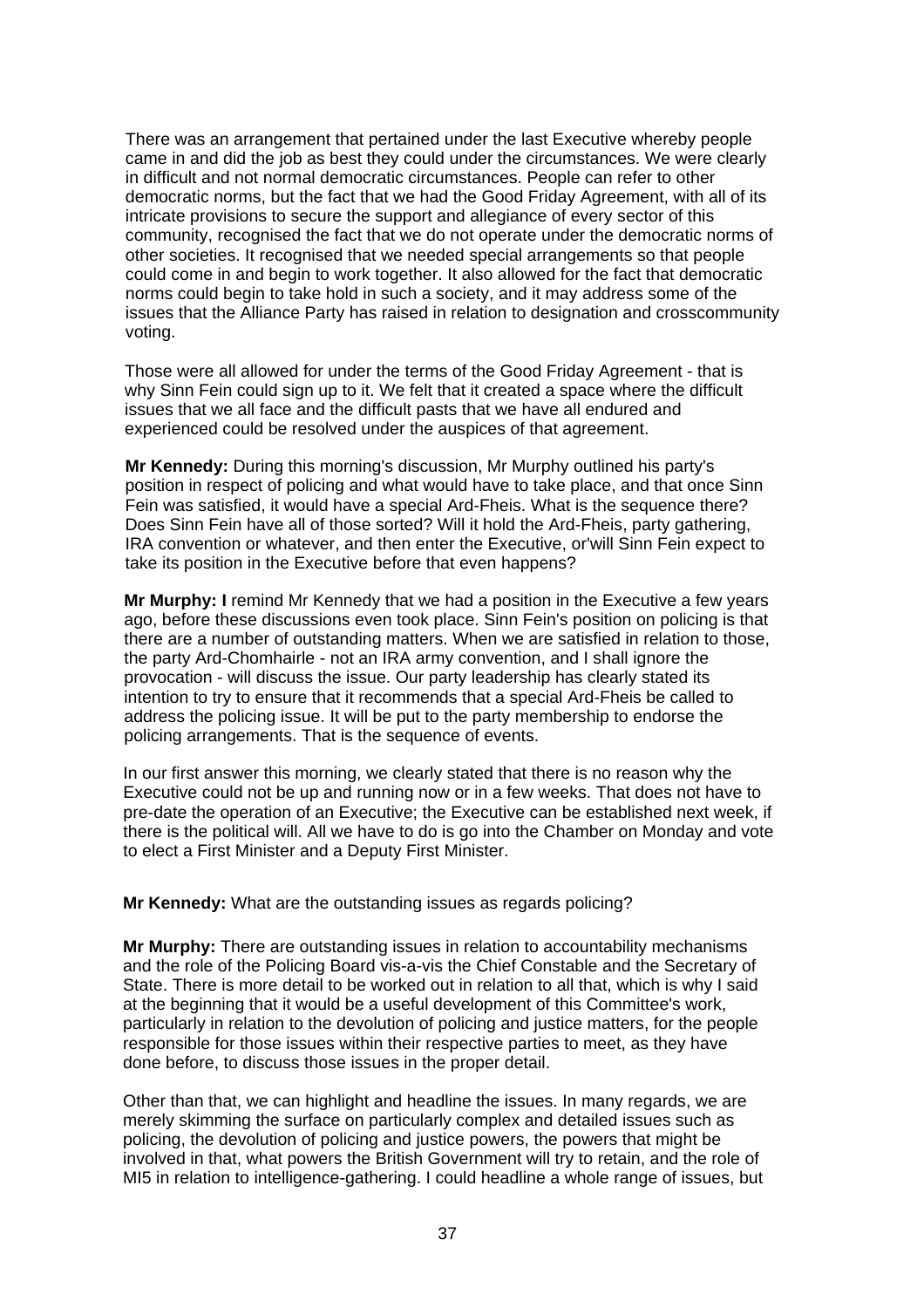I am not in a position to go into any more detail, because it is not my responsibility within the party.

**Mr Ken.nedy:** Nevertheless, it would be at least helpful to the rest of us if the issues were headlined. Mr Murphy has produced a list; it may not be exhaustive, but is there anything else that he would like to add to it at this point?

**Mr Murphy: I** would add nothing other than that the key issues are accountability mechanisms and outstanding issues in relation to Patten. We have published documents on those matters that I can make available to Mr Kennedy if he wishes. The transfer of policing powers is also an issue, not only for Sinn Fein but for other parties; there are issues in relation to intelligence-gathering and the operation of MI5 in this part of Ireland and, quite possibly, the rest of the island as well.

#### **Mr Kennedy:** Does restorative justice feature in the list?

**Mr Murphy:** We have made the case for restorative justice. Again, none of these issues is a barrier to the restoration of the Executive. We have supported community restorative justice projects. Others have their view, but our view is clear: such projects are a very useful way of dealing with certain issues, which may not otherwise be dealt with, at a community level.

**Mr Kennedy:** Is it not fair to say that those projects may have their uses but that they will have little or no use if there is no cross-referencing or full participation of the lawful civil power - the police?

### *2.00 pm*

**Mr Murphy:** Well, again there is a recognition among those people who operate restorative justice projects that they do so largely in areas in which there is great difficulty in dealing with the police. And there is an historical experience - and not just an historical experience; there is a current one too - in relation to how policing is carried out and the role and the attitude of the police in those areas, which means that people have little or no confidence in policing or its ability to look after their interests or to deal with them in any impartial fashion.

They recognise the reality of that situation, and they try to do their business accordingly, and I think that has found acceptance among a wide range of groups, both official and unofficial, and at a Government level as well. Other people and other parties have difficulties with that and would like to put preconditions in front of groups about acceptance of policing structures and policing involvement. That would create a difficulty for them working in the communities that they are trying to work in. You have to ask yourself whether that is genuinely trying fo help those communities or is trying to make a point about policing those groups that are trying to deal with issues in their communities.

**Mr Kennedy:** Do you ever envisage Sinn Fein providing leadership in those communities and, once policing issues are resolved, taking its place on the Policing Board and giving support to policing institutions? Would you actively encourage groups like that to co-operate with the PSNI?

**Mr Murphy: I** envisage a situation in which we give active leadership in relation to positive developments in policing. I also envisage that it is going to be a very difficult exercise for us, given the community's experience of historical, as I say, and current,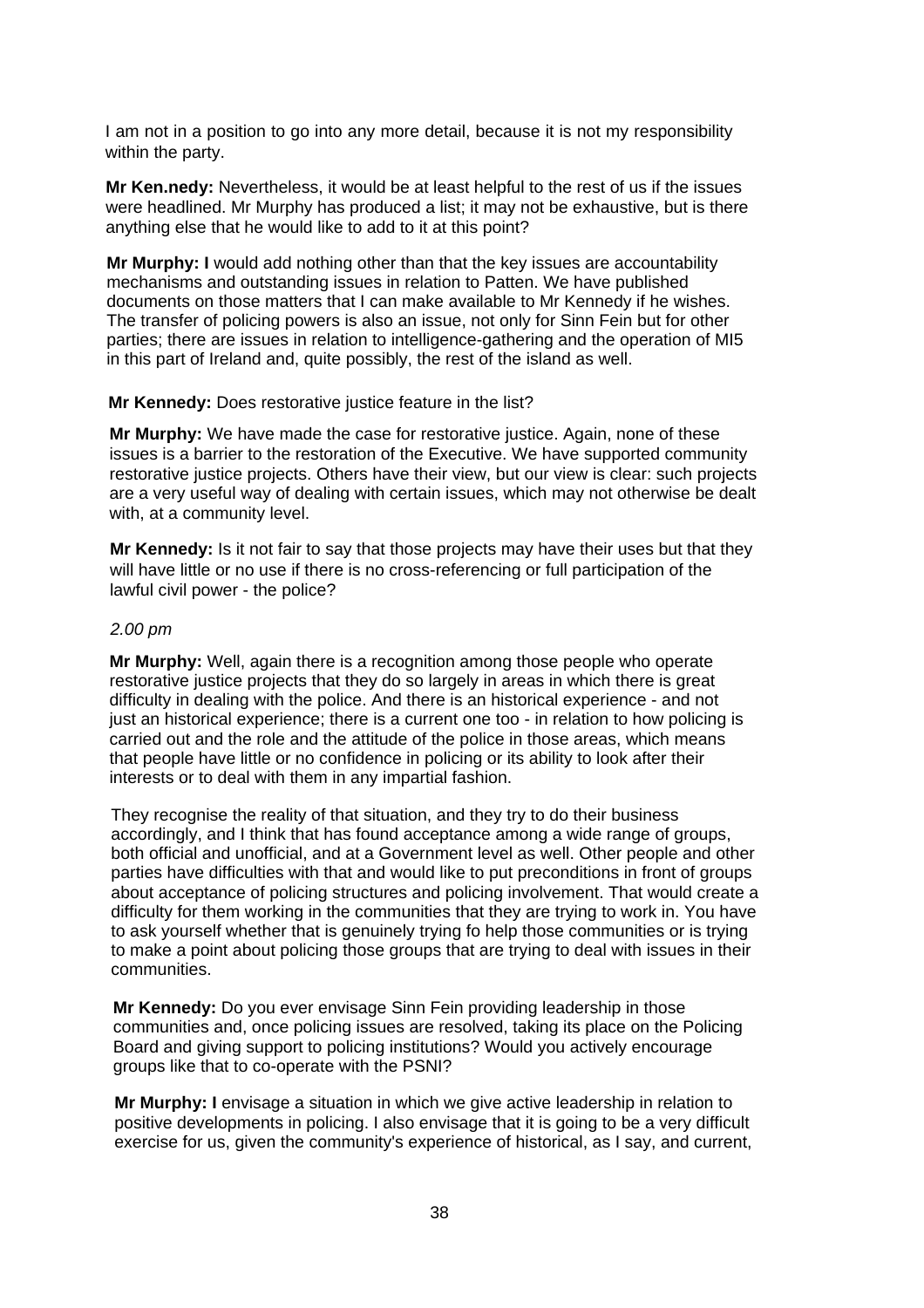policing practice. I do certainly envisage us giving positive leadership in relation to policing developments.

**Mr Kennedy:** Can I just move, probably lastly at this point, to the issue of criminality, which is of serious concern throughout the community. You and I are both south Armagh men, and first of all we are aware of the culture of that particular area, which we have the honour to represent and about which we will not make disparaging remarks. You are also aware of the practicalities, on a day-to-day basis of the amount of illegal activity, the black economy and all that. It is something that greatly concerns, in particular, the population in the rest of Northern Ireland. You would accept that presumably.

**Mr Murphy:** I would accept that there is certainly an impression which is popular and, I suppose, kind of romantic in a way that this is particularly prevalent in the border areas and south Armagh in particular. I listened to an interesting discussion on the radio as I was coming here yesterday. People were talking about the black market and the sale of illegal cigarettes and DVDs around various areas of Belfast and in other markets within a 20-mile radius of Belfast. But the media perception is always zeroed in on south Armagh, and that is quite often aided and abetted by political commentary on the area. If the proper crime statistics were looked at for south Armagh, you would find that there is no more criminality there than in any other rural area and probably much less than in an awful lot of the urban areas across the North and, indeed, across the island.

It may be a focus and a particular source of attention, and I do not doubt that people have grown up there as they have in other nationalist areas and other areas right across the North with a particular attitude to authority, which will take a substantial degree of shifting, but the people whom I represent in my area and the people you know in our area are not a lawless people. They are not bandits; they are not people who thrive on criminality.

As a matter of fact, they are the people who most want to see the end of the border, which is supposed to be the source of all economic advantage in that area. The people who most want to see the end to the border are the people who live in the south Armagh area and, generally, in the border areas. So, the myth is somehow sustained; sometimes it is a political argument, sometimes a romantic view or an exciting view, or something that excites some column inches in papers.

That is not the reality of the place that I know, where I was brought up and live. The people there want a peaceful and lawful future. They recognise that there are difficulties with the type of law that we have at the moment. I have heard no differences of opinion about the outstanding issues of policing at meetings in south Armagh, Derry, west Tyrone, or west Belfast. I hear abou1 the same issues and the same desire to get those issues right.

**Mr Kennedy:** I am not sure that I share the view that the removal of the border would meet with widespread acceptance by a great many people. I accept that some of the black economy is operated on a cross-community basis, but I see no great desire for that to end from many people. Aside from that, there is the more serious point that criminality reaches right into the republican movement. There is the matter of its funds and how it achieves its funding, of what it does to extort money through the use of illegal fuel, cigarettes, and so on. All of that has been directly traced back to individuals and groups who are either known republicans or republican activists in some shape or form.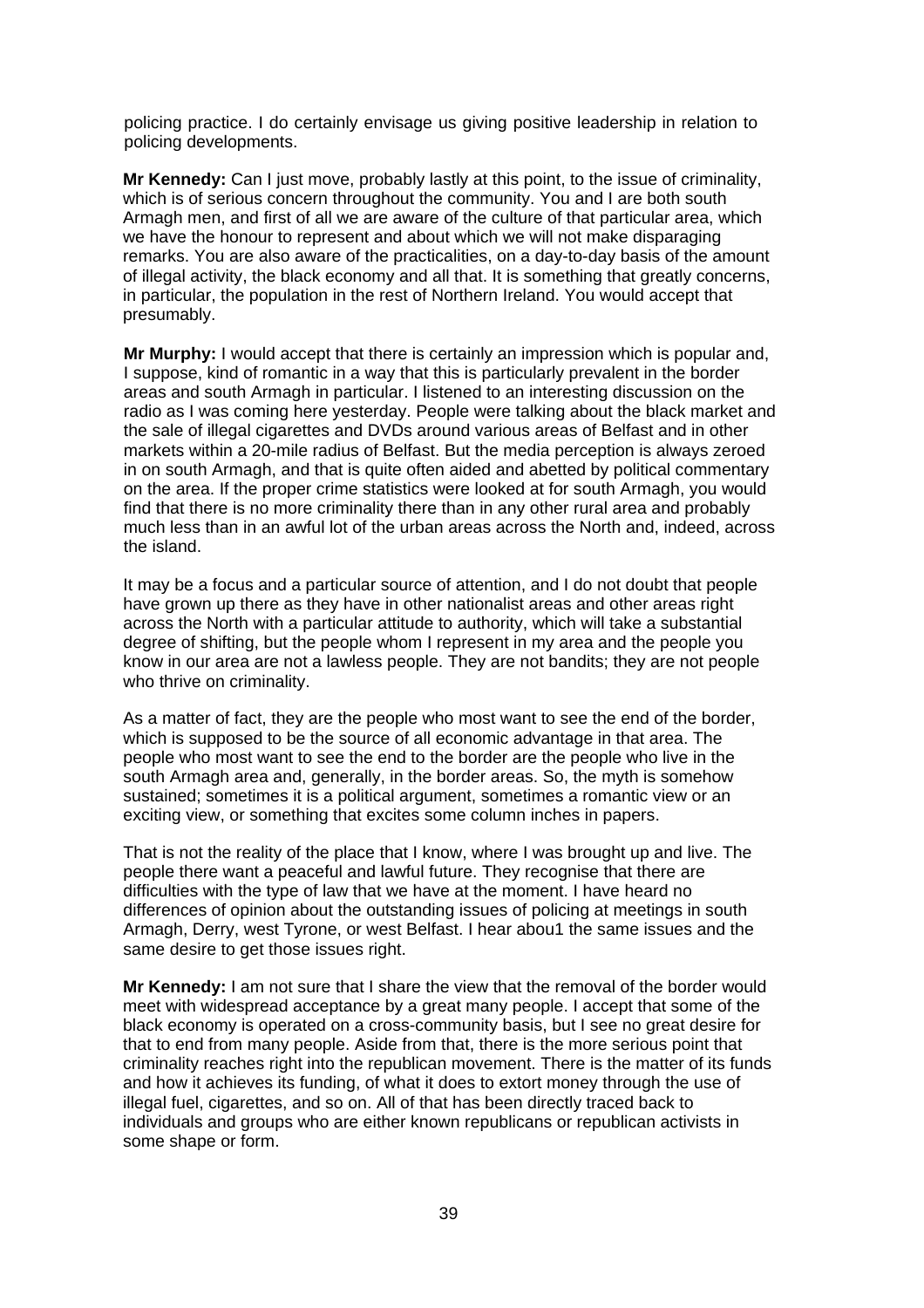Sinn Fain may dispute that, but it is a very real issue of concern to a great many people, particularly those from a unionist background. How will Sinn Fain deal with that issue?

**Mr Murphy:** Again, that is one of those issues that you do what is reasonably possible to address, if it is a matter of concern. There may well come a stage where that is an issue that is sought as a blockage to progress, rather than an issue of genuine concern. Republicans have to go as far as they possibly can to address any concerns that emanate from any other section, not just the unionist community.

We also have a responsibility to ourselves and to the people whom we represent to try to get the institutions working again, and to try to judge in that attempt whether issues are a genuine blockage or a reason for refusal to engage.

I make the same response that I made to Alan McFarland this morning, when he asked a similar question: if there is evidence - the member says that there is a huge amount of evidence - let that be produced and let people go before the courts. It is not enough to say that something is a fact because everybody knows that it is a fact. I accept Danny Kennedy's point that some people around the border may not want it to go, but I was referring to the people whom he may consider to be lawless or - as unionists sometimes say - not right-thinking people. Right-thinking people are always those who agree with us. The very people that Mr Kennedy and unionism generally would demonise as a community engaged in widespread illegal activity are those who most want rid of the border - that general community. If there are accusations in relation to those matters, let the evidence be gathered and brought forward.

In relation to Sinn Fain, I reiterate the point that our accounts and the way that we raise and spend our money are open to scrutiny and have been well scrutinised. The same cannot perhaps be said for all political parties, but our accounts are open to scrutiny.

**Mr McNarry:** There was a moment when I thought that Conor was approaching constitutional republicanism in his responses to Danny. On that point, can Mr Murphy subscribe to a form of constitutional republicanism?

**Mr Murphy:** It depends what is meant by that. If it is constitutional republicanism as espoused by Fianna Fail, I do not see Sinn Fain or myself as being in the same mould. However, I am not that interested in labels. Coming into this institution and the institutions of the Good Friday Agreement has involved a huge amount of compromise for Irish republicans. Sometimes that is not recognised.

The OUP made the point yesterday, and perhaps today, aoout a one-way system of concessions. The process has involved a huge amount of compromise for Irish republicans.

I never envisaged the day when I would sit in this Building; I did not see this Building until the day before the Good Friday Agreement was signed; I had never even been in this part of Belfast. We never had any inkling of being involved in these institutions, and coming into them under the present arrangements has involved substantial compromise on our behalf. That has impacted on the constituency that supports us. We have compromised, but we retain our principles and our primary goal of a united Ireland. We have mapped out a peaceful way of achieving that, and we intend to pursue it with all our vigour.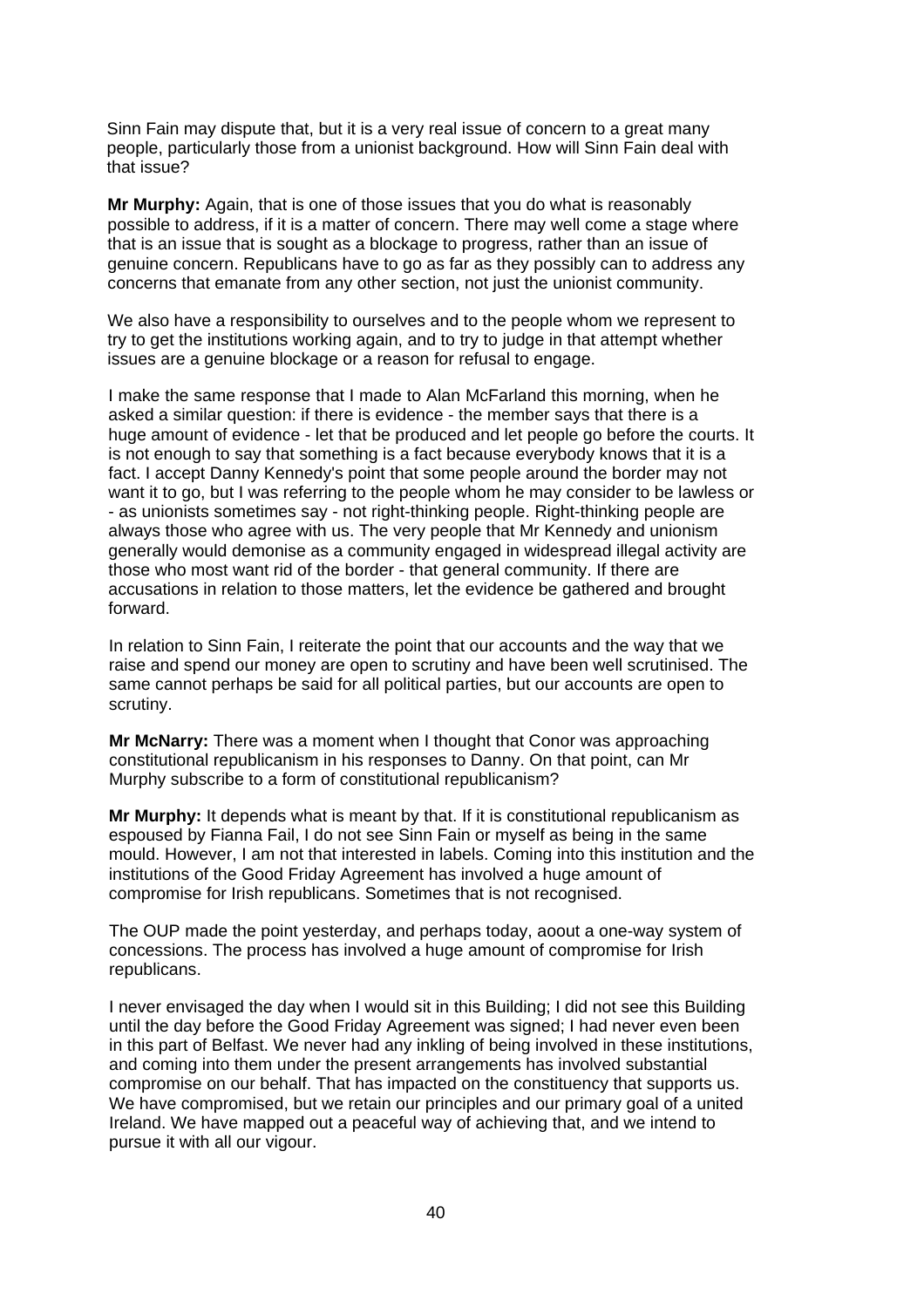**Mr McNarry: I** appreciate your answer. Unionists understand constitutional nationalism now, and we respect and appreciate how hard a party such as the SDLP has worked. You prefer to be called republicans, but sometimes you want to be called nationalists as well. Constitutional nationalism has assimilated itself into institutions such as these and it is respected for that. However, I was wondering whether a form of constitutional republicanism is developing. I accept what you said.

If Sinn Fein were back in Government would it foresee a conflict of interest between the North/South aspect and the east-west axis due to possible policy differences between the Government of the United Kingdom and the Government of the Irish Republic?

**Mr Murphy:** Such a conflict might well arise. Yesterday, on my way home from here, I listened to an interview with the Rev Paisley on agricultural matters. The interview touched on the conflict that almost exists between British Government policy on agricultural matters, as it impacts on the North, as opposed to Irish Government policy on such matters. The Rev Paisley was asked whether he was envious of the Irish Government's much more proactive policy on agricultural matters. He said that he was frustrated, as many in the agricultural community are, with the British Government's approach to agriculture, which may suit Britain but does not suit the North.

In all issues, whether North/South or east-west, the solution may not be the British one. The British Government's approach will, inevitably, be in their own interest. They will act in the interests of the people in Britain who vote for them. At times, that is in conflict with the interests of this part of Ireland. However, experience has shown us that reasonable people can work the North/South or east-west arrangements in a mature fashion and do their best in the interests of the people whom they represent.

The Minister of Agriculture in the last Assembly had to deal with an outbreak of footand-mouth disease, which could have proved a conflict of interest between Britain and this part of the United Kingdom. She took a decision that was in the interests of the people of this part of the island. No one attacked her for doing that; they recognised that she had taken the sensible decision. Martin McGuinness and Bairbre de Brun, in carrying out their ministerial portfolios, acted in the interests of those whom they represented; they had no particular axe to grind in relation to North/South or east-west arrangements.

**Mr McNarry: I** heard you say that type of thing yesterday. I want to get back to the question of allegiance, on which unionists require assurances. There are doubts, because of your past performance in the House, about where your allegiance lies on a matter of conflict - I understand that that question applies to all parties, but we are dealing with Sinn Fein. Does your allegiance lie with the l\Jorthern Ireland Executive inside the United Kingdom or with the Irish Republic?

#### 2.15 *pm*

**Mr Murphy:** You are getting into a hypothetical situation. Unless the United Kingdom declares war on the Irish Republic I would imagine that the question of allegiance is not one that might tax people. What I am saying is that, very clearly, people work to the best of their abilities within those arrangements. People swear a pledge of office, and we have argued that items such as the ministerial code should be put into legislation so that people are obliged to act under a description of their responsibilities to the office to which they have been appointed, after election into the Assembly.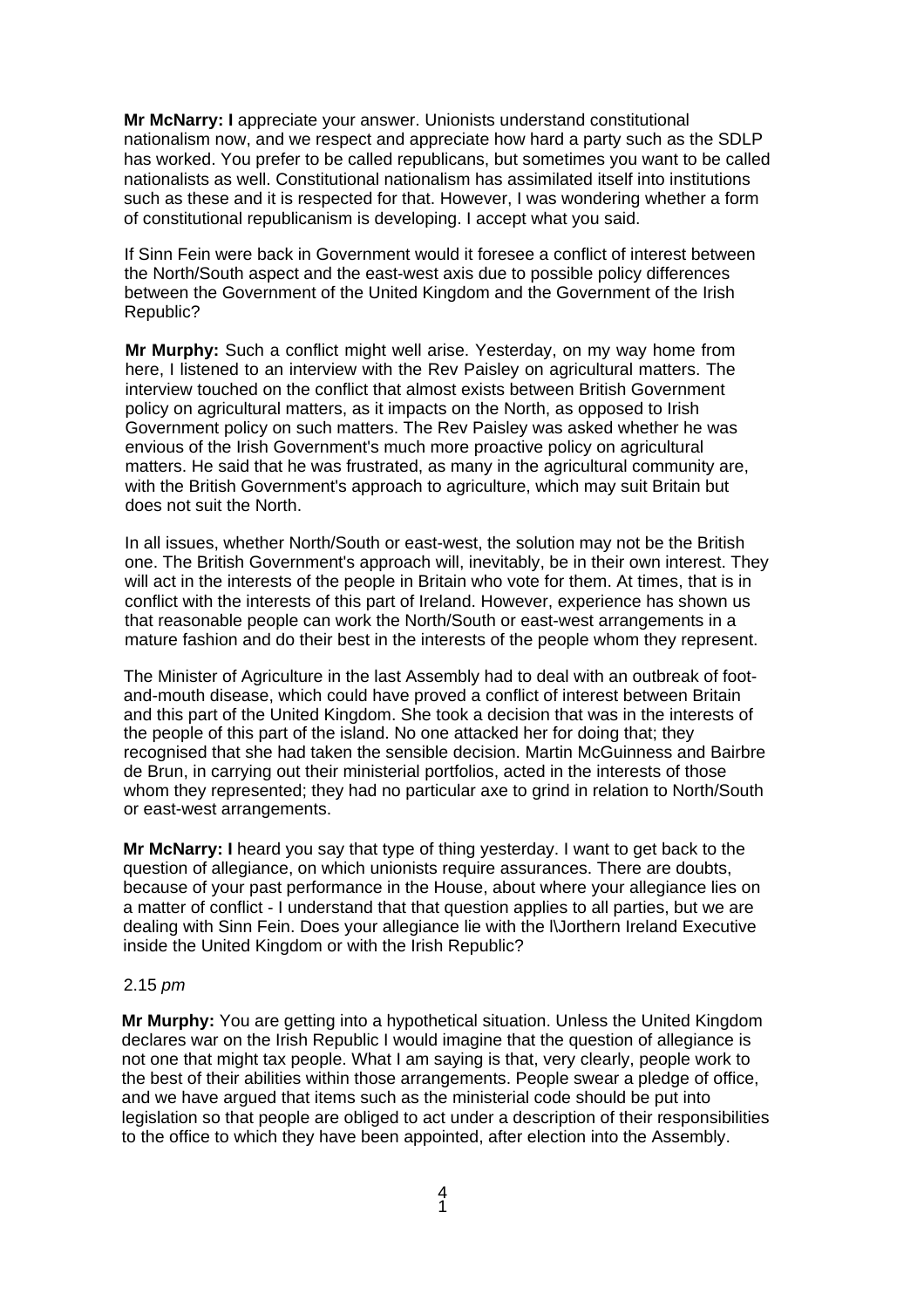Given past experience of how our Ministers operated, and indeed how all of the Ministers operated, I do not anticipate that that sort of conflict of interest would arise.

**Mr McNarry:** There has to be some leeway on hypotheticals, you will appreciate, because you will not answer any specific questions about criminality, decommissioning etc. I am trying to take a route around that as to the answers that have come to pass, because we are talking about preparing for Government here.

On the question of "jointery", do you accept that there is an operational and a status difference between the First Minister and the Deputy First Minister acting in office, and that "jointery", which was a common word used in the past, really was a figment of the imagination of the civil servants who serviced those offices?

**Mr Murphy:** No. Can I first just say for the record, given that we are on the record, that I do not accept that I have not answered the previous questions.

**Mr McNarry:** You have not answered them satisfactorily.

**Mr Murphy:** Well, that depends on your view of what is satisfactory. It is almost like Eric Morecambe saying: "l am playing all the right notes, but not necessarily in the right order." It depends how you like to phrase things.

**Mr McNarry: I** am surprised you remember Eric Morecambe, but anyway

**Mr Murphy:** It shows that I am older than I look. In relation to "jointery", I do not accept that there is a difference in status between the First and Deputy First Ministers. The Good Friday Agreement was very clear that it is a joint office. Perhaps the operation of it between the previous incumbents might have made it seem to be somehow a separate office, but it is in fact a joint office under the terms of the Good Friday Agreement and I would not accept that it is anything less than that. There is not a First Minister and a second Minister; there is a First and a Deputy First Minister. I think there was a recognition of the joint nature of that office.

**Mr McNarry: I** would be interested to have you enlarge on that for me, but not today. I have had first-hand experience of working in the Office of the First Minister and obviously have a clear insight into how it operated. It would be interesting if you could perhaps expand on that at a later date in a short paper.

Conor, you talked of a peace dividend - something compacted into a financial package. Do you intend that Her Majesty's Government and Dublin would both contribute to that package, and if so, in what proportion would you envisage Dublin and London, shall we say, contributing? How would you S'ee a package distributed, if you were making a bid for it? Obviously this is something that would need to be done before an Executive is formed. Would it be confined to Northern Ireland Departments, in that it would be a package coming into Government here, or would it have a broader usage?

**Mr Murphy:** I would envisage both Governments making a contribution; the proportions are obviously going to be a matter for negotiation between the Governments.

**Mr McNarry:** Would that be a matter for negotiation between those parties, having entered into an agreement to form an Executive, with the Government separately, or jointly?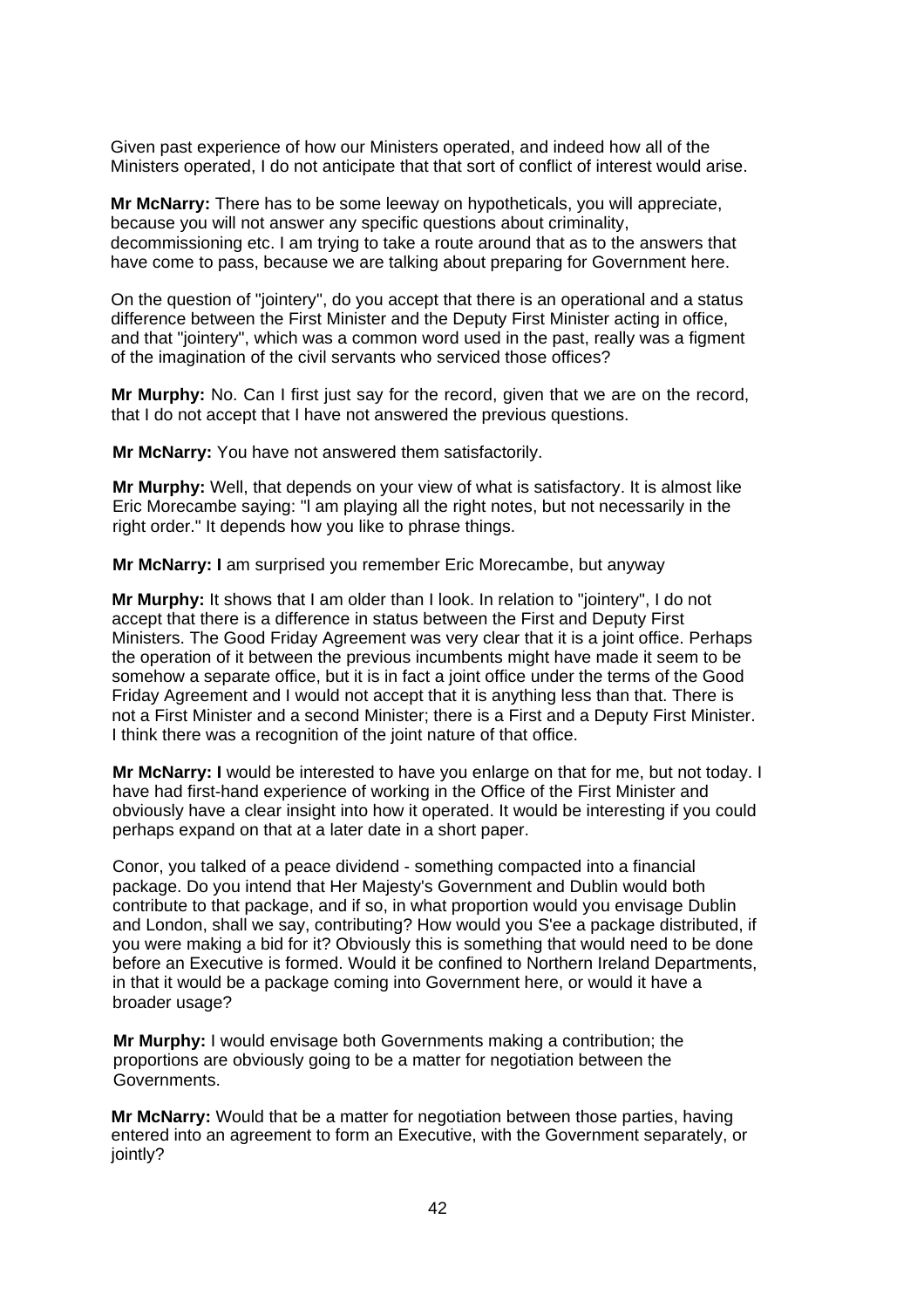**Mr Murphy:** This is why we advanced the notion at last Friday's meeting that a very useful and clear signal of intent in this regard would have been for party leaders to meet Gordon Brown jointly when he was here on Monday. That would have set a marker that all parties here agreed that there should be some form of financial package to help underpin the restoration of these institutions. We believe that the Irish Government should contribute to that.

The best case scenario, as far as we are concerned, is that the parties here would come together, involving the relevant spokespersons and others, to work out the details of an arguable and productive financial package, bring that to both Governments and make a case for it. If that were done in that fashion, we would have a very strong case to make. Whether the money is spent entirely within the Departments or some of it is spent outside on direct intervention in various projects is a matter for negotiation among the parties.

We have our views on that. We have written papers that we can present if we get into further discussion. It falls into line with our argument about this Committee. One of the key areas of work that all the parties have identified relates to a financial package, or peace dividend, or economic regeneration. The very obvious and logical course of events would be for the Committee to send people off to work on that.

Martin McGuinness suggested that it might take days; others rubbished that idea. I do not think that it would take a long time for people to come back with ideas. Prior to restoration - and to underpin restoration - a compelling case could be made to both Governments, and if it were done on that basis, it would be warmly received. If the parties decide on that, the outcome could be reported to the Committee and could be endorsed by the whole Assembly in a debate. Unanimity among the parties would make a powerful case for a financial package to underpin restoration.

**Mr McNarry:** I do not want to go back to yesterday's business, where agreement and consensus was not attainable. I understand that the same result happened in the Business Committee. Is the Member saying that he would be in a position to identify a sum of money, which would focus minds on a financial package, and that he would be prepared to work with others to identify what the contribution would be from the Republic of Ireland and from London?

**Mr Murphy:** Yes, that is what we are saying.

**Mr McNarry:** Does the Member have a sum in mind?

**Mr Murphy:** From the notes that I have been given, some people have suggested a sum of £1 0 billion.

#### **Mr McNarry:** What?

**Mr Murphy:** The suggestion is £10 billion, in a peace-building strategy over 10 years. That is our view. What we have proposed in relation to the work of the Committee has been identified as an area of interest to everyone. I am reading from a note written by Mitchel McLaughlin, who deals with these matters in our party. We feel that people should go away, bring views together and produce a report agreeing the way forward for all the parties. The Committee could endorse that and it could be debated in the Assembly.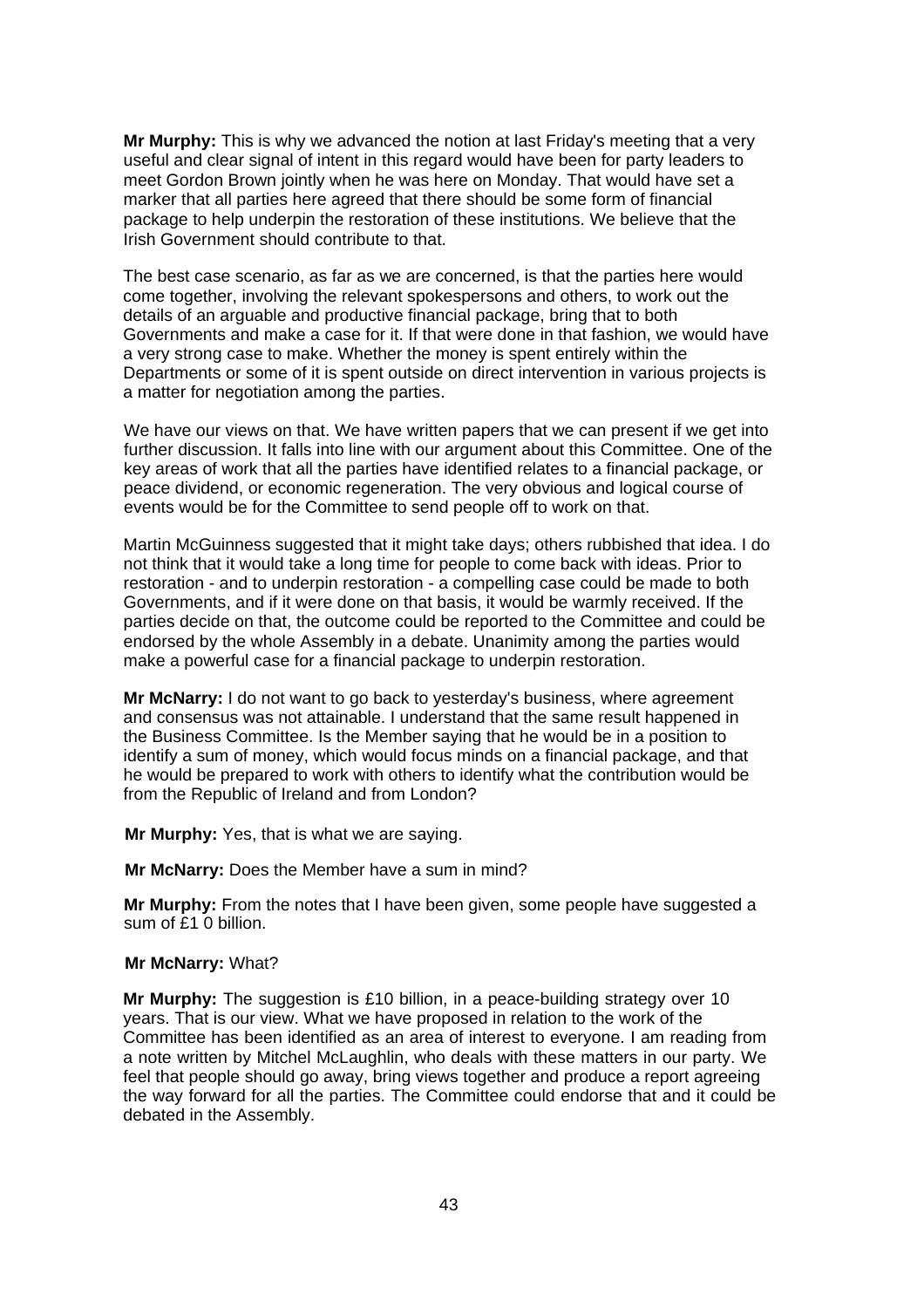It would be a powerful signal, not just in trying to secure the financial package, but for the confidences that people are talking about - confidence for a quiet summer, and confidence that the politicians in this Building are getting their acts together and starting to address issues seriously. That is why we have argued that, as it is an issue that has been identified by all the parties on the Committee, it is an issue that we could take forward.

**Mr McNarry:** I accept what the Member says, but I am sure that he would appreciate that there would be absolutely no point in an Assembly debating £10 billion or any billions until such times as the obstacles to progress presented by his party are overcome, and that the issue was debated on the basis that a Government would be formed. In preparation for that - and I do not want to go back to yesterday - it seems to me to be bad practice that the view of the Assembly cannot be transmitted because the Member's party has stood in the way of that progress. I wish the Member would rethink that.

**Mr Murphy:** I would suggest that a degree of work needs to be done on this. The Assembly stands up and gives at least five different views at the moment, without taking the independents into account. There may even be a variety of views within parties about what is needed and where it needs to be spent. That is a good argument for people getting together to work on the issue and present a case. It would also present a clear signal that we were getting down to the proper work of engagement.

I accept the fact that Mr McNarry says that there are obstacles to devolution to be overcome, and they have been presented to us. It is a chicken-and-egg situation; if we do not start to work on some of those issues, we will not be in a position to go back into a restored Executive.

At the first meeting of this Committee, and at practically every subsequent meeting, we have asked the DUP, in particular, to give us a clear indication that it is working towards the 24 November deadline to resolve these issues. If we propose to get down to the serious business of working out a financial package, that is not simply an exercise. In Sinn Fein's view, if we were to go to the Assembly now to debate such a matter, without an indication of a serious intent to resolve these issues, we would not be sending a clear signal about the restoration of the institutions.

**Mr McNarry:** I will end my remarks now, rather than take up other people's time.

The Assembly has had its debate. The Assembly asked the Business Committee to form a Committee to deal with this issue. Sinn Fein has blocked that. That is where we are stuck. Although Mr Murphy and I have had an extremely interesting and beneficial discussion, it just goes round in circles. This matter might just as well go out the window because no one will deal with it. Will Sinn Fein reassess that issue, and reflect on the Business Committee dealing with the matter, so that we can progress to the stage that Mr Murphy is talking about where the situation is clearer?

**Mr Murphy:** For the record, I want to say that the view that this work is best carried forward by a group attached to this Committee was shared by the SDLP at the Assembly Business Committee meeting today. It is a legitimate and logical view that, if people are serious about this work - not about grandstanding in debates in the Assembly, not about appearing to members of the business community that we are getting down to issues that concern them - we need a clear indication, from the preparation-for-Government work, that this issue will be carried forward in a serious fashion.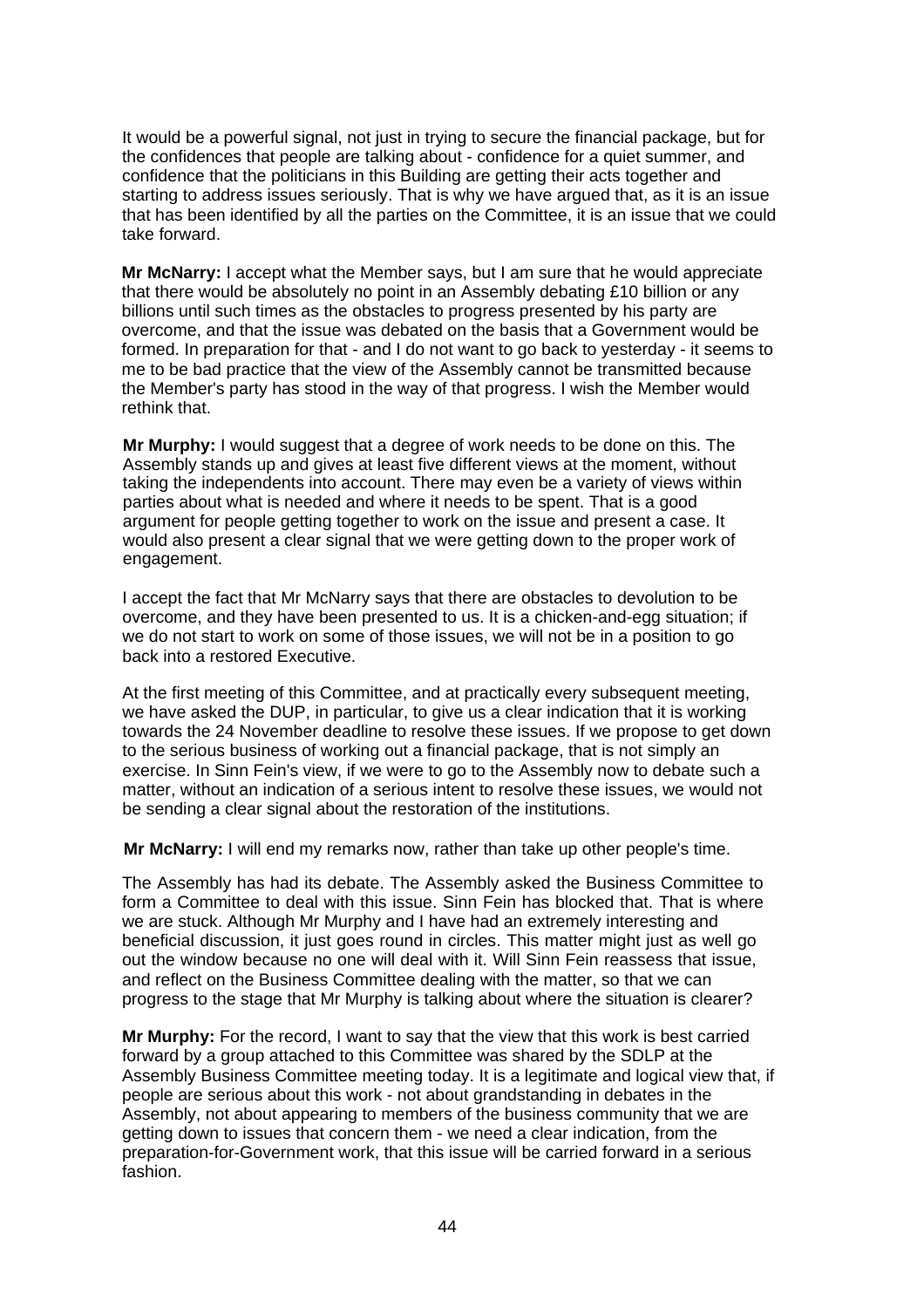**Mr McNarry:** I am grateful for that information. I did not know that the SDLP spoke with one voice on this Committee and with another voice on another Committee.

**The Chairman (Mr Molloy):** John Dallat has been waiting a long time to ask a question.

**Mr Dallat:** This question is set in an all-Ireland context. Recently, senior republicans participated in the Easter Rising commemoration in Dublin. Does that mean that the strained and unfortunate relationship in the past between the Irish Army and the guards has now softened and that there is only one Oglaigh na hEireann now?

**Mr Murphy:** We were invited to participate in those commemorations in Dublin at Easter. We have a working relationship with the guards in the various neighbourhoods that Sinn Fein represents across this island; we have always had that relationship.

I am not sure about the seriousness of the question. We have outlined very clearly what we are trying to do about the policing issue. We are trying to advance that. We have indicated that we intend to take our responsibilities seriously. We intend to provide leadership on th'at issue. That is how we will advance.

**Mr Dallat:** The question is serious and, I hope, positive. I have spent a good part of my working life on both sides of the border and am very aware of the difficulties. I hope that that softening of relationships will spill over into the North and will solve the problems with the PSNI.

My second question relates to partnership. The Sinn Fein document puts great emphasis on partnership. Does Conor accept that, in the next few weeks or months, it is important that the principle and concept of partnership is retained, that we avoid the temptation of Governments entering into side deals, back-room deals or deals from which people are excluded, and that we push forward the concept of partnership, as defined in the Good Friday Agreement, in a collective way, so that the entire community can take ownership of whatever agreement is reached?

#### *2.30 pm*

**Mr Murphy: I** restate for the record that in every meeting with the Government on any issue that we have discussed with them, particularly in the lead-up to December 2004, we have argued that all parties should be involved. We have never practised or argued for an exclusive negotiating process. John Dallat talked about the partnership arrangements that came out of the Good Friday Agreement, and I remind him that when there were negotiations to establish the number of Departments and the range and remit of the all-Ireland bodies, Sinn Fein waited patiently for involvement in those. We were informed only by seeing it on the television or by hearing it on the radio in this Building that the negotiations had concluded.

Therefore we are all for - and always have been for - inclusive arrangements and negotiations. We are probably unique in this gathering by being a party that does not have a history of practising exclusion by treating other political parties differently. We will continue to advocate a partnership approach to any of the matters that we are trying to address in relation to the restoration of Government.

**Mr Dallat: I** welcome that, and it is because of past difficulties that we want to avoid future problems.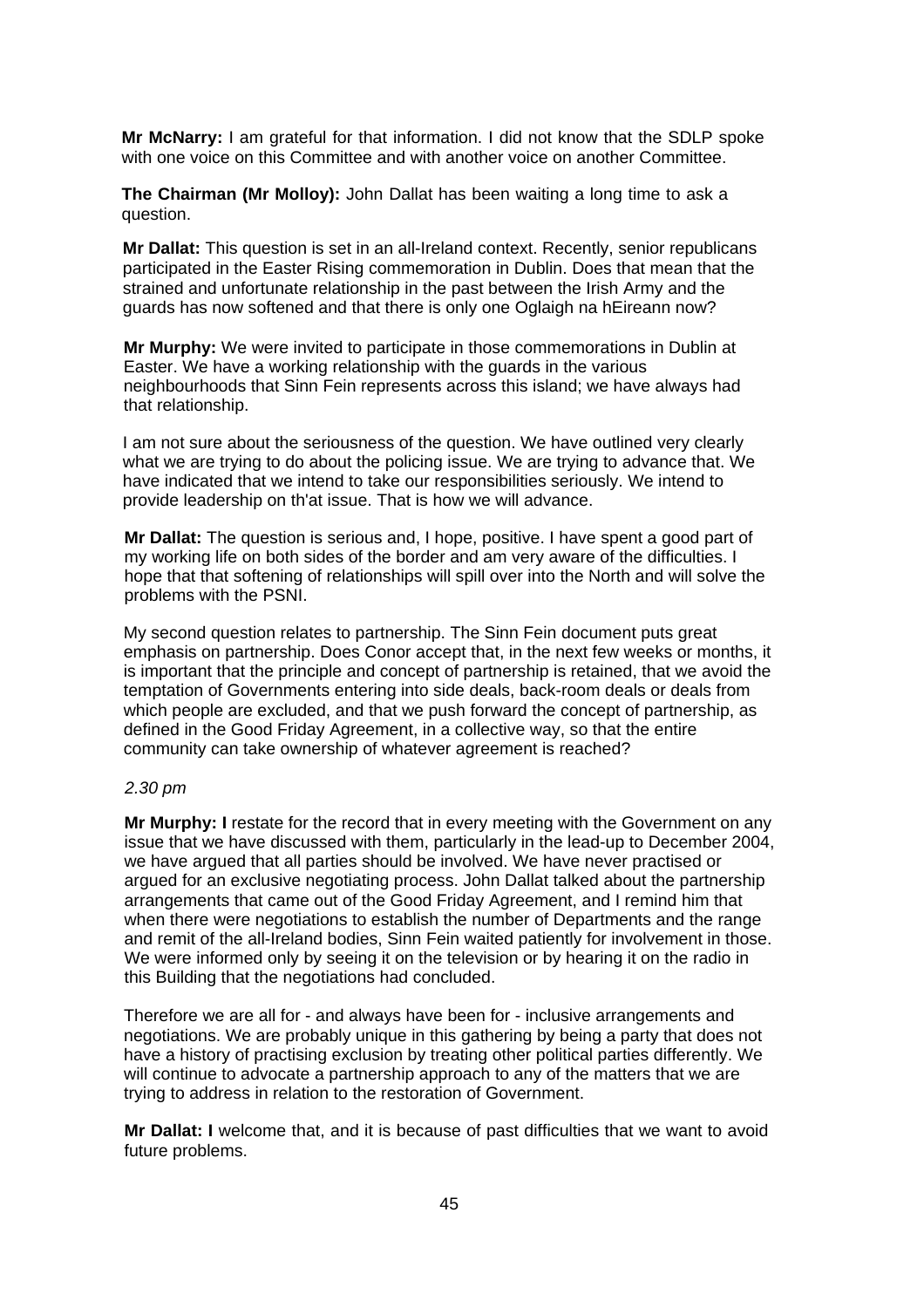Finally, day and daily there are disturbing news items about the re-emergence of paramilitary groups on both sides. I was interested in the positive approach towards policing and justice that we heard today. Does the potential for a new crop of paramilitary groups make it imperative that we reach agreement on policing and justice as quickly as possible so that the whole community can avoid another Omagh or some other atrocity?

**Mr Murphy:** Our experience of policing - and bad policing - over generations is the primary driving force in trying to resolve that issue. The imperative that drives us on is that our community needs a proper, accountable and professional police service, and we have always wanted and still want that.

In relation to dissident republicans or loyalist groups, we do our best to encourage people to support the process in which we have engaged so far as these institutions, the Good Friday Agreement and the peace process are concerned. To a fair degree, we have been successful in keeping people on board with regard to that process. We are not responsible for other organisations, and the best way of dealing with any of those groups is to prove that the political system that was set up under the Good Friday Agreement is working and that the institutions that we have created in this Building and in the North/South bodies can and do work. Any of the issues that people feel may concern them can be resolved through dialogue in rooms such as this.

**Dr Farren:** A great deal has been said, particularly this morning when we began questioning Sinn Fain, about confidence building and the measures that need to be taken to do that. In the light of a lot of what has been said, will Gonor and his colleagues not at least recognise that, fundamentally, suspension was not a function of the legislation that provided for it or, indeed, the result of the threat of parties to withdraw from the Executive without cause? Will they recognise that it was about the lack of confidence that had arisen due to the lack of progress with respect to the question of the ending of paramilitarism and the decommissioning of paramilitary weapons, particularly in the timescale that had initially been indicated in the Good Friday Agreement? It was only several years after that that the IIGD was able to report that decommissioning had been completed to its satisfaction.

Since time does not stand still and parties, observing the lack of progress, cannot be expected to suspend their judgement and their reaction to that lack of progress, it is not surprising that the lack of confidence that precipitated suspension in the first place magnified over time, particularly as other events diminished confidence. Paramilitary involvement in criminality, and more direct paramilitary activity, such as surveillance, the apprehension and trial of people involved in various forms of paramilitary activity - not least attempts to procure arms -=- and what happened in the South, as well as in the North, all reduced confidence.

That underscores the point that I made at the very beginning: we must almost overreach ourselves in trying to make good the confidence deficit. One concrete way that Gonor and his colleagues might do that is by adopting a qualified approach to involvement in the Assembly. The parties are under absolutely no obligation to attend any or all the debates in the Assembly. If a party were to judge that a motion on the Order Paper was unlikely to contribute to preparation for Government or to restoration, it would decide not to participate. However, attending debates could be seen as a gesture or move to build confidence.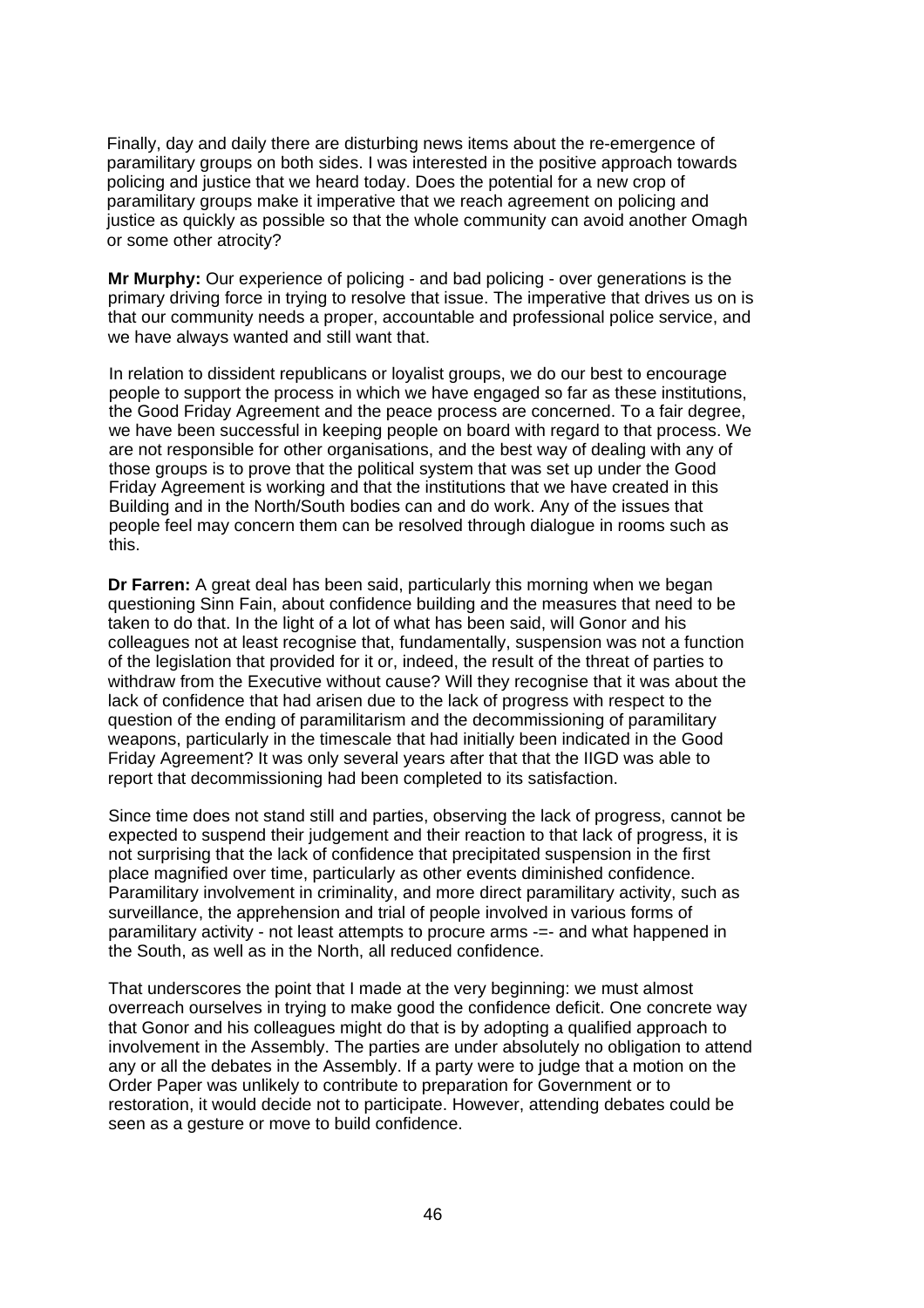I accept all the objections that can be made to participating in Assembly debates: people would use them to express, stridently and otherwise, their grievances, their accusations and lack of confidence and the ill will that exists towards others. We had a great deal of experience of that in the last Assembly; indeed, we have seen evidence of it here over the past fortnight.

Nevertheless, a qualified participation could help in our immediate circumstances to bring the work of the Assembly and of this Committee together. Although the SDLP would prefer any subcommittees to deal with the issues to be the children of this Committee, yesterday I tried to see whether we could find a way through the two seemingly irreconcilable positions. If we are serious about restoration, we must perhaps overreach ourselves, and that goes for those on all sides of this table, not just one side.

I put it to Conor and his colleagues again that they might begin to address issues in a practical way, at least to reduce the confidence deficit.

**Mr Murphy:** As I said earlier, confidence measures go both ways. Republicans have always been prepared to examine and consider action that we could take to enhance confidence.

We will have to agree to differ on whether suspension was an inevitable outcome or whether it encouraged people to adopt the stances that they took. I recall the former Deputy First Minister, Seamus Mallon, resigning his position and expressing frustration at the lack of movement among unionists in getting the institutions fully functioning. Confidence and frustration and the approaches to the procedures of this institution were all a feature of the last Assembly.

We will have to agree to differ on the current debates. The Hain Assembly is not what we wanted, and I am sure that it is not what the SDLP wanted. It approaches the type of Assembly that the DUP is on record as saying that it wanted - a shadow Assembly in which it could debate issues without any responsibility for taking decisions. We suspended our scepticism about what may be going on and about people's serious intent as regards getting the institutions functioning again. The primary focus of the Hain Assembly, as described by the Governments, is to get the institutions restored by 24 November 2006. We suspended our scepticism and came in here to try to do business with the DUP and with the other political parties. We went to what we considered the only purposeful Assembly business in the Chamber - the attempt to elect the First Minister and the Deputy First Minister. That was not successful, but not by our doing.

We have engaged in this Committee and we have asked the DUP to engage. We have asked the DUP time and time again to show some s~rious intent that it wants to do business in this Committee. It does not want subcommittees formed; it simply wants to identify the issues that it considers obstacles to devolution. Having done that, it considers the Committee's work to be done. We see this Committee's work as preparation for Government, and that is why we want not only to identify issues that are important for preparation for Government, but to get down to some serious work on them. That would be a clear signal from the Democratic Unionist Party that it is intent on getting back into Government before the 24 November deadline and that it wants to work with the rest of us in addressing issues that are of concern to us all. As yet, we have not seen that.

We have had no direct engagement with the DUP in this Committee; we engage with its Chairman, but that is under a different guise. We have had no indication, despite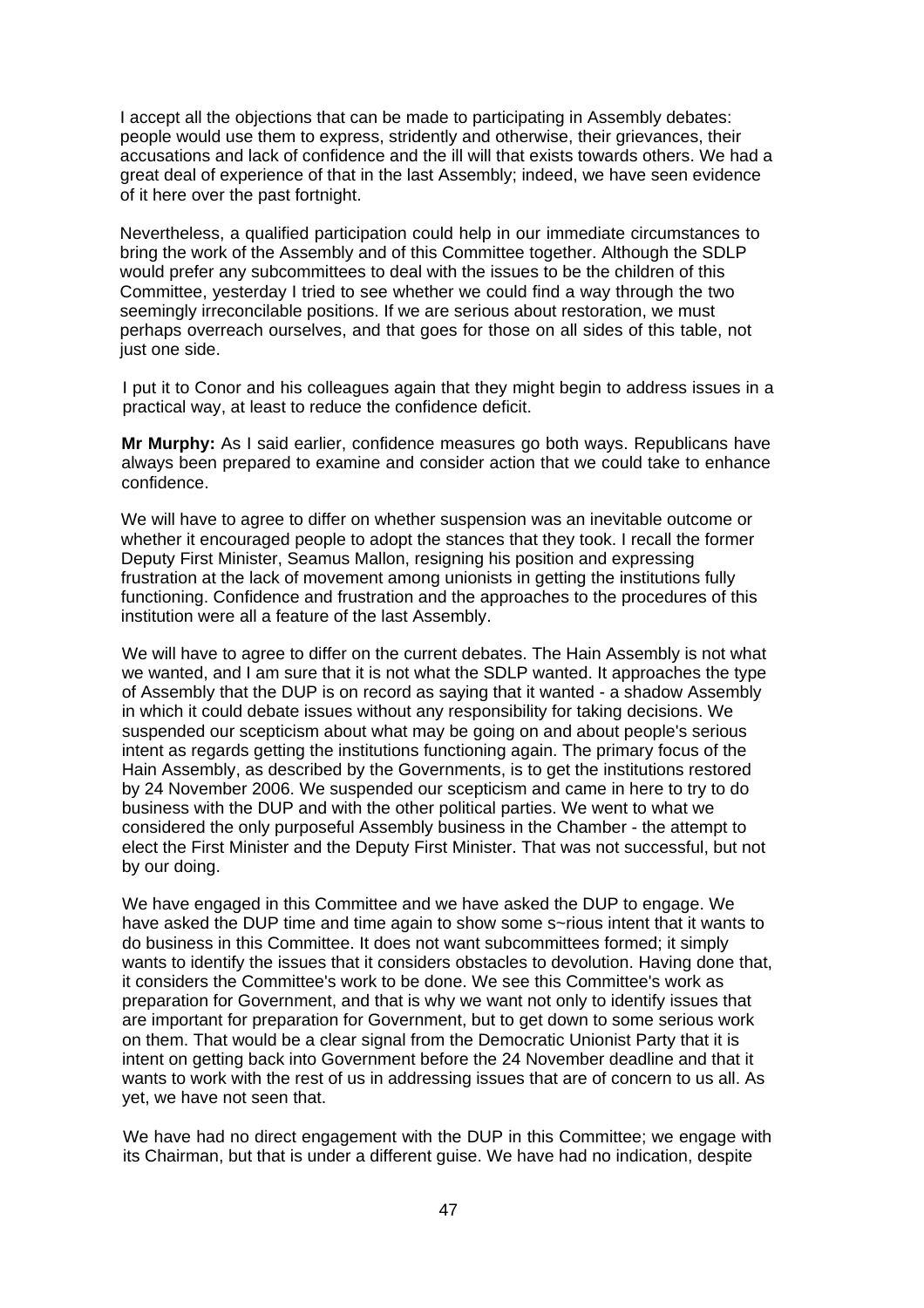repeated requests, that there is an intent to get down to business or to get proper engagement going in order to get the institutions up and functioning again by 24 November. We made it very clear that, although others expect the real business of this institution to happen in the autumn, we expect to see signs before the summer that this institution is getting down to business. We will judge over the summerand there was a sceptical approach by many republicans - our experience here to date.

Therefore I will have to agree to disagree with Sefm in relation to the impact that Sinn Fein's turning up at a plenary debate may have. We have tried in earnest in this Committee and in the Business Committee to work in good faith with other parties, yet we have seen no sign that others are prepared to debate anything other than the positions that they stated publicly on coming into this institution: shadow Assembly arrangements, in which we could play at politics without having any responsibility for engaging in them in any serious fashion.

**Dr Farren:** I do not have any lengthy comment to make on that. When faced with a stand-off, we should try to find ways round it rather than leave it as a trap for us; we seem to be very good at that. I hope that we can move forward.

I indicated the SDLP's preference for, and understanding of, what should happen with this Committee, but we are faced with a stand-off, and I certainly do not advocate a compromise towards what the DUP has been proposing. We must try to find a way around it, so that we can really get into what Mr Murphy emphasised as most important, which is engagement and not another series of stand-offs. However, each party judges whether it can move.

#### 2.45 *pm*

**Mr Murphy:** Just for the record, I remind Seim Farren that Sinn Fein has made a range of proposals since it first came to this Committee. Martin McGuinness described some of those as compromise proposals, many of which have been rejected. Sinn Fein has engaged; it has not come to this Committee with a position to defend to the last, but it has genuinely tried to seek ways of moving forward on issues that have blocked this Committee since the minute and hour that we walked into this room. We have sought ways to try to move business forward, but that has been against the backdrop of no firm or clear indication from the DUP that it wants to get down to business with the rest of us.

Ms Ritchie: I want to ask Conor Murphy and his colleagues for an explanation in order to tease out some points in the Sinn Fein document. Point 5 states that:

'The *work* of *this Committee is to carry out the necessary-preparatory work for government, not to do the work* of a *future Executive. "* 

Point 6 refers to "a number of key issues", one of which is "priorities for Government".

My perhaps limited understanding, not having been here under the previous mandate, is that the Executive dealt with issues of Government and matters forthcoming from Ministers. Perhaps Conor Murphy could further explain the preparatory work for Government and. priorities for Government, if that is not to be the future work of an Executive. People in the community want the institutions up and running and an end to stand-offs, and they want us to try to achieve that for which we were elected.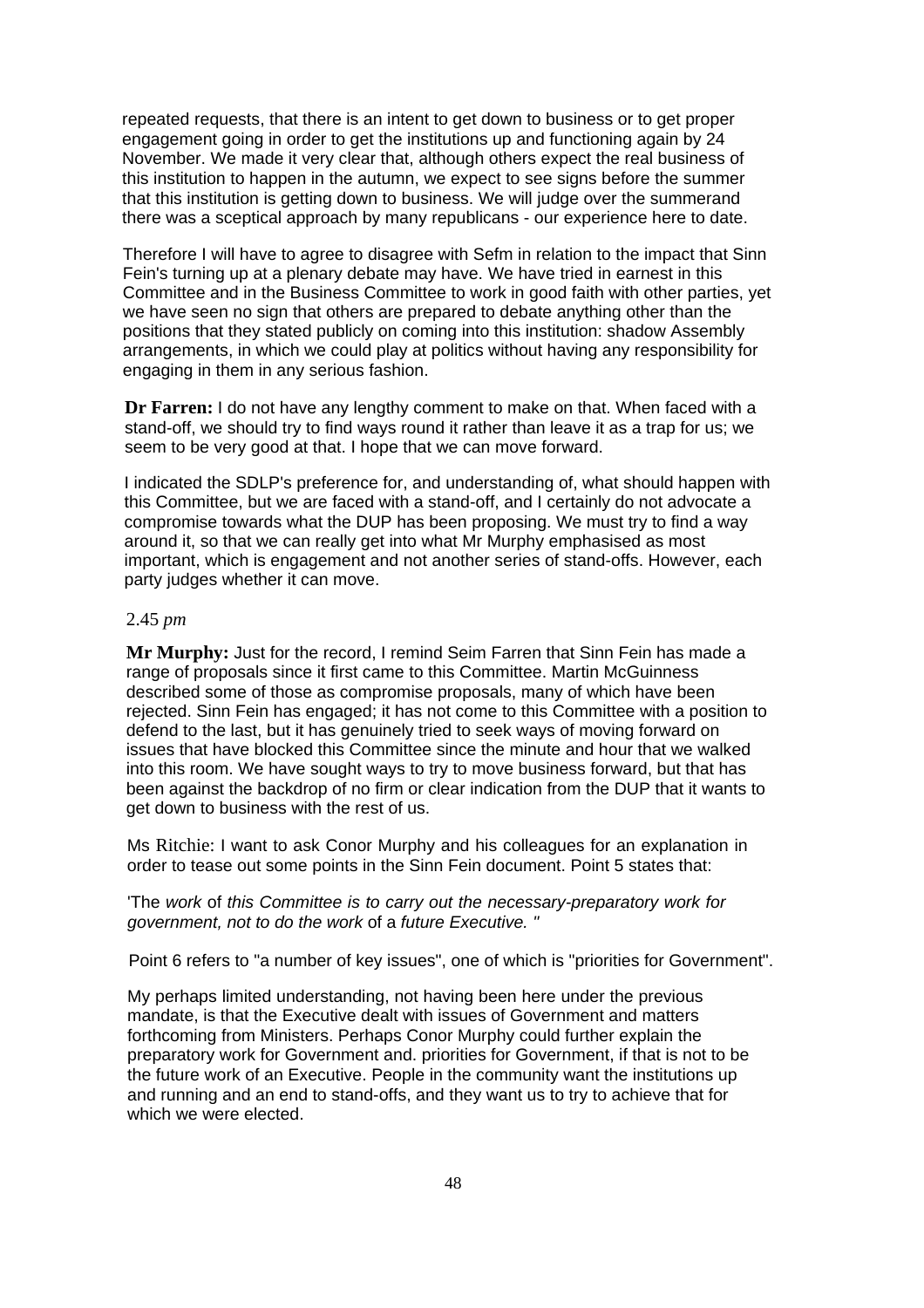**Mr Murphy:** I concur with Ms Ritchie's view. People do want that, and that view is not confined to the nationalist community, which our parties broadly represent. I answered a similar question from Naomi Long this morning on the difference between a Programme for Government and priorities for Government. A Programme for Government is largely worked out by the parties and the Executive, with close working co-operation with senior civil servants and officials from the various Departments on current programmes, the available budgets and what can be done under a Programme for Government.

I suggested that this Committee, in preparing for Government, could usefully identify a number of themes that may be priorities for the Government, which would inform the work of a Programme for Government in the Executive. I gave a fuller explanation this morning, but that is essentially the difference. The parties could do some useful preparatory work that would lead to a Programme for Government discussion in the Executive.

**Ms Ritchie:** Mr Deputy Speaker, I thank you for your indulgence. I have a supplementary question for Con or Murphy. What does Sinn Fein perceive to be those priorities for Government? I apologise if he has already answered a similar question.

**Mr Murphy:** We have not detailed what Sinn Fein believes to be the specific priorities for Government. Sinn Fein has its own priorities such as poverty, targeting social need, infrastructure and investment. Those are priorities for us all in trying to get the economy working in the interests of everyone who inhabits this part of the island, and in the all-Ireland working arrangements with the rest of the island.

It would be useful for the parties to try to agree a number of common themes that would inform the necessary work of crafting and creating a Programme for Government. That would involve a much more detailed look at available budgetary allocations, current priorities, the priorities not met by the last Executive and whether those needed revisited, or whether things had moved on substantially and new priorities should be addressed.

The Alliance Party expressed a view that a party that would not be in the Executive may not want to participate in that type of discussion because it may want to keep its independence and its ability to be in opposition, and that is fair enough. However, the four parties who make up the Executive could agree on some themes that could govern the Programme for Government discussions.

**Ms Ritchie:** Does Conor agree that, as part of trying to eliminate poverty and targeting social need, there should be support for ending criminality? I live close to the family who were imprisoned as a result of the Northern Bank robbery, and I know the terror and trauma that they have suffered. That family and the community that I represent want an end to that and want all parties to subscribe to an end to that.

**Mr Murphy:** I will repeat my response to a question that specifically focused on south Armagh. The people we represent want a proper policing service. They are lawful people who want to live under normal peaceful circumstances with a proper democratically accountable professional policing service, and that is what we have been working towards for some time.

**Mr Paisley Jnr:** I have a series of questions, but I will preface them with these comments. It is difficult to take seriously the submission that has been made, given that it can only be described as "Sinn Fein Elite" - light in substance but not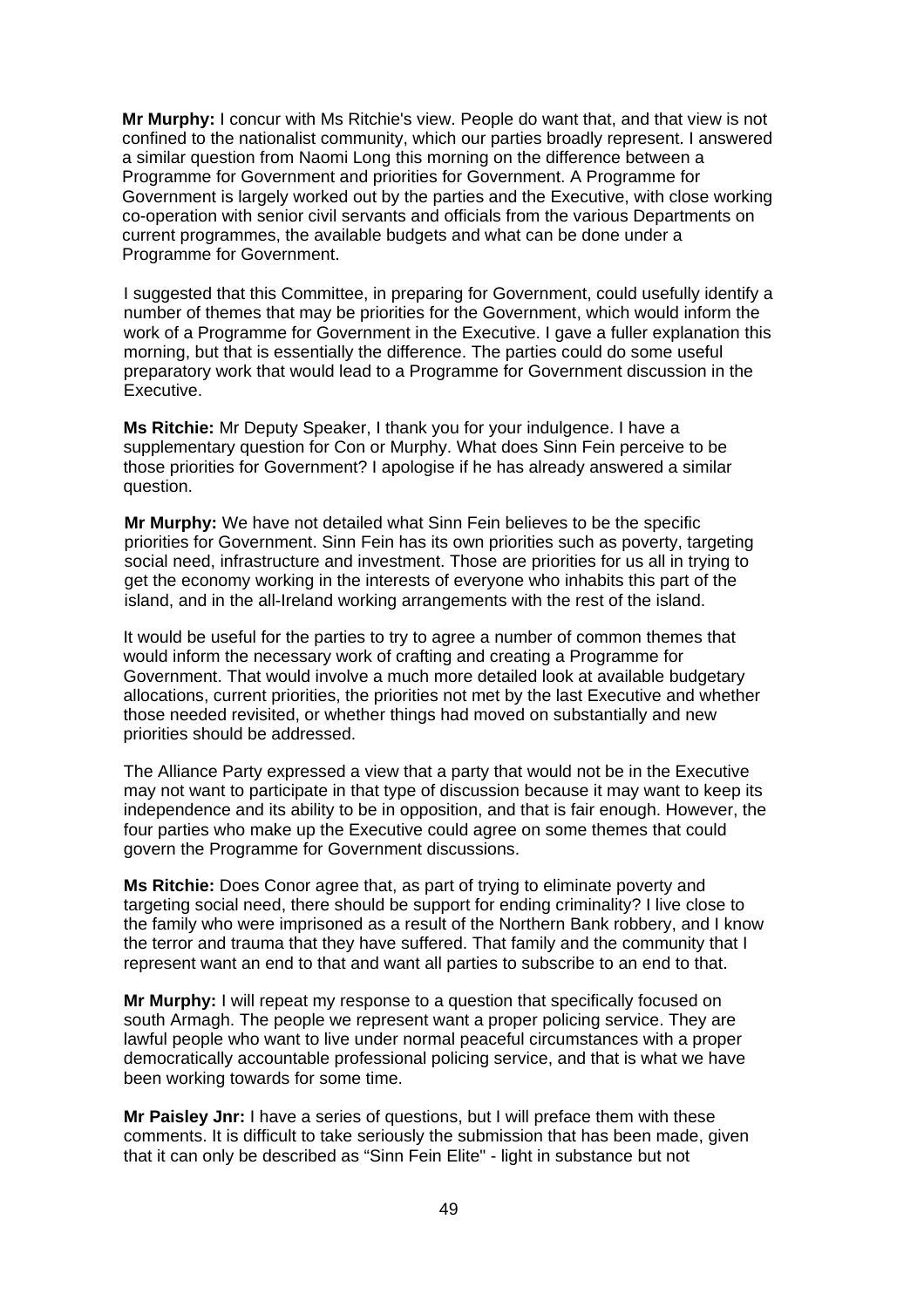generating light of the other kind - when people have been probing for most of the day to try to get answers. We have certainly had a lot of flannel, but we have not had many answers.

Yesterday, there were over four and a half hours of interrogation of the Democratic Unionist Party's position. During that time, a number of obstacles were probed and identified, and I would have assumed that Sinn Fein's submission today would have at least tried to address some of those obstacles. However, Sinn Fein appears only to be able to dismiss those obstacles.

I want to ask some questions that, hopefully, will start to address the issue of confidence on matters that unionists believe are essential. I am setting this test for Sinn Fein that if it says it is essential for parties to engage with this Committee, I assume that means that it is essential for parties to answer questions. Although answering questions is a voluntary process, the failure to answer questions will be an indication, in the DUP's view, of significant bad faith. We will examine that test and decide for ourselves whether Sinn Fein is just talking the talk but not actually walking the walk.

Throughout questions today, Sinn Fein has given a standard answer on the issue of obstacles. In response to the question that I think Sean Farren asked about the legitimacy of the issues that have been raised, Sinn Fein appears to accept that it is OK for issues to be raised. Does Sinn Fein accept the legitimacy of the obstacles that the DUP has identified in its paper?

**Mr Murphy:** I will preface my remarks by saying that my party members and I have endeavoured to answer fully any questions that were put to us. lan Paisley Jnr's approach to all of this is to seek to find reasons to further his viewpoint, which is that his party should not do business with Sinn Fein. That has been his consistent position. No matter what answer I give to lan Paisley Jnr on any of these issues, he will seek to use those answers to reinforce his previously held viewpoint that his party should not be doing business with Sinn Fein. The only reasons that guide the DUP's participation in this Committee are to refuse to engage on a meaningful basis, to take as much offence as possible and to use its experience on this Committee to further reinforce its position that it should not be doing business with Sinn Fein.

I will endeavour to give as honest an answer as I can, but I do so in a strong belief that any answers that Michelle Gildernew or John O'Dowd give to lan Paisley Jnr or to the DUP delegation will be interpreted and used to reinforce its position, which is that it should not be doing business with Sinn Fein. I agree that the DUP has legitimate concerns in relation to what it considers to be difficulties in entering into power sharing arrangements with Sinn Fein and the other political parties. I agree that republicans and members of Sinn Fein should work With the DUP to address its issues of concern.

In my own view, there are certain issues that the DUP does not wish to be convinced of, and it has a world view that under no circumstances should the DUP do business with Sinn Fein. However, I will suspend that judgement and argue my party's approach, which is that we should work with the DUP to try to address issues of concern.

I happen to think that some of the issues that the DUP considers to be of concern have already been addressed through the Good Friday Agreement and the arrangements of the IICD. Mr Paisley Jnr happens to think that they have not been addressed, and there is a difficulty in resolving that. However, I am prepared to sit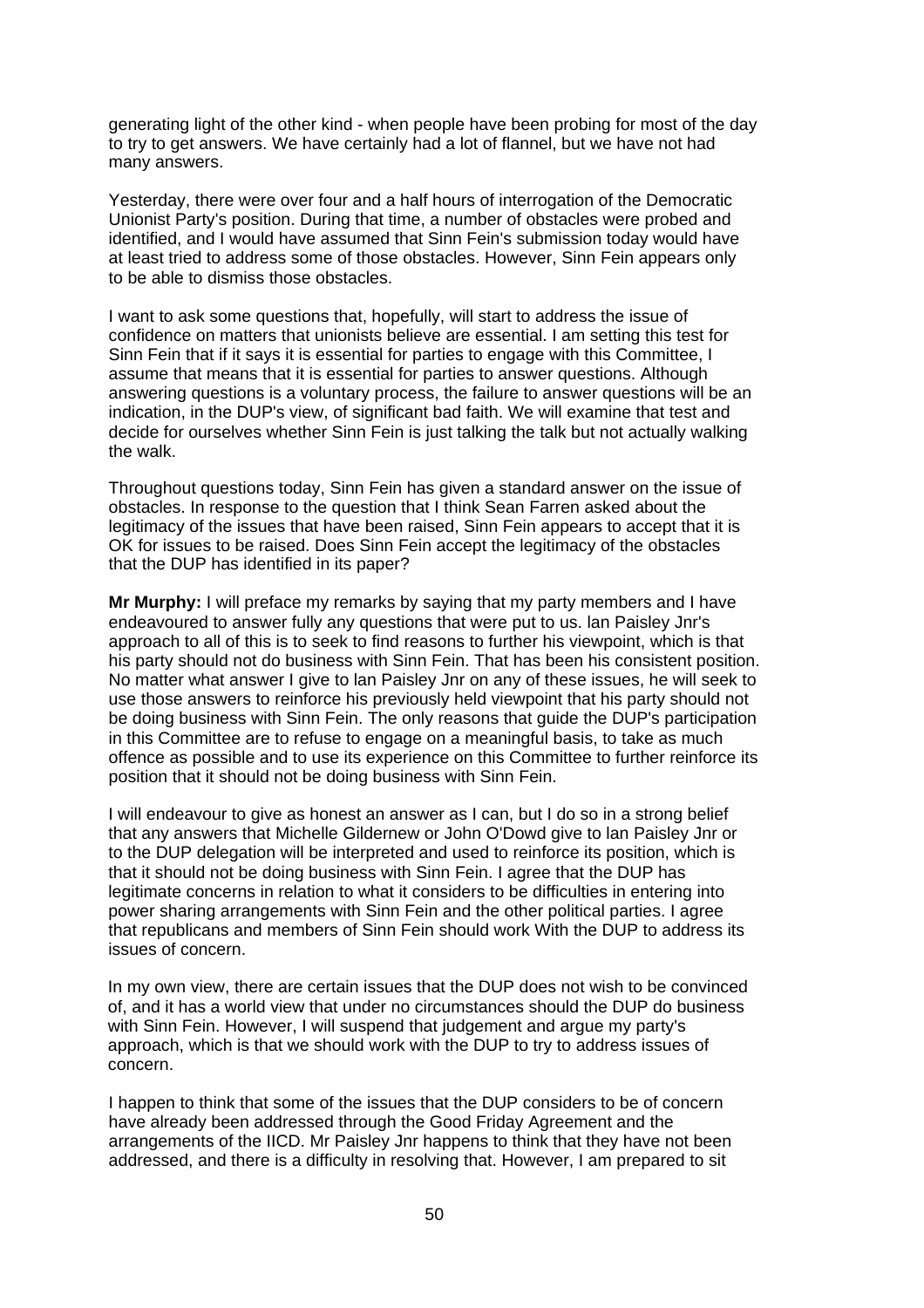down in any room with Mr Paisley Jnr, and with members of his party, to discuss all those issues. I am prepared to discuss them here.

I would like to see a proper engagement with Mr Paisley Jnr, but to date I have not seen that engagement. I am not in here setting tests or trying to be provocative to Mr Paisley Jnr or members of his delegation. I am merely stating my experience to date. The Member's position - stated publicly and privately in this room - appears to be that he wishes not to find any elucidation of any of these issues and not to be convinced in relation to his position on them, but rather wishes to seize whatever answers we give him, and, in many cases to date, misrepresent those answers, to further reinforce his own position, which is that he should not be doing business with Sinn Fein.

If the Member has genuine concerns, and I accept that he may have, then let us sit down and talk about them, not by setting tests or putting it up to each other, but by making a serious attempt to address those concerns.

**Mr Paisley Jnr:** Mr Deputy Speaker, this is not about me. This is not about my view, my world view or anything else. This is about Sinn Fein answering questions and addressing issues. Our paper put forward numerous issues, including paramilitarism and decommissioning, on which Sinn Fein's paper did not comment. Does Sinn Fein now accept that they are not legitimate concerns, but legitimate obstacles, and that those obstacles have to be addressed principally by Sinn Fein?

I just want a clear answer that these are legitimate obstacles for us to consider.

**Mr Murphy:** Could lan clarify whether they are obstacles to the restoration of devolution or obstacles, in his party's view, to political progress?

**Mr Paisley Jnr:** I am not here to answer questions. There was enough questioning of the DUP yesterday, and that needs to be made very clear; we are here to scope these issues. I will put the question again, but it concerns me, Deputy Speaker, that we cannot get a straight answer to a very straight question. Does Sinn Fein accept the legitimacy of the obstacles identified by the Democratic Unionist Party?

**Mr Murphy:** I appreciate that (an has avoided any direct engagement with us to date. That may well be his continued position, and that is regrettable.

I ask the question because these could well be obstacles to the DUP's ability to do business with anyone. Do I consider the issues outlined in the DUP's paper to be obstacles to the restoration of devolution? No, is the straight answer. Sinn Fein has said that there is no reason why the institutions cannot be reinstated tomorrow. There was no reason why, when Mr Paisley's father gleefally rejected Gerry Adams's proposal in the Chamber, we could not have had a First Minister and a Deputy First Minister elected and the institutions restored. In our view, the issues that the Member has outlined are not obstacles to the restoration of devolution. They may well be obstacles to the DUP's ability to do business on a genuine basis with our party, but they are obstacles that can be worked through with a genuine engagement between our parties and the other political parties.

## *3.00 pm*

**lan Paisley Jnr:** It is important that the record shows that Sinn Fein does not believe that they are legitimate obstacles. That calls into question the credibility of the process in which we are engaged. Certainly it has exposed Sinn Fein's position on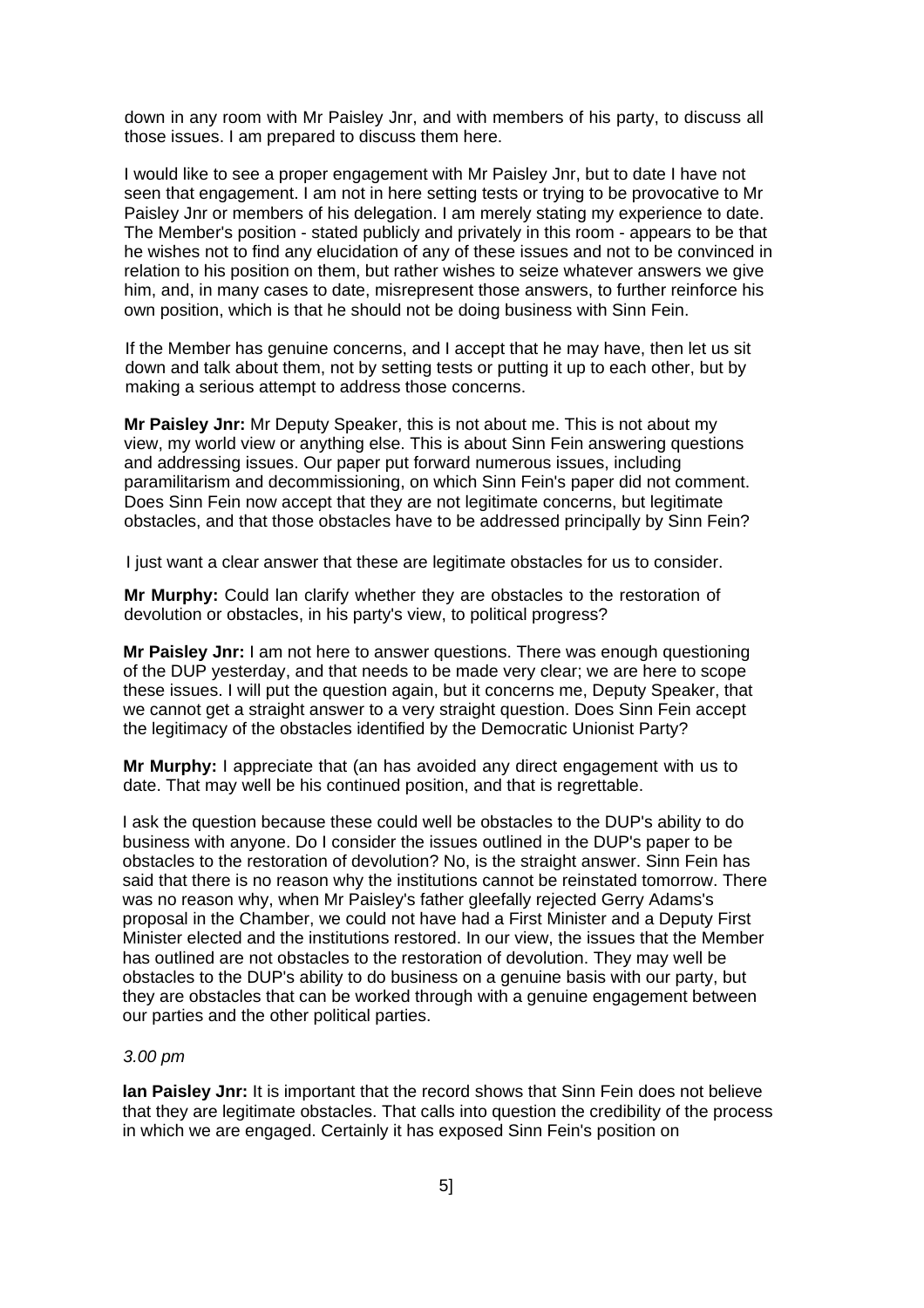that point. If it does not accept the legitimacy of the obstacles that not just my party, but any party, feels should be addressed, iUs not just dismissing the party, it is dismissing the credibility of this Committee to scope what it feels are legitimate obstacles.

It requires a degree of arrogance and a certain mindset for one party to determine what is or is not an obstacle for all partiep. If a party brings issues to the table, they are obstacles and must be scoped and addressed.

I turn to issues that were raised earlier, but which are important in relation to decommissioning. There have already been some questions about it, but it is important to put on the record what the IMC said in its February report:

*"We have... received reports that not all PIRA's weapons and ammunition were handed over for decommissioning in September.* 

*These reports are not able to indicate precisely what is the nature or volume of any remaining weapons but suggest two things: first, that there is* a *range of different kinds of weapons and ammunition; second, that the material goes beyond what might possibly have been expected to have missed decommissioning, such* as a *limited number of handguns kept for personal protection or some items the whereabouts of which were no longer known. "* 

Setting aside the source of the information - because we have heard today that Sinn Fein totally dismisses the IMC - I want to know from Sinn Fein if it believes it would be possible for that scenario to be correct.

**Mr Murphy:** No, I do not believe that it would be possible. Mr Paisley Jnr quoted from that report, but he stopped short. The IMC did not find that to be so; as I remember, the report went on to say:

*"If this was to be the case':* 

The IMC did not come down on whether the suggestions from unnamed sources were accurate.

When the IRA said that it had dealt with the issue, and the IICD was satisfied, all of us - apart from the DUP, and I accept that - agreed and were satisfied that the issue had been dealt with. I am satisfied that the issue was dealt with.

**Mr Paisley Jnr:** I say again that we have a situation in which Sinn Fein does not accept the IMC. Perhaps it accepts what the 'Sligo Champion' said two weeks ago:

*"Up to 10,000 rounds of high velocity ammunition have been uncovered by Gardai at an arms dump in* a *wooded area near Cliffoney* ... *The ammunition, which was found in* a *pipe that was sealed at both ends, would have been there for some time and would have belonged to the IRA according to sources."* 

Again, I put it to Sinn Fein: does it believe that this material could have belonged to the IRA? If not, who does Sinn Fein think owned it?

**Mr Murphy:** I am not sure; I do not read the 'Sligo Champion'. I am glad to see that you put such strength in its reports. I do not know to whom the material belonged; I repeat that the IRA has stated that its material has been dealt with. The IICD and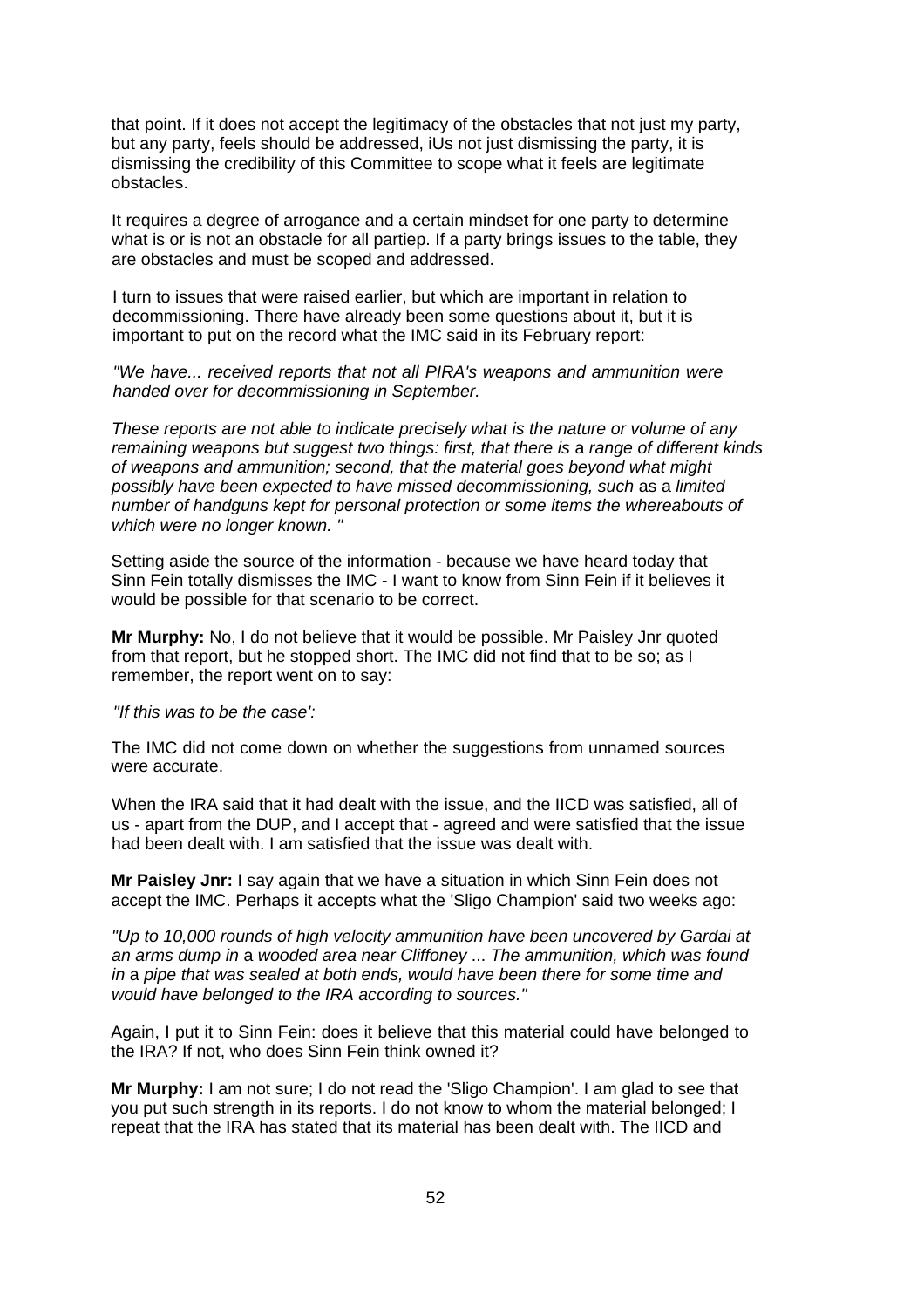both Governments are satisfied with that, and Sinn Fein is satisfied that that is the case.

**Mr Paisley Jnr:** Again, if the guards are dismissed as a source - and it was not the RUC whispering in anyone's ear, but the guards who indicated that this was IRA material - I want to know whether Sinn Fein expects unionists also to dismiss the word of the guards.

**Mr Murphy:** The guards believe and state that that is the case. That is their view. The guards also believe that unionists were involved in the Dublin/Monaghan bombings, and that the security services here, to which you give such allegiance, were up to their necks in shooting, killing and bombing people all around the border area and as far down as Dublin. Do you believe the guards when they make that assertion, or do you selectively quote from the guards to reinforce your own position - as you selectively quote from us in this Committee to reinforce your own position?

The guards may well believe that, and that is a matter for them. I am satisfied that the process of dealing with arms - as described under the Good Friday Agreement has been dealt with to the satisfaction of the IICD, the Governments and ourselves. That remains our position.

**Mr Paisley Jnr:** Mr Deputy. Speaker, once again for the record, this is not about me. It is not about the Democratic Unionist Party. It is about whether Sinn Fein, to use its much-trotted-out phrase, is serious about engagement, and in its terms I assume that engagement means answers, not flannel.

It is not about me. Again, I pose the question: should unionists believe the guards on this issue?

**Mr Murphy:** That is for unionists. I cannot answer for unionists. Unionists can weigh up everything that they see in front of them and make their own judgements. They can weigh up the attitude of the republican movement over the past 10 years, they can weigh up the historic events of last August, and they can make their own judgements. Undoubtedly lan Paisley Jnr will tell unionists that which he thinks will excite them most and cause the most negative reaction within unionism. Not just the Member personally, although he has quite a strong role to play in all of that, but his party generally will tell unionists that which it thinks will excite them most to be against co-operating in a meaningful institution with the rest of us.

Unionists may make up their own minds. All we can do is present our case and hope that wiser counsel prevails. However, given our experience in dealing with the DUP in this institution to date, that may be a forlorn hope. Nonetheless, we will continue to turn up to these Committee meetings and try to make them work.

**Mr Paisley Jnr:** Mr Deputy Speaker, I accept that unionists can make up their own minds. Given that, how would Sinn -Fein advise republicans to make up their minds? Should they believe the guards on this issue?

**Mr Murphy:** Republicans will believe the republican movement. It is not the first time that the guards have got it wrong. That is their assessment. It may be an honest assessment of it may not be, but republicans believe, in my view - as many people outside the republican movement believe - that the issue of weapons has been dealt with to the satisfaction of anybody who wants to be reasonably satisfied under the terms of the Good Friday Agreement.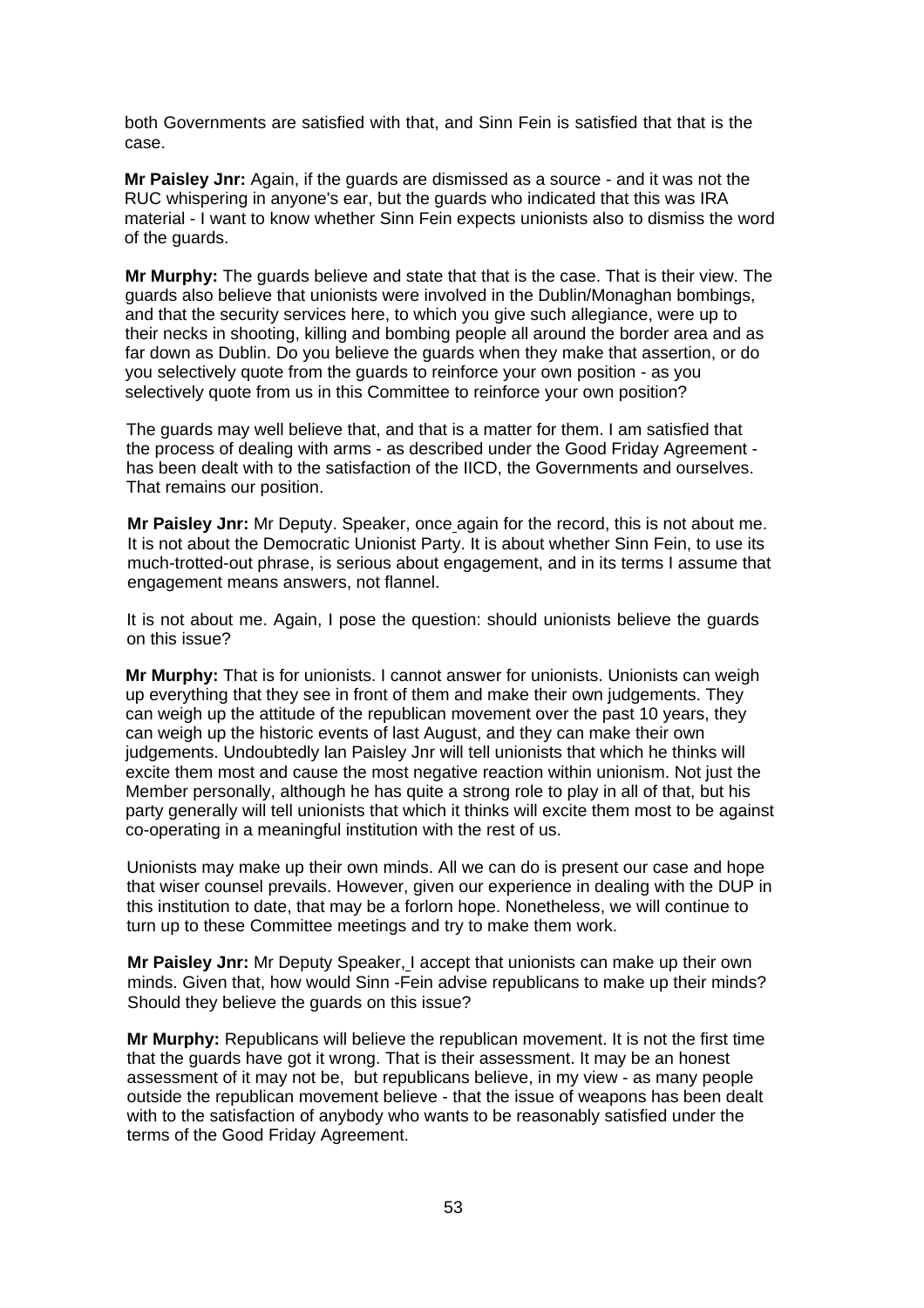If there are others who do not wish to be satisfied, I have no doubt - as I have stated here several times today - that they will find reasons, or others will provide them with reasons not to be satisfied, and to reinforce their own world view or their party's world view of how things are and how they should progress or not progress. If that is the case, so be it. We will endeavour to engage in good faith. Anybody who supported or endorsed the Good Friday Agreement and the arrangements for dealing with the issue of weapons - and I note we are only talking about IRA weapons and not Ulster Resistance, UVF or UDA weapons - must be satisfied that not only were those conditions met, but additional witnesses were allowed to give additional confidence that those conditions were met.

**Mr O'Dowd:** In continuation of Mr Murphy's point, I would be surprised if many members, or the majority of the members of the unionist community, are sitting in their homes worried about IRA weapons, considering that since the Democratic Unionist Party came to the fore within unionism 26 members of the Protestant community have been murdered by loyalist weaponry. Even in Mr Paisley Jnr's own constituency, nationalists in isolated villages such as Ahoghill will be more concerned about what sort of summer they will have at the brunt of loyalist violence. It would be , more beneficial to the community that it represents if the Democratic Unionist Party were to use its influence in those matters, instead of wasting energy worrying about weapons that mayor may not be there.

**Mr Paisley Jnr:** There is no point in me questioning Sinn Fein about UVF weapons, UDA weapons, UFF weapons or Ulster Resistance weapons or anything else like that, because if Sinn Fein cannot answer in respect of IRA weapons, it will hardly be able to shed any light on those matters. I would not expect them to. Therefore, I want to focus on issues on which, as spokespersons for the republican community and the republican movement, Sinn Fein may be able to provide some answers. Let the record show that Sinn Fein does not want to answer those questions; it wants to divert to other issues.

Sinn Fein had all day yesterday to ask the DUP questions on those issues, and questions were asked on a number of issues. If Sinn Fein did not get satisfaction yesterday, it should have continued questioning, because the DUP was here all day yesterday to answer questions. Today, however, it is Sinn Fein's turn.

It is interesting that there is hostility that these issues are being raised and there is hostility that unionists should be at all concerned about tho?e matters. Well, unionists are concerned, which is why questions are being posed. I will not ask questions about loyalist guns, because Sinn Fein is clearly not in a position to answer. However, that party is in a position to answer questions about IRA weapons. I want to know, for the record, whether Sinn Fein believes that any of the weapons mentioned in the newspaper article that the guards contributed to could have been IRA material? If it is not IRA material, whose material does Sinn Fein believe it to be?

**Mr Murphy**: Mr Paisley Jnr has already asked that question. I have no idea whose material it is. I state for the record that Martin McGuinness asked William McCrea yesterday to give his view on Sir Reg Empey's comments that all unionist parties had engaged with and used loyalist paramilitary groups over the past 20 or 30 years and to give the DUP's attitude to those comments. William McCrea did not answer that question.

The DUP may well have some knowledge of, responsibility for or view on weapons - particularly those of Ulster Resistance, but perhaps also on UVF and UDA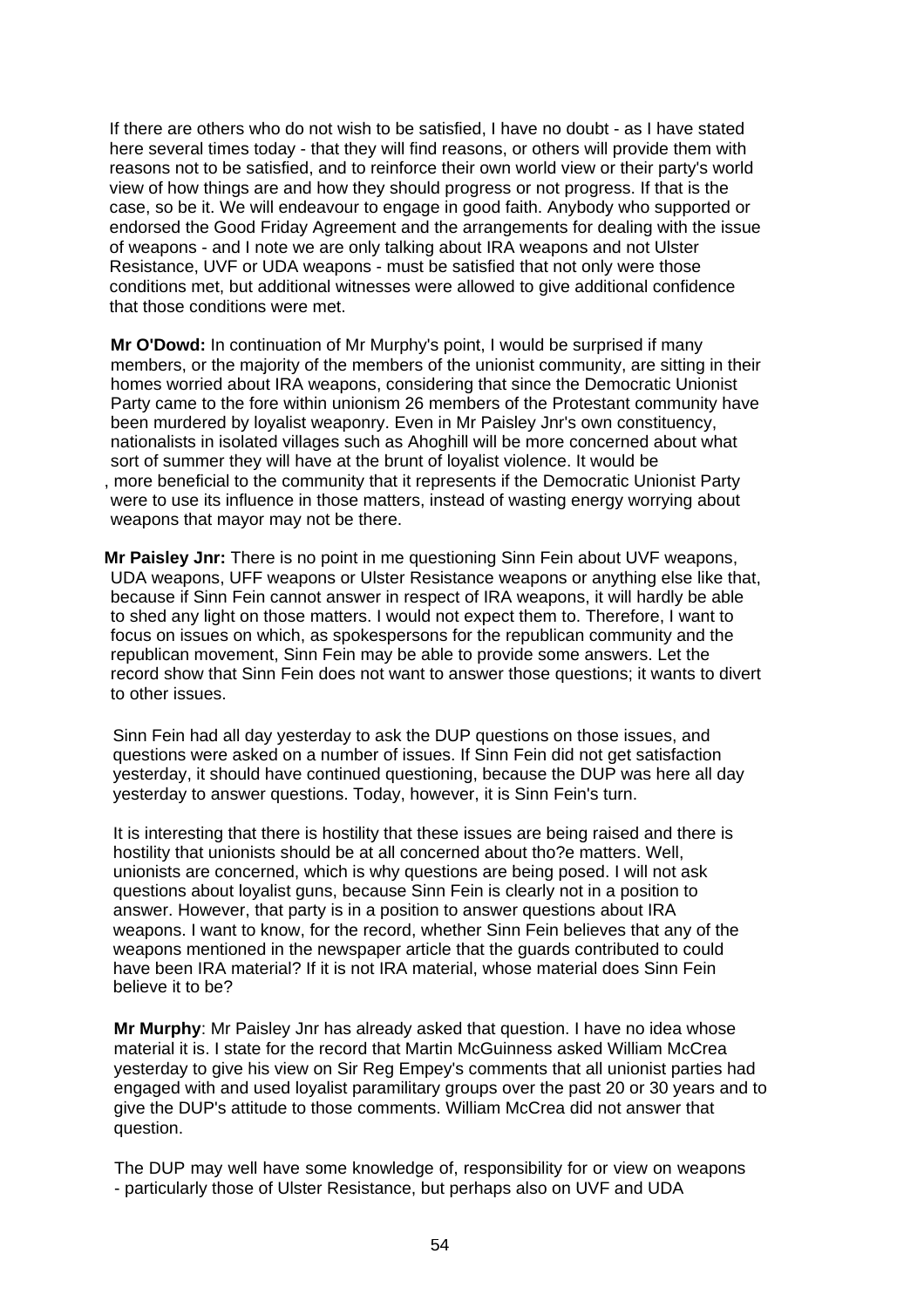weapons. We did not get any answers to those questions yesterday; we probably did not expect any, but we could not even get a view on Reg Empey's comments that all unionist parties had engaged and used loyalist paramilitaries at some stage.

**Mr Kennedy:** As a point of clarification, it is important that Sir Reg Empey's remarks are not misinterpreted or misrepresented. I must caution Conor Murphy about that.

**Mr Paisley Jnr:** There was some failure yesterday by Sinn Fein to ask the right questions or to probe and get the right answer. That was Sinn Fein's problem. Today, we are trying to get answers from Sinn Fein. So far, the tests have been very clearly put to Sinn Fein, but it is not really living up to those tests. Sinn Fein does not really want to engage; it wants to flannel and avoid the issue.

I want to ask some specific questions about the decommissioning process. That is a legitimate obstacle because it affects unionist confidence, which is crucial for us. Was anyone from Sinn Fein present at the decommissioning process?

**Mr Murphy:** Not that I am aware of.

**Mr Paisley Jnr:** So there may have been?

**Mr Murphy:** .1 am not aware of who was present, apart from Gen de Chastelain and the two ministers.

**Mr Paisley Jnr:** Let us be absolutely clear: you will not go on the record and say no.

**Mr Murphy: I** am not aware of who was at the decommissioning process, apart from Gen de Chastelain and the two witnesses. That is as much as has been made public as to who was involved in that process.

**Mr Paisley Jnr:** Does Sinn Fein feel that it is in the dark on this issue?

**Mr Murphy:** Sinn Fein's only interest in this issue was that it was dealt with under the terms of the Good Friday Agreement as we agreed with the two Governments and the other political parties. The terms of the Good Friday Agreement specified that the IICD would deal with that issue; they did not specify that political parties, or their representatives, should be present. .

The agreement specified that the IICD would directly engage with those who held weapons and deal with their disposal. The IICD has reported that it is satisfied that that is the case in relation to the IRA, and the IRA alone. Sinn Fein is satisfied that that is the case. .

**Mr Paisley Jnr:** Would Sinn Fein be able to find out whether any of its members were present at the decommissioning process?

# *3.15 pm*

**Mr Murphy:** The issue has been dealt with to our satisfaction, and we have no further interest in how it was done, who was there and who might have witnessed it. However, the point in relation to the DUP's protestations around this issue and desire for photographic evidence is that this was the part of the deal in which lan Paisley Jnr and his father ended the possibility of agreement in 2004.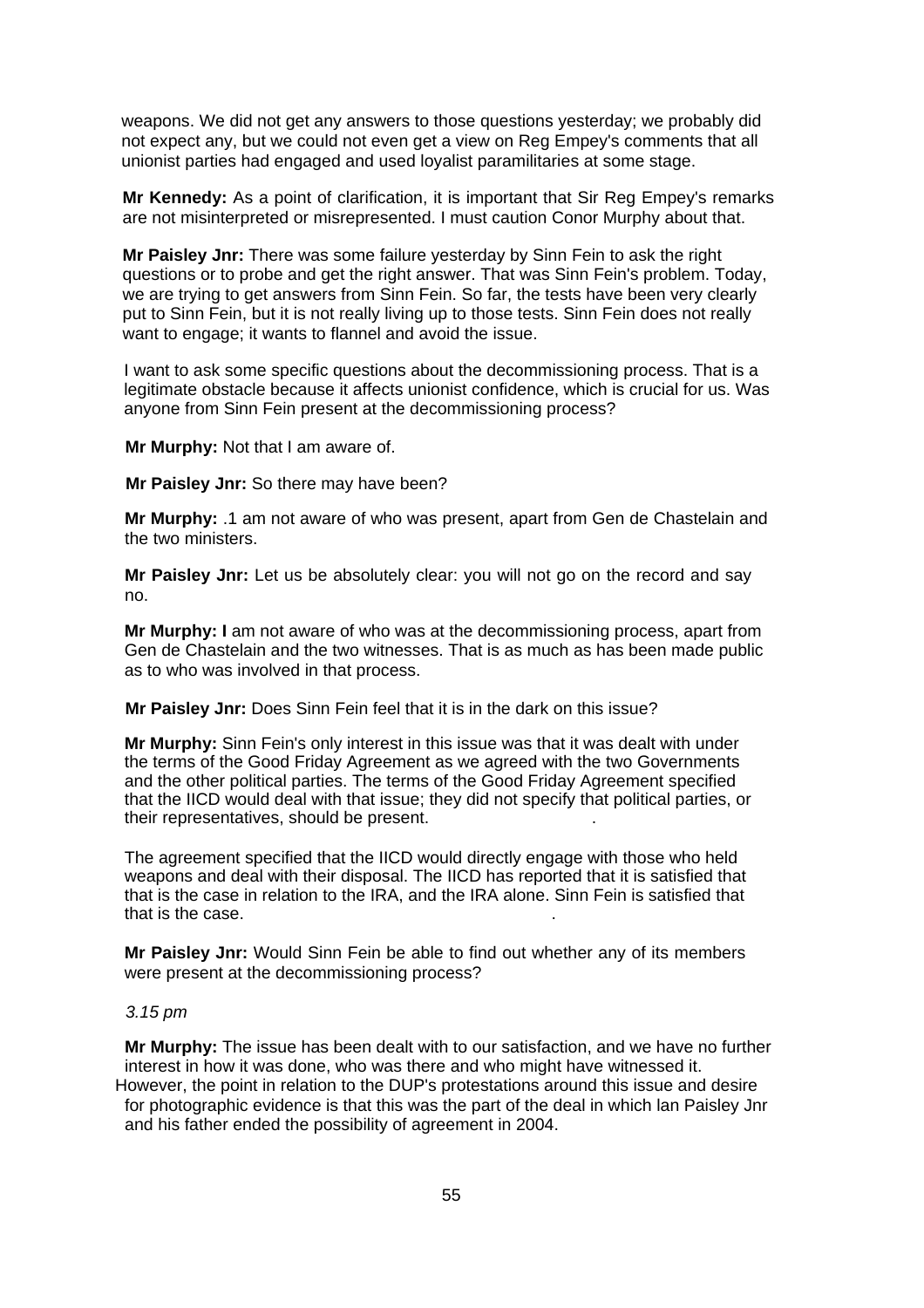The point has been made to me on various occasions by various people not from the republican movement that if his father had been present at that process and had taken photographs, at the end of it he would have had to ask the representative from the IRA: "Is that it?" The representative from the IRA would have had to say: "Yes." And lan Paisley would have had to accept or not accept that. So, while it is the case that no one knows exactly how many weapons were in the possession of the IRA, at some stage people have to accept its word that the weapons have been dealt with. The IICD has accepted its word, and that is the process by which all of the rest of us agreed that this would be dealt with. We are satisfied that IRA weapons have been dealt with in a satisfactory manner. We have no further interest in who happened to be there or not there.

**Mr Paisley Jnr:** Mr Deputy Speaker, once again we go back to the issue that although Sinn Fein may not have an interest in this, the unionist community does. It is an obstacle for it. While Sinn Fein may be able to take the word of the Provisional IRA, unionists cannot. That is not rocket science; it is pretty straightforward stuff. On that basis, I ask again: although Mr Murphy may not have any interest in it, would he be in a position to find out whether anyone from Sinn Fein was at the decommissioning process?

**Mr Murphy:** No, I would not be in a position to find out.

**Mr Paisley Jnr:** But you cannot clearly state for the record that members of Sinn Fein were not there?

**Mr Murphy:** I have no idea who was at the decommissioning process other than Gen de Chastelain and the two witnesses.

**Mr Paisley Jnr:** Sinn Fein claims that the IRA has decommissioned all of its weapons. I want to know if it is aware of when the organisation decided in principle that it would completely disarm. When was that decision taken in principle?

**Mr Murphy:** I have no idea.

**Mr Paisley Jnr:** You do not believe that it is important that you try to build unionist confidence about that decision?

**Mr Murphy:** Perhaps the best way, if you have specific questions in relation to that, would be for yourself and representatives from your party to go and engage with the IRA leadership and put that range of questions to it. You can put that range of questions to us, but I am afraid that I am not in a position to answer them, because I do not have the knowledge. I presume that people in the leadership of the IRA would have the knowledge, and if there are issues in relation to !hat, and if you genuinely want to satisfy yourself in relation to some of those issues, you would be best talking to the people in charge of the process.

**Mr Paisley Jnr:** Mr Deputy Speaker, again I want to know if Sinn Fein would support the unionist confidence; would it support the early publication of an inventory of the weapons that have to date been destroyed?

**Mr Murphy:** What we did support are the arrangements made under the terms of the Good Friday Agreement. That is what all of the parties and the two Governments signed up to. Now, with regard to the sort of conditions that lan Paisley Jnr and the DUP had wanted in those arrangements, it is quite possible we would never have been able to get to the stage where those arrangements were satisfied. That may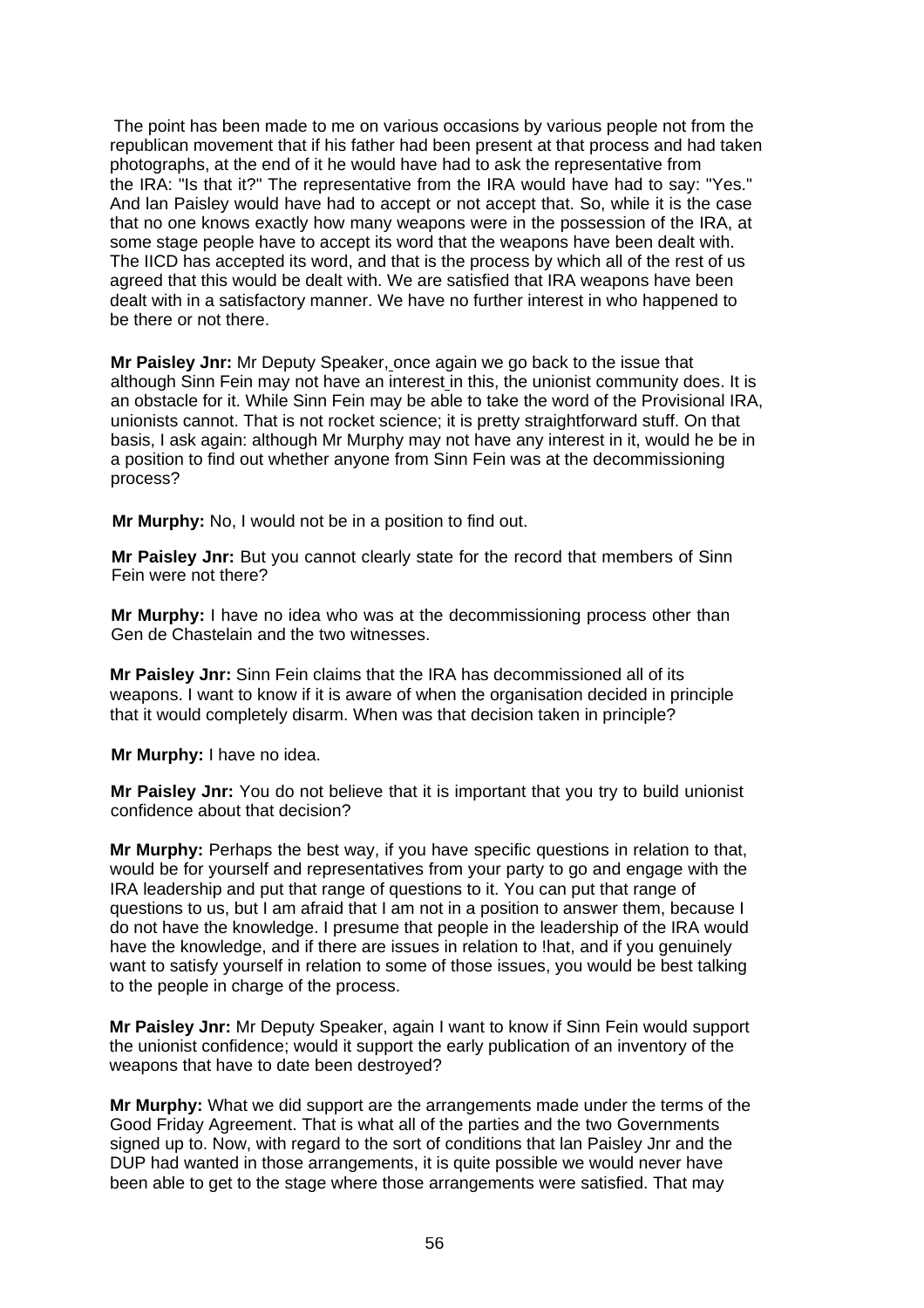well have been the desire of the DUP, because I understand from reports at one stage that members of the DUP advised the loyalist paramilitaries not to engage in any ceasefires or decommissioning acts, but it may well be the case that the DUP wanted such clauses inserted, so that this process would not have been possible at all.

I contend that we are in a much better place now than we have been since the start of the Good Friday Agreement. The issues of the IRA weapons and activities have been dealt with. If that is not the DUP's view, it might want to take up matters with the leadership of the IRA. The issues have been dealt with under the terms of the Good Friday Agreement. We are satisfied. We also believe that they probably could not have been dealt with under any other terms, and they have now been dealt with under those terms. The focus of people who have genuine concerns about the issue of illegal weaponry should be to try to ensure that the rest of the illegal weaponry, which is out there, is dealt with under the same terms. I have no desire to see inventories of UVF, Ulster Resistance or Third Force weapons, if there happened to be any, but I want to see those weapons out of circulation. I would not have it as a precursor or as a prerequisite to the DUP's coming into Government, but there should be a genuine desire among people who want to move forward in a more peaceful society to see all of those weapons dealt with.

First, in relation to inventories, the DUP could help to speed that process along by getting involved in encouraging loyalist paramilitary groups to decommission. My understanding of that process is that no inventory will be published until all decommissioning has taken place. Since it is up to loyalist organisations to move, if the DUP wishes to see those inventories published, it has to go down that road.

I wish to make it clear that there is no hostility towards the point of view that the unionist community has serious concerns about decommissioning. I am questioning whether it is the main focus of the unionist community's attention, or whether it is a deal breaker for that community. I am not diminishing the need for that. However, I imagine that if you were sitting in Newtownabbey, the Rathcoole estate, the Shankill or Ballymena, you would not be concerned about IRA weapons. The UDA and UVF weapons that are being used against the community would be the main source of concern.

**Mr Paisley Jnr:** Once again, Mr Deputy Speaker, I will be the best judge of what my community wants, but let us focus today on what questions Sinn Fein is prepared to answer, if any.

I am not asking whether Sinn Fein supports the Belfast Agreement or its terms. Sinn Fein seems to be clinging to the Belfast Agreement with its fingernails. I want to know whether it would support - in order to build unionist confidence - the early publication of an inventory of the weapons that have, to date, been destroyed.

We know that not only IRA weapons have apparently been destroyed. Very publicly, L VF weapons have been destroyed. I want to know whether Sinn Fein supports the early publication of an inventory in order to address this issue in a way to engage and to ensure that there is unionist confidence and to speed up the dawning of the day when an Executive is re-established in Northern lreland.

**Mr Murphy:** That was interesting in relation to LVF weapons and the public dealing with those. I asked William McCrea yesterday whether he felt that the way that the L VF had dealt with some of its weapons had given any degree of confidence to the nationalist community, and he did not answer that question.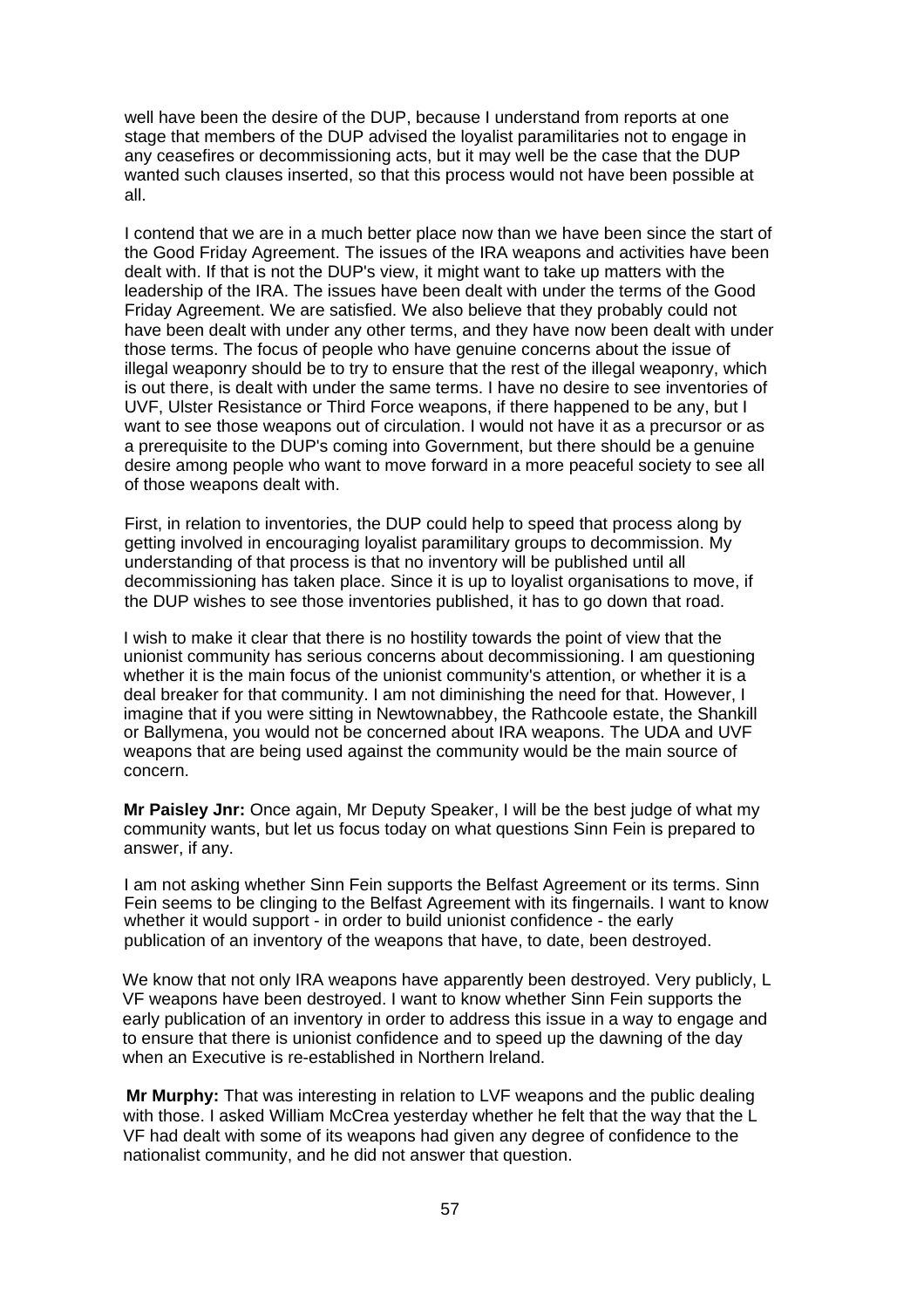We support the arrangements that were outlined under the terms of the Good Friday Agreement. John has outlined some of the arrangements in relation to publication of inventories, and we support that process.

The best thing for the DUP to do is to encourage that process among loyalist paramilitaries, rather than abdicating any responsibility to deal with that. Again, if there are issues of a technical nature that DUP members wish to talk to the IRA about, they should raise those with the IRA.

**Mr Paisley Jnr:** Mr Deputy Speaker, this perhaps goes to the heart of the matter. If Sinn Fein is absolutely satisfied that the process of decommissioning is a settlement - a signed, sealed and agreed package - but believes that on the big political and constitutional issue it is only a space or a halting point toward greater things, do not understand how it can have that double-headed position. One matter is a moveable object, but the other is hard and fast.

Again, I put the question: in order to assist and develop unionist confidence, which is an obstacle to this process moving forward, will Sinn Fein support the publication of an inventory of IRA weapons? After all, they have been destroyed, so who is being hurt by this? We may as well know what has been destroyed. We may as well find out. Why do we have to be kept in the dark? What is the secret?

**Mr Murphy:** I am happy to acknowledge that the Member has acknowledged that the IRA weapons have been destroyed. I think that that is a step forward. There is, as I say, a process for dealing with that. I am not quite sure how he can try to marry the constitutional issue, under the Good Friday Agreement, with the dealing with weapons, which is a by-product of that agreement.

The Good Friday Agreement allowed people to pursue their own constitutional preferences in relation to this state. We are entitled to do that, as are others. The agreement outlined how weapons would be dealt with, and, in our view, they have been dealt with under those terms in a satisfactory manner.

**Mr Paisley Jnr**: Could I turn to the issue of paramilitarism, which is included in our submission? I want to know whether the Sinn Fein delegation believes that the IRA has been involved in any paramilitary activity whatsoever since the IRA statement of last July.

**Mr Murphy:** No. I believe that the IRA statement of last July, which instructed all volunteers not to engage in any activity whatsoever, has been held to. That is my experience from the area in which I live, and from hearing from people on the ground in republican areas right across the North.

**Mr Morrow:** I want to ask a supplementary question. Sinn Fein says that decommissioning has been carried out to its satisfaction. Does Sinn Fein accept that it was not a question of whether decommissioning was carried out to its satisfaction but of its being carried out to unionists' satisfaction? It was unionists who lacked confidence in the decommissioning process. Furthermore, would Sinn Fein accept the publication of an inventory if it served to boost unionist confidence?

**Mr Murphy:** Mr Morrow is wrong on both positions. Decommissioning does not have to be carried out to our satisfaction or to his: it has to be carried out to the satisfaction of the arrangements that were agreed under the terms of the Good Friday Agreement - the arrangements of the Independent International Commission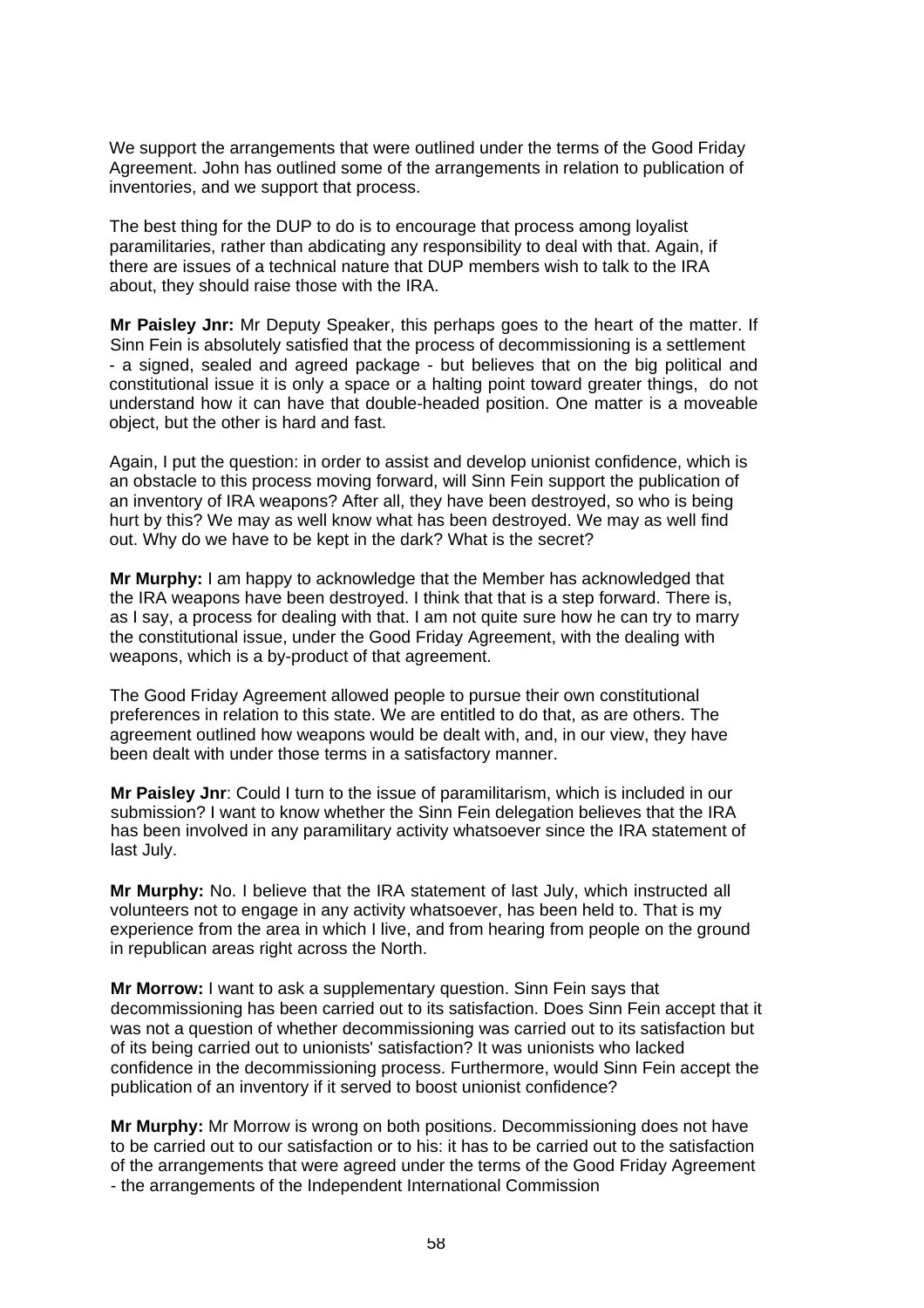on Decommissioning. The commission has expressed itself satisfied, as have both Governments, with the decommissioning process; and Sinn Fein is satisfied with that. There was no requirement to satisfy Sinn Fein; neither was there a requirement to satisfy unionists. In our view, the requirement under the terms of the Good Friday Agreement has been met.

**Mr Paisley Jnr:** Sinn Fein indicated that it does not believe that the Provisional IRA .

has been engaged in any paramilitary activity whatsoever since last July. I want to look at intelligence gathering by paramilitary organisations. I refer the Committee to paragraph 3.19 of the IMC's eighth report, which said:

'We referred in our last report to intelligence gathering. We believe that the organisation continues to engage in it, and has no present intention of doing otherwise. This is an activity which we believe is authorised by the leadership and which involves some very senior members. While some of it may be for defensive purposes, it is predominantly directed towards supporting the political strategy. It involves among other things the continuation of efforts to penetrate public and other institutions with the intention of illegally obtaining or handling sensitive information."

Does Sinn Fein accept that that fact alone blows out of the water any credibility that unionists could give to an organisation that, on the one hand, wants to engage in what the IMC report has found it to be engaged in, while, on the other hand, wants to be in an Executive with the Democratic Unionist Party? Does Sinn Fein see that as a legitimate obstacle that it must address? If so, how does it intend to stop the intelligence gathering that undermines the institutions of the state?

**Mr Murphy:** I have outlined our view of the IMC and its reports on more than one occasion already today. That is the IMC's view. However, I have raised numerous caveats about how it conducts its business, its personnel, the people to whom it speaks, the standards of evidence that it uses - indeed, the IMC uses no recognisable standard of evidence - in producing its reports. I suggest that lan Paisley Jnr and other members of the DUP regularly receive intelligence from people in the security services. Members of the DUP may make such intelligence public William McCrea attempted to do so in the House of Commons several months ago.

lan Paisley Jnr's father has often done the same. The DUP has often shown documents and similar intelligence that it received from people who gathered it on behalf of the British Government.

The IRA statement of last July stands: its volunteers have been instructed to engage in no activity whatsoever. In my view, that instruction has held firm. A great deal of intelligence gathering goes on among political parties - and outside them - in this part of the world. I do not believe that the IRA is involved in it.

**Mr Paisley Jnr:** If the IRA were involved in any intelligence gathering, would you accept that that would be a breach of the July statement?

**Mr Murphy:** If the IRA were involved in any activities whatsoever, it would be a breach of the July statement; however, I believe that its statement has held firm. It is clear that the Democratic Unionist Party has received, deployed, leaked and exposed intelligence material and raised it in the House of Commons. The DUP's question time is over, but perhaps that party might reflect on the effeCt that such actions have on the confidence of the nationalist and republican community in the policing and intelligence services - services to which the DUP asks us to give unqualified allegiance.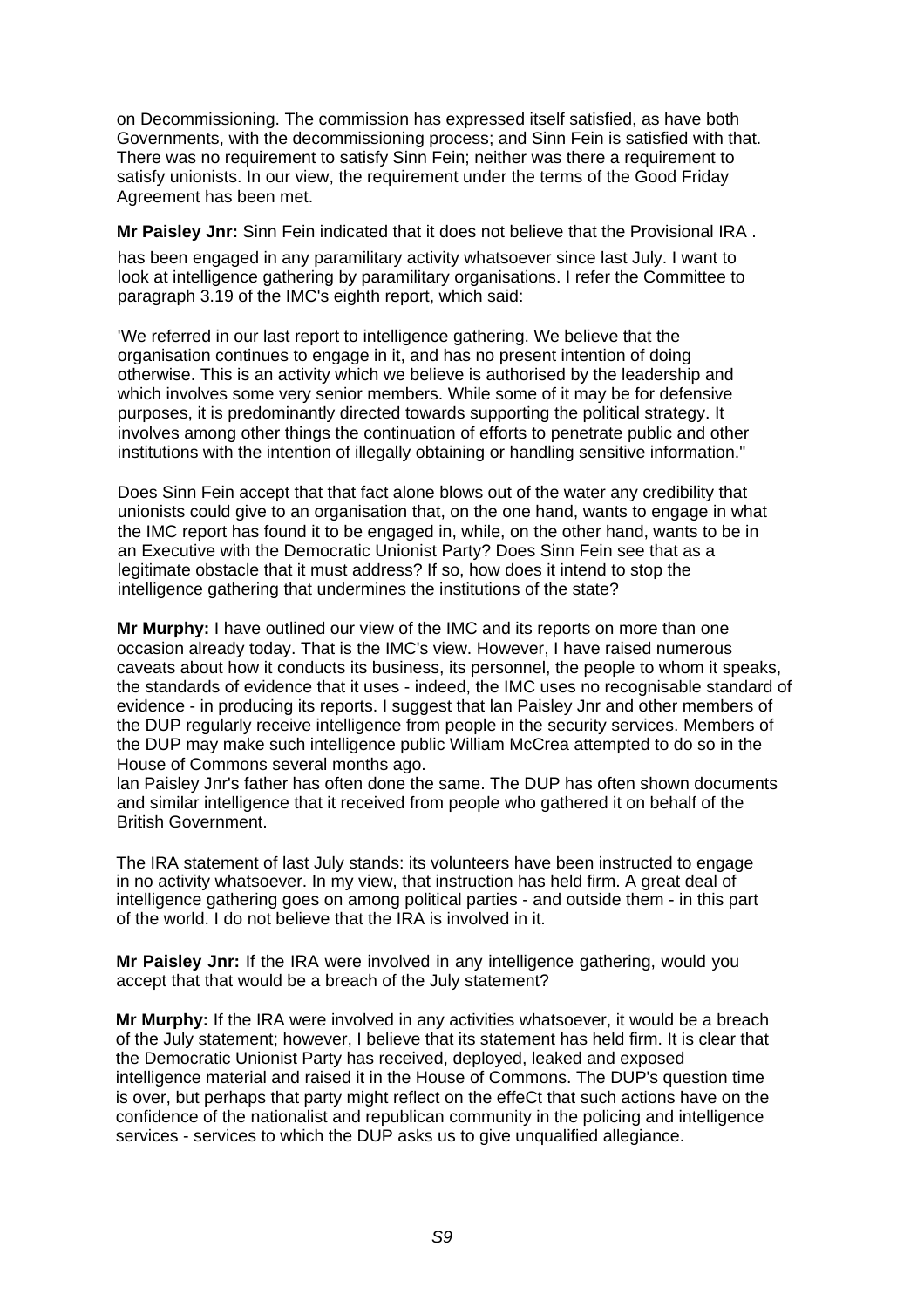**Mr Paisley Jnr:** I want to check one thing. Was it said that any activities whatsoever by the Provisional IRA woufd be a breach of the IRA statement?

**Mr Murphy:** The IRA statement instructed its volunteers to engage in no activities whatsoever. If volunteers have engaged in activities, they would obviously be in breach of that statement.

# *3.30 pm*

**Mr Paisley Jnr:** Again, this is an issue that I want you to reflect upon before you answer. Are you suggesting, not only to this room but to the unionist community, that it should believe the IRA on these issues rather than the IMC. Remember just for a moment how the unionist community that I represent actually views the IMC. We certainly do not view it as our buddies. We certainly do not view it as our hand picked people. We view it as people who have been put there independently of uspeople who have been prepared and who have cross-examined. But it is a monitoring commission independent of our political party and therefore independent. We have to therefore view its reports, not with scepticism, not from a position where we dismiss them out of hand, but seriously.

Sinn Fein seems to be coming from the position of complete hostility to the IMC and its membership - to one because he is often described as a British Lord, and to another because he came from the security services. We want to know whether Sinn Fein seriously believes that the unionist community should believe the word of the IRA on these issues rather than that of the IMC. Unionists are not going to believe the IRA, so who else should we believe on these issues?

**Mr Murphy:** Well, unionists have a variety of sources from which to draw their conclusions in relation to all of that. Some of it is their own experience, and some of it is the declared intentions of people. They can judge the journey that has been made over the past 10 or 15 years in trying to develop a more peaceful future. We have expressed our view on the IMC's membership, on the way it gathers its information and on the sort of people who feed it information - the same people that feed your party its snippets of intelligence and documents - and their purpose in feeding that information to the IMC. It is similar to the purpose they have in feeding you and your party that sort of information. It is not to enhance the peace process or to allow us to move forward in a productive fashion together, but to block progress.

It is not for me to say that the unionist community should believe the IRA as opposed to the IMC. People can draw their own conclusions from a variety of sources, and from observing what has happened on the ground. Sinn Fein is endeavouring to develop the most positive atmosphere and framework possible in order to get the institutions reinstated. If all the other parties adopted that-approach, it might go some way to achieving that.

**Mr Paisley Jnr:** The issue of criminality is cited as an obstacle. We believe it is important, and we expected Sinn Fein to at least attempt to address it. Earlier today "Slab" Murphy's name was mentioned. I just want to confirm for the record - is "Slab" Murphy a relative of anyone in the Sinn Fein delegation?

**Mr Murphy:** Well, he might be a relative of someone in the DUP. He is not a relative of anyone in the Sinn Fein delegation.

**Mr Paisley Jnr:** That is interesting. OK. If, as has been stated by the Guards and by the police that it is clear that "Slab" Murphy is wanted for very serious organised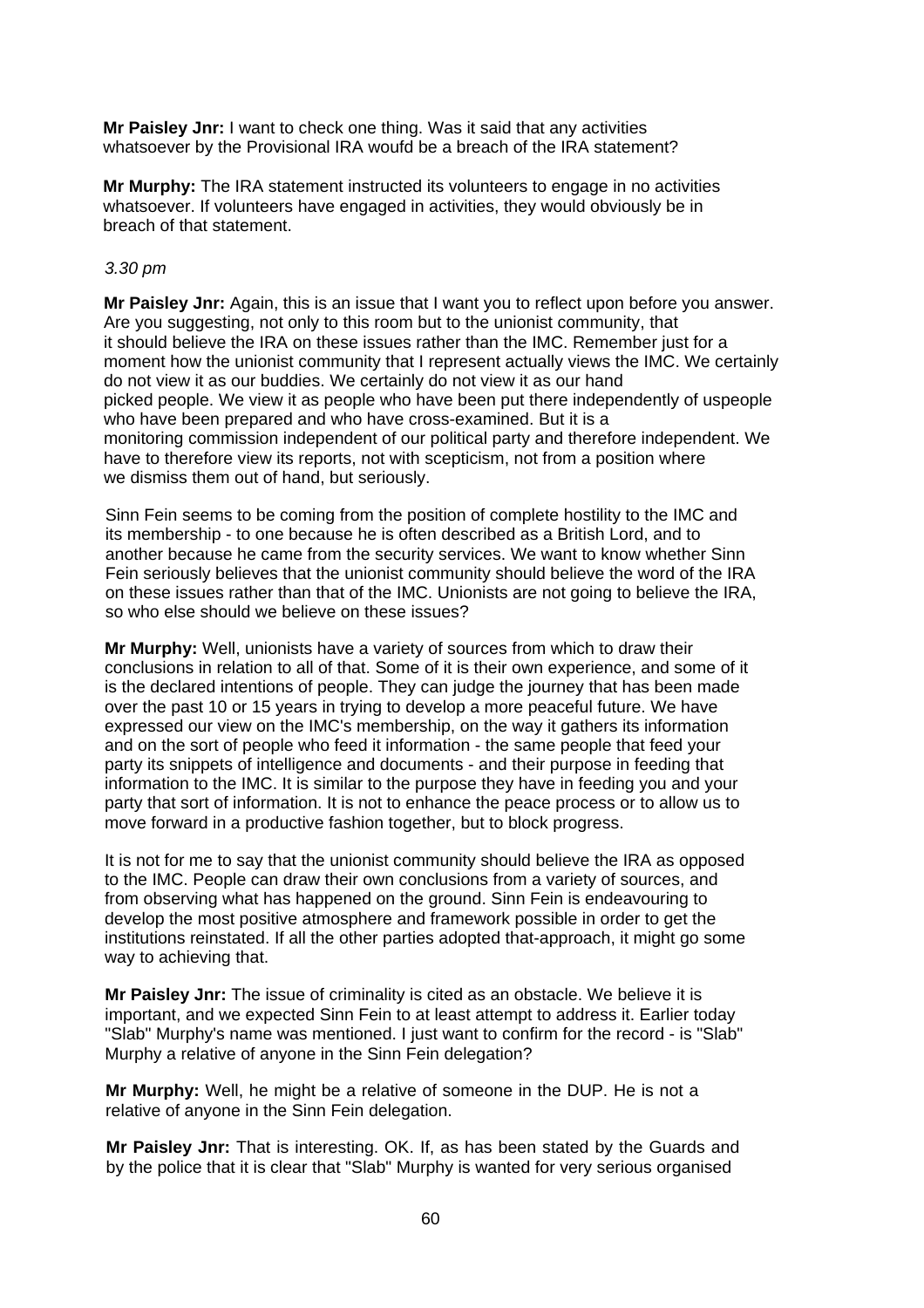crime, would Sinn Fein welcome "Slab" Murphy's arrest? Would it call for him to hand himself over for investigation by the police?

**The Chairman (Mr Molloy):** I urge caution. Some of these issues may be sub judice because of ongoing investigations by the Assets Recovery Agency and the police. It is just a wee word of caution in answering questions, because I was criticised earlier today for not cautioning and not protecting people.

**Mr Murphy:** Well, allegations and accusations have been made. You say that the Guards and the police say that they want to arrest that gentleman. Let them present the evidence and arrest him, and let the law take its course.

**Mr Paisley Jnr:** Well I am not really interested in that. I am interested in whether Sinn Fein would do the community leadership thing. Would it go out and show leadership, not "followship", by calling for this person, who is wanted on both sides of the border by the lawful authorities of Northern Ireland and the Republic of Ireland, to hand himself over to the police for investigation?

**Mr Murphy:** I am not clear that he is wanted by the lawful authorities on both sides of the border. You state that that is the case. If that is the situation, the lawful . authorities can deal with the case. A substantial degree of hype surrounds evidence and information in relation to this and several other issues. When a case is brought to court, quite often there is hype but very little substance.

Sinn Fein has a jaundiced view about agency personnel turning up to arrest people accompanied by TV cameras, as they turned up, ostensibly, to raid this Building, accompanied by TV cameras. Our experience is that they never searched the offices in here at all. We are sceptical. The onus is not on the individuals that the authorities claim to be seeking but on the agencies that claim to have evidence to put up that evidence, arrest the people, charge them and bring them to court. A trial should not be conducted through the media. If the agencies are sure that they have the evidence to convict someone, surely they can arrest that person and not arrive, as they did in this Building, with TV cameras, only to find that the entire case that they had puffed up had collapsed around their ears.

,

**Mr Paisley Jnr:** I take the view that the police should do their duty. However, I am not asking the police that question; I am asking Sinn Fein. Would it behave in a community-spirited way and call for people who are wanted by the lawful authorities to hand themselves over for investigation? That is a legitimate question that addresses the issue of whether unionists can be confident that they could form a Partnership with Sinn Fein. It is important that that question is answered.

**Mr Murphy**: As you said in relation to your community, I would not dare to speak on behalf of it. You would not wish to speak on behalf of the community that I represent. The community that I represent has a healthy degree of scepticism when the police com calling with TV cameras and when aspects of their investigation are conducted through selected journalists. My community has a healthy degree of scepticism about whether that is part of a genuine investigation or is part of a political frame-up. If people claim to have evidence, let them present that evidence. I would not advise one to do anything based on the manner in which the police and other agencies have presented their case in the media and have not presented it in court.

**Mr Paisley Jnr**: Gerry Adams is on the record as describing "Slab" Murphy as a respected businessman and a republican. Is he a member of Sinn Fein?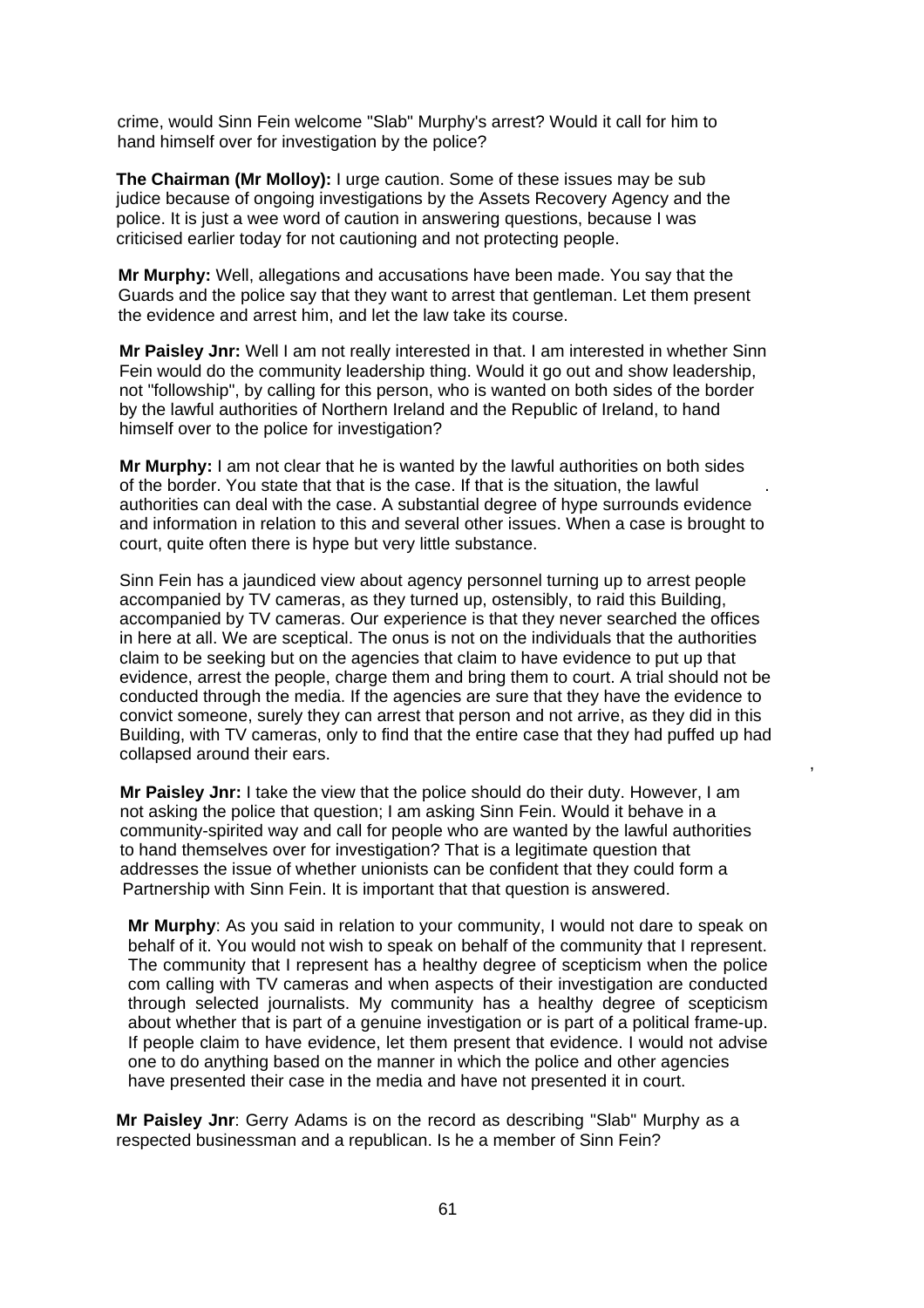**Mr Murphy:** Not that I am aware of.

**Mr Paisley Jnr:** So he could be a member of Sinn Fein, but you may not be aware of it?

 **Mr Murphy: I** do not have the membership for all the people in north Louth who are members of Sinn Fein. I am not aware that he is a member of Sinn Fein.

**Mr Paisley Jnr:** Would you be aware if he has ever made a contribution to Sinn Fein's election programme?

**Mr Murphy:** I am not aware of that.

**Mr Paisley Jnr:** So he could have made a contribution?

**Mr Murphy:** Again, I am not aware of that. People can buy tickets and make all kind of contributions at all levels across the community. I do not have access to that type of information.

#### **Mr Paisley Jnr:**

So he could have bought tickets to assist Sinn Fein's election campaign?

**Mr Murphy: I** have no idea.

**Mr Paisley Jnr:** It was you who brought tickets into the equation. He could have bought tickets to assist the Sinn Fein election machine - is that right?

**Mr Murphy:** Jan, you are trying to make the point that "Slab" Murphy has been successful in business, and somehow that benefits Sinn Fein substantially. I reiterate: how Sinn Fein raises, lodges and spends its own money is all open to scrutiny. That issue has been scrutinised and has been found to be above board. If you have specific allegations about the way in which Sinn Fein operates its money, as opposed to how other parties operate their own banking systems, you may as well make those accusations rather than dance around the issue about whether someone has bought a ticket in a lottery.

**Mr Paisley Jnr:** I am certainly not dancing around issues. I am looking at someone who is dancing around answering questions.

Let us take the discussion away from Thomas "Slab" Murphy and ask a specific and , generic question about criminals. Would Sinn Fein display leadership and public spirit by calling on those people who are wanted by the Police Service of Northern *'*  Ireland for serious and organised crime to hand themselves over to the police?

**Mr Murphy:** I am not aware of who is wanted by the police for serious and organised crime. If the police operated on case-by-case basis, we could try to make a judgement.

We stand against criminality in our communities. We have put forward and support arrangements through which other people can work to address issues of criminality, given that the reality is that we deal with an unprofessional and partisan policing service. We have tried to work with that reality. We have no qualms whatever about standing by our record of dealing with criminality.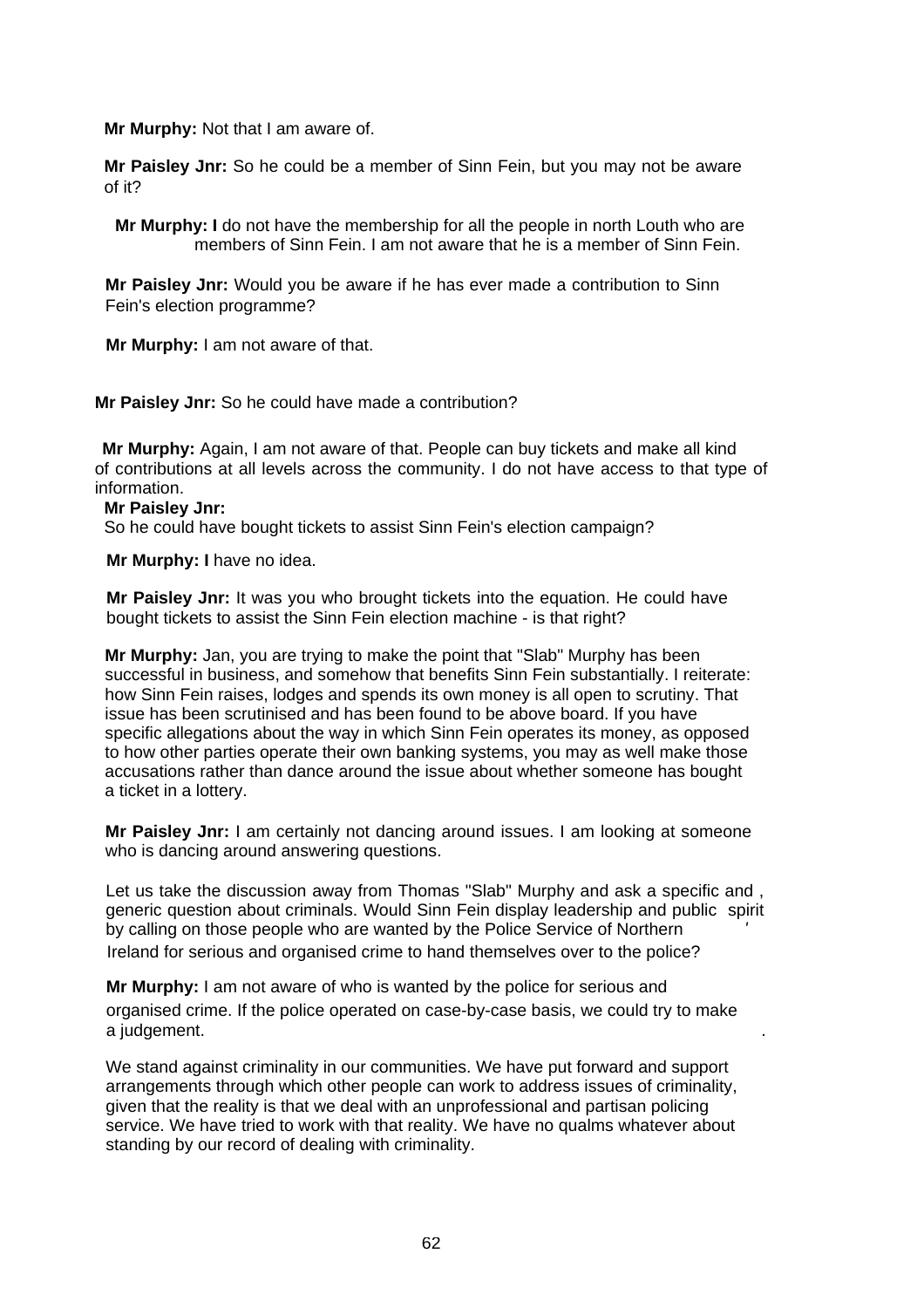If lan Paisley Jnr wants this to be an exercise of asking whether people will stand up publicly and call for others to support policing services and structures in advance of working out the proper arrangements, mechanisms and outstanding issues on policing, he is barking up the wrong tree. We have issues on policing that we intend to resolve. We want to see a lawful and peaceful society. The communities that we represent and the people who vote for us want to see that. We endeavour to help people, and we call on people to stand together to resist criminality. We will do that, and we will continue to struggle as best and as quickly as we can to address the outstanding policing matters.

However, you can try to poke at this all that you want to find some snippet with which you can run back to the media or to the Democratic Unionist Party meeting in Ballymena and say: "Here we have it: Sinn Fein will not do this or will not do that." Our issues on policing are quite clear: there are outstanding issues, our community has difficulties with policing, and we will give leadership in trying to address those matters. You can try to poke through it to find some further reason for reinforcing your party's world view of why it should not go into any further arrangements. You can describe the issues as ones that you genuinely want to see resolved to give you confidence. I happen not to believe that; I believe that you are searching for more issues to identify as obstacles.

However, we can go through this exercise, and I am quite happy to do that. Our position on policing is clear. Our community has difficulty with policing and with people who were previously handed over to the police as a result of their criminal activities only to re-emerge as informers with impunity to carry on with those activities. All those experiences exist, and we are trying to deal with their legacy. We are not dealing with a policing service that has had - or still has - a clean record in its dealings with our community. However, we are trying to deal with the issues.

**Mr Paisley Jnr:** We will come to the Police Service in a moment.

**Mr Q'Dowd:** I agree with Conor Murphy that it is unfortunate that the DUP has presented criminality but does not want to explore it in such a way that it can be resolved. However, criminality occurs throughout Western and Eastern society. I know that the DUP does not want to answer questions, but perhaps it could outline how it deals with criminality in areas such as Ballymena. Ballymena has the highest incidence of drug use in Ireland; it is the hard-drugs capital of Ireland. It has more heroin users than any other town in Ireland, and it is very sad that we have so many drug users in that area.

Ballymena has a DUP-dominated borough council. At Assembly level it is dominated by the DUP -

**Mr Paisley Jnr:** Mr Deputy Speaker, this is not an answer to a question; this is a series of questions:--We are here to get answers to specific questions.

**Mr O'Dowd:** I am exploring it in the sense that if the DUP has a resolution on criminality that it could present to us at the end of this, we would be more than happy to listen to it.

We have a place that is dominated by the DUP, yet criminality still exists. How do you resolve that situation?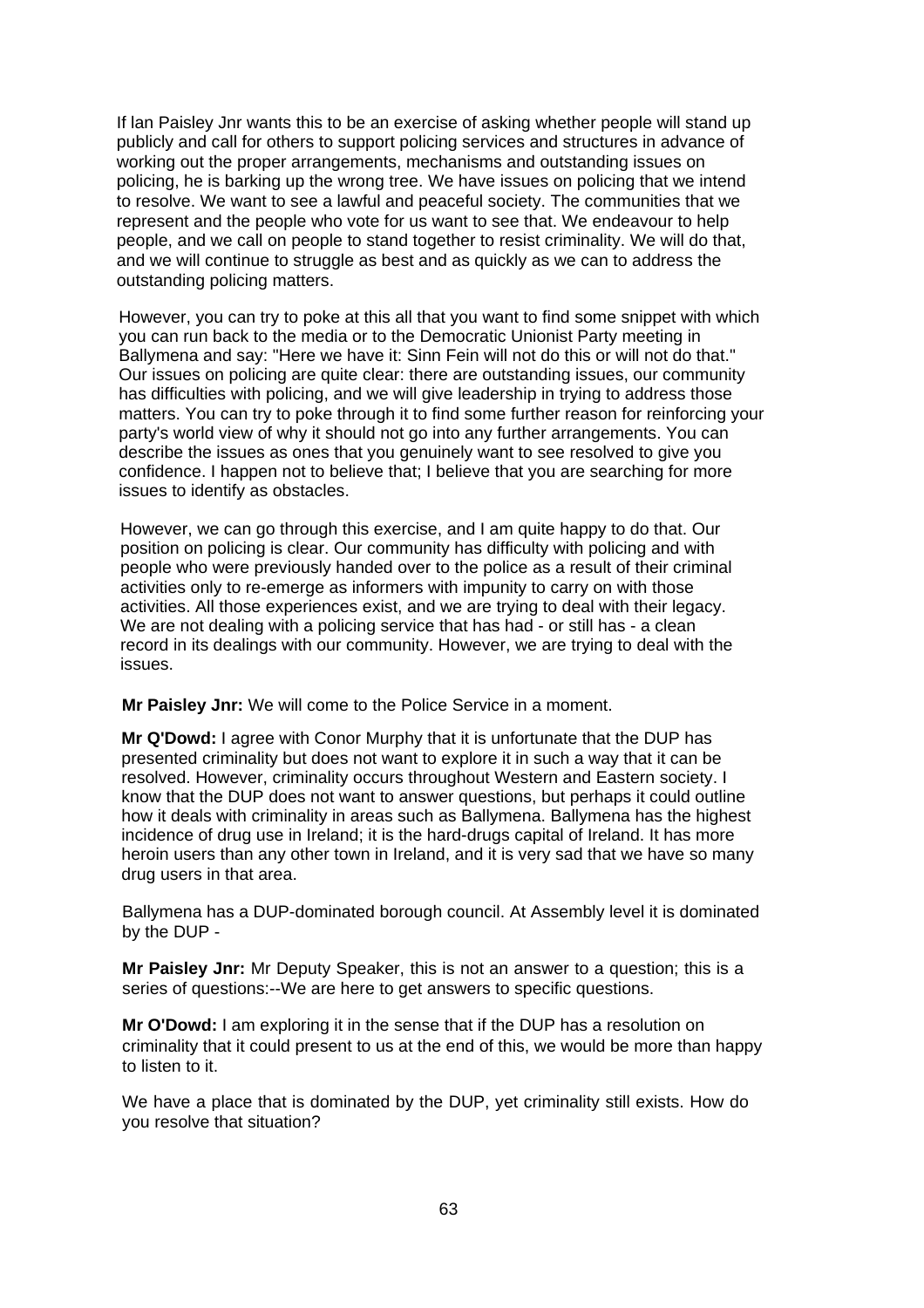**Mr Paisley Jnr:** It is important that paramilitaries, no matter where they are, stop selling drugs, stop bringing them into this society and stop gaining from the sale of drugs and giving that money to political parties. However, we have tried to explore matters today on a case-by-case basis. One case is that of Thomas "Slab" Murphy, which Sinn Fein does not want to talk about. We have also tried to look generically at the issue; it does not want to talk about that, but it wants to talk on a case-by-case basis.

Therefore let us look at crime generically. Does Sinn Fein believe that it has a responsibility to address crime? Does it have a responsibility to address unionist confidence in it as potential partners in Government? If a person is raped in west Belfast or robbed in south Armagh, or if a shop is raided by criminals in any part of this country, does Sinn Fein believe that if it knows who was involved in those ' crimes, it should hand them over to the police so that they can deal with them? Will it ' call on people to hand those people over to the police

.

# *3.45pm*

**Mr Murphy:** We recognise that the community that we represent - in fact, it is probably broader than the community that votes for us - has little or no confidence in policing. We recognise past experience, when names have been given to the police only for them be taken in and repackaged as low-level informers in their own communities with impunity to carry on with their criminal activities including rape, robbery, and raiding shops. Recognising all of that, Sinn Fein has nonetheless asked people, if they have information about serious issues of this nature, to make it available to people in whom they have confidence to treat the issue seriously. That recognises the very difficult policing reality in our own communities.

Obviously, there is also a difficult policing reality in the community that the Member represents, given the level of crime and drug-taking that goes on in it. We recognise the difficulties about policing in our community and have tried to give leadership. We help people who want to have serious issues dealt with, and try to find mechanisms to do that, while recognising that the very police whom people might have turned to in the past have allowed criminals and others to prey on the community.

**Mr Paisley Jnr:** Is that advice not to go to the police, to go to the police, or a fifty-fifty<sup>-</sup> bet?

**Mr Murphy:** That advice is that, if people have confidence in the police, they should go to the police. The reality that we recognise, and in which we work, is that a substantial section of the community that we represent does not have confidence in going to the police because of its experience of criminality in its community, and of who has been directing and facilitating that criminality. Ttre police have benefited from that criminality. Our approach recognises that experience and takes it into account. We tell people that if they have confidence in the police, they should certainly give their information to the police. If they do not have confidence in the police, we tell them to bring that information to reputable people who can progress it in a proper way.

**Mr Paisley Jnr:** If people have confidence, the Member is clearly happy for them to ' go to the police. Would he then take the next logical step, to provide leadership and call on people to go to the police when they are aware of people in their community who are involved in rape, robbery and other serious and organised crime? It is a logical step. Would he take it?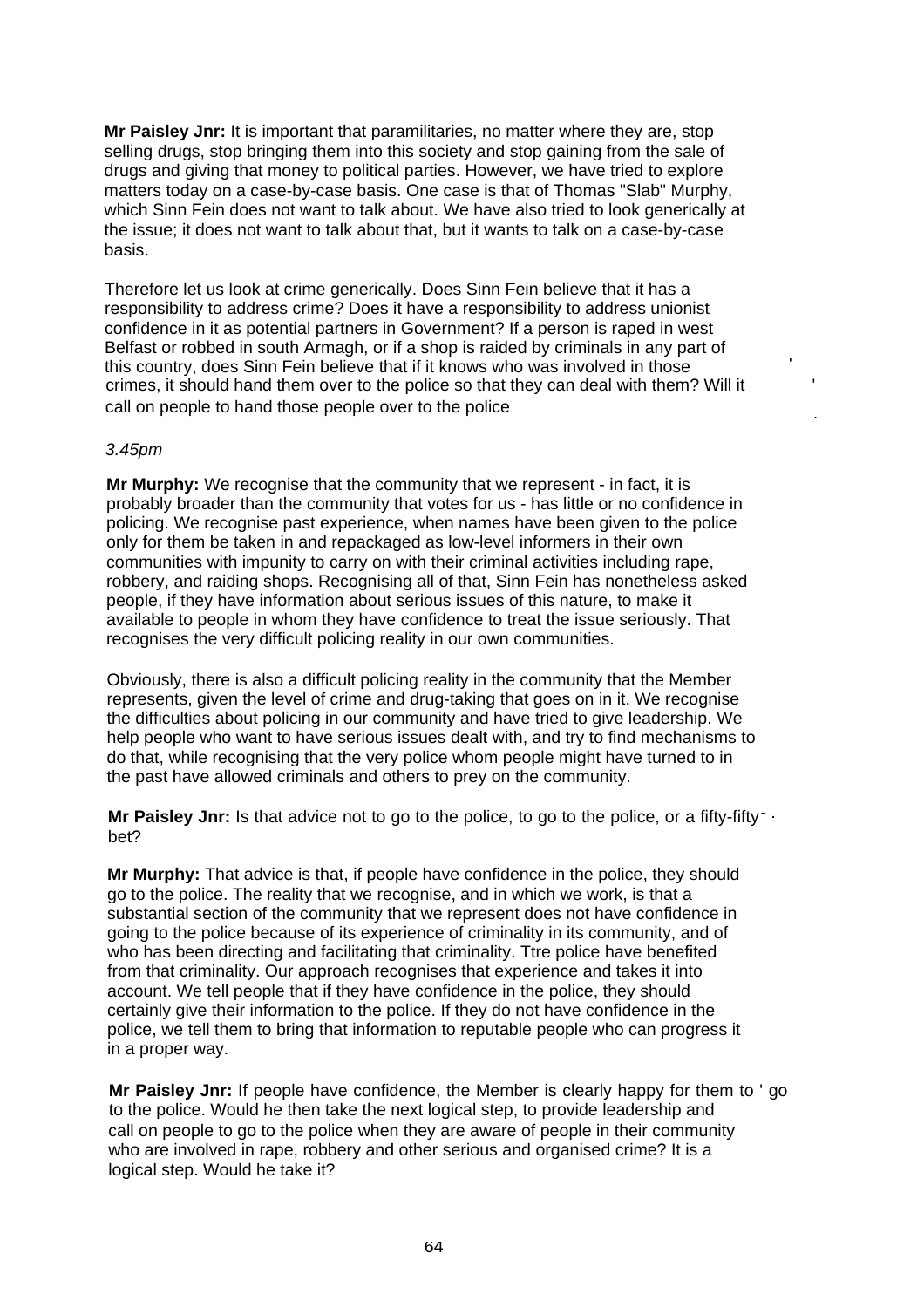**Mr Murphy:** I have already advanced what we do in the current circumstances. Let me advance what we will do in leadership. We lead our community - we do not ask our community where they are and then decide to adopt that position. As best we . can, we will advance the policing issues that we see to be outstanding. Some of that involves getting into power with the DUP. We will advance that, and then, in that situation, we will recommend to our party that it endorse policing arrangements. We will give leadership in our community and try to bring it to terms with policing arrangements too.

That is giving real leadership. Real leadership does not mean standing on a soapbox or appearing on TV, making a call for something and then going back to your constituency, regardless of the consequences. Real leadership is trying to work the issues through to a solution, to find a proper solution to policing, to deliver that solution within your own community and to give leadership on that solution - not asking your community where they are on an issue and adopting that position.

**Mr Paisley Jnr:** There appears to be a dichotomy between what Alex Maskey said earlier in the Committee and what is now being said. I want to clear that up. What comes first in the chicken-and-egg scenario of policing and justice? Will Sinn Fein fully support the policing and justice system prior to the devolution of policing and justice powers, or will it wait until the devolution of those powers is compl~te?

**Mr Murphy:** There are a number of issues concerning policing. Some of those will be resolved under the transfer of policing and justice powers, which is a key issue. There are other outstanding issues on which the British Government have promised to produce legislation. We have yet to see that legislation, and we have yet to see the passage of that legislation through the Houses of Parliament, which on two occasions undid previous legislation that was to reflect Patten. Therefore, there are still issues we must satisfy ourselves on. If and when we are satisfied, we have made a public commitment to go to our party and our community and argue for acceptance of those policing arrangements.

**Mr Paisley Jnr:** Mr Deputy Speaker, it is well known that it would take, at best, 18 months to two years to fully devolve - if there was agreement - the matters of policing and justice to the Northern Ireland Assembly.

What I want to know is whether Sinn Fein is saying that it would take it two years, until all of that works itself out, before it would fully support the police and the justice system. Again, it is an evens bet that Sinn Fein might support it, but not until it sees the entire workings of the devolved process.

**Mr Murphy:** In relation to the timescale, I suggest that if it had not been for yourself, lan Paisley Jnr, and your father, this timescale could have-kicked in in December 2004, and we would be well on the way to achieving these goals, if not already there. I am not sure what the time frame will be for the transfer of powers on policing and justice. What I do know is that with political will those time frames can be speeded up considerably. We have the political will to address those issues, and we look to you to have the same political will.

**Mr Paisley Jnr:** Mr Deputy Speaker, there is a failure to answer the very obvious question: will Sinn Fein support the policing and justice mechanisms prior to the full devolution of policing and justice powers or is it waiting until after? This morning, Mr Maskey indicated that it was waiting until that was complete. There appears to be some fuzziness as regards when Mr Murphy believes his party will support the policing and justice mechanisms. It is important that we get clarity on that.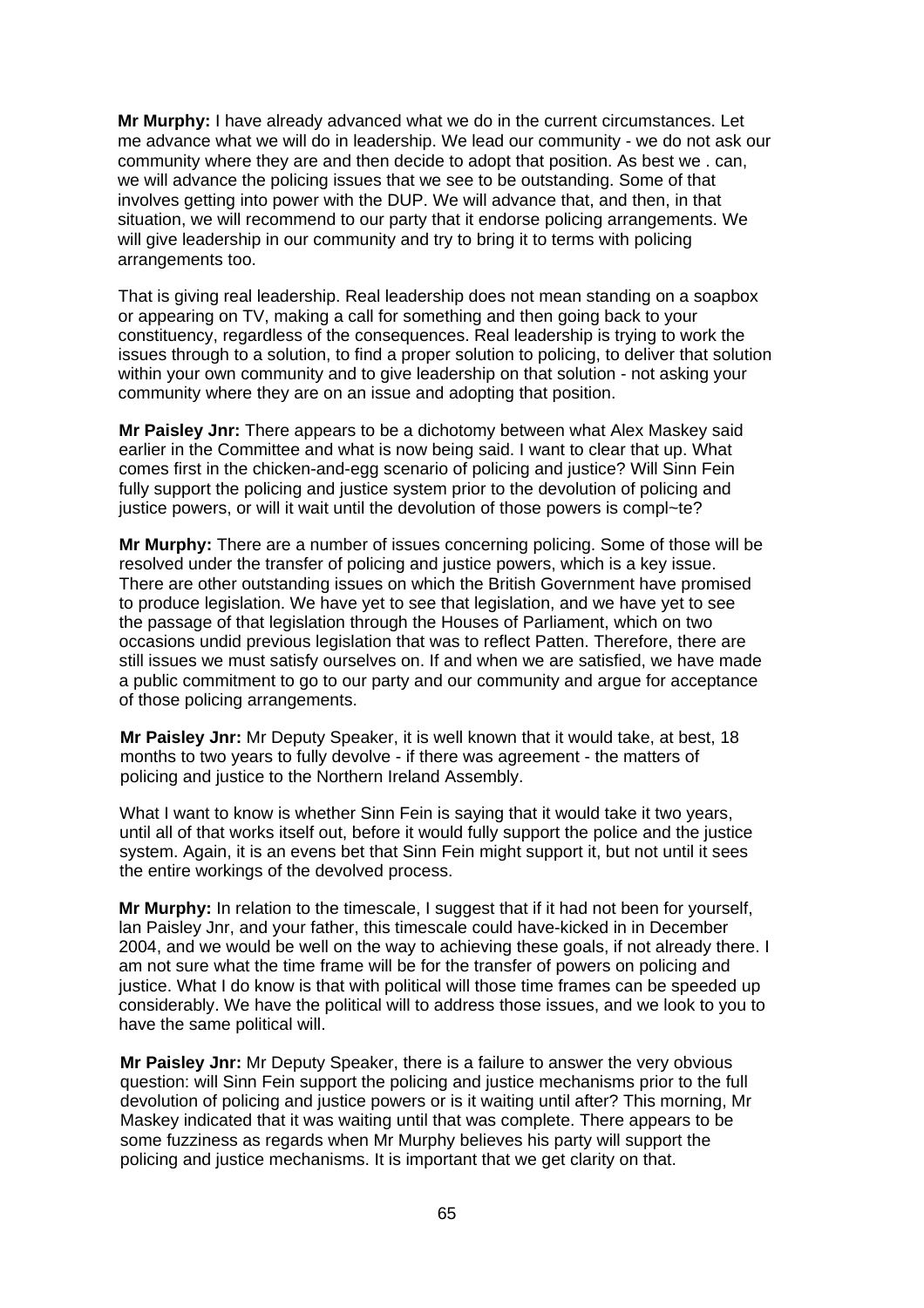**Mr Murphy:** As I said, there are a number of issues outstanding. Some relate to the transfer of powers on policing and justice; some relate to measures that the British Government intend to introduce into legislation. We will judge those as we see them. When we consider that we are in a position to make an argument, to our party in the first instance and then to our community, that what has been achieved to date on policing issues is enough to allow us to go forward, then we will make that argument. We will make that judgement when we see that.

We are not now in the position of specifying time frames or dates that mayor may not suit the DUP. We have a judgement to make, and when we consider that enough has been given to allow us to make that judgement, we will make it. I would argue that if a deal had not been scuppered in 2004 we could well be beyond that time frame now. However, we are in this time frame now, so let us take it forward as fast as we can from there.

**Mr Paisley Jnr:** Again, there is no clear answer, which is very discouraging. We need clarity about what Sinn Fain actually means. On four occasions today Sinn Fain has said that if people have evidence they should go to the courts. Does Sinn Fain therefore accept the legitimacy of the courts as currently constituted? You are encouraging people to go to the courts if they have evidence. Do you accept the legitimacy of our court system?

**Mr Murphy:** If the policing service and other services that gather evidence have evidence, let them go to the courts that they use. Do I have confidence in the courts as currently constituted? Not a lot. That is an honest answer. However, people use the court system here. We are part of a process that is trying to work through criminal justice issues to improve the working of the courts. We are in this institution. I do not have a lot of confidence that it will work, particularly given the experience over the last number of weeks.

Nonetheless, we took the decision to engage in institutions and to try to work them in the interests of the people whom we represent and the broader number of people on this island, and also in the interests of a better future for all our people. So we will engage in institutions as we find them. We will try to improve those institutions. There are other matters that need to be dealt with before we can engage in a policing institution. We will take that forward as we find it.

**Mr Paisley Jnr:** I am not concerned whether people have confidence or no confidence. It is their entitlement and, indeed, their right to have confidence or to not have confidence in something. What I want to know, Mr Deputy Speaker, is: does

Sinn Fain believe thaOt the court system here is the legitimate court system?

**Mr Murphy:** It is the legitimate court system of this state. The question is whether Sinn Fain believes that this state is legitimate.

The answer is no. Sinn Fain wishes to end the existence of this state. We operate the court system of this state because it is the authority of this state. However, it is Sinn Fain's clear intention to end the existence of this state and move to a new constitutional arrangement on the island.

**Mr Paisley Jnr:** That is the third time today, Deputy Speaker, that Northern Ireland's legitimacy has been called into question.

**Mr Murphy:** It is not the first time in its history, that is for sure.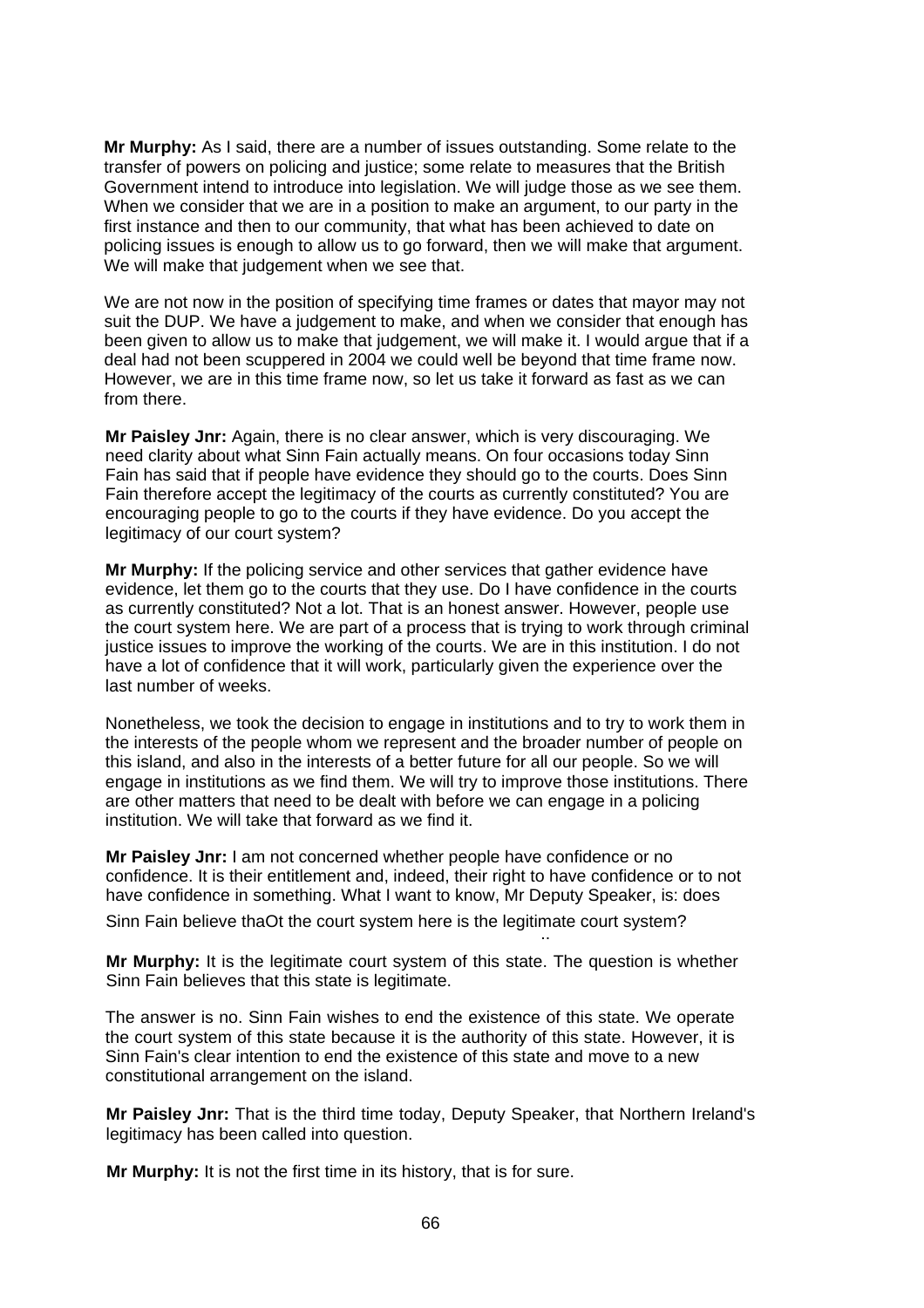**Mr Paisley Jnr:** Post 1998, someone expressed the view that Northern Ireland was recognised as a legitimate part of the United Kingdom. Does Sinn Fein hold to that position?

**Mr Murphy:** I am interested to know who expressed that view. Certainly no one in Sinn Fein said that Northern Ireland was a legitimate part of the United Kingdom; we have always contested that, and we will continue to contest it. Our very existence as Irish republicans contests that notion. We will work in a peaceful and political fashion to end Northern Ireland's position in the United Kingdom. Sinn Fein stated that objective, as did the SDLP.

**Mr Paisley Jnr:** I want the record to show that, in answering some questions today, Sinn Fein failed to support the legitimacy of the state, the police and the courts. Yet Sinn Fein says that it wants expedition in getting into Government with a party that endorses the legitimacy of the state, the police and the courts. I have not heard anything in Sinn Fein's answers about how it wants to address that huge quantum gap that is between us. It is important that Sinn Fein at least attempts to address that. However, it is unfortunate that it has failed.

**The Chairman (Mr Molloy):** There was reference to the notes of the meeting. I will clarify for the record that Hansard staff are recording all the time, so although the Clerks are not taking details of proceedings, those will be recorded in Hansard.

**Mr Paisley Jnr:** What time will we break today?

**The Chairman (Mr Molloy):** We had planned to break at 4.00 pm, but that is in the hands of the Committee.

**Mr Paisley Jnr:** I have another 25 questions on criminality and further questions on some of the political policies that have been identified in the Sinn Fein paper.

**Mr McFarland:** The Committee had a good day yesterday and is having a good day today. There is nothing to stop the Committee continuing that movement tomorrow morning. Parties, will take their turns when it shuffles out. It is encouraging stuff, so to cut it short or not to allow the DUP to explore its questions

**The Chairman (Mr Molloy):** We do not want to cut any party off from exploring or asking questions and engaging in dialogue. We can adjourn at 4.00 pm and continue tomorrow morning.

**Mr Paisley Jnr:** I am happy to adjourn now, because if we came on to a new issue, we would only be getting started.

**The Chairman (Mr Molloy):** I am advised that it is called suspending, not adjourning.

**Mr Kennedy:** Deputy Speaker, when will the Hansard report be available? I have not seen it yet, but perhaps that is my fault.

**The Committee Clerk:** We hope to have yesterday's transcripts available in draft tomorrow; Hansard staff have been given a 48-hour turnaround. Members may have thought that there was an overnight turnaround, but the turnaround time for Committee is longer than for plenary. That is because Hansard staff do not have